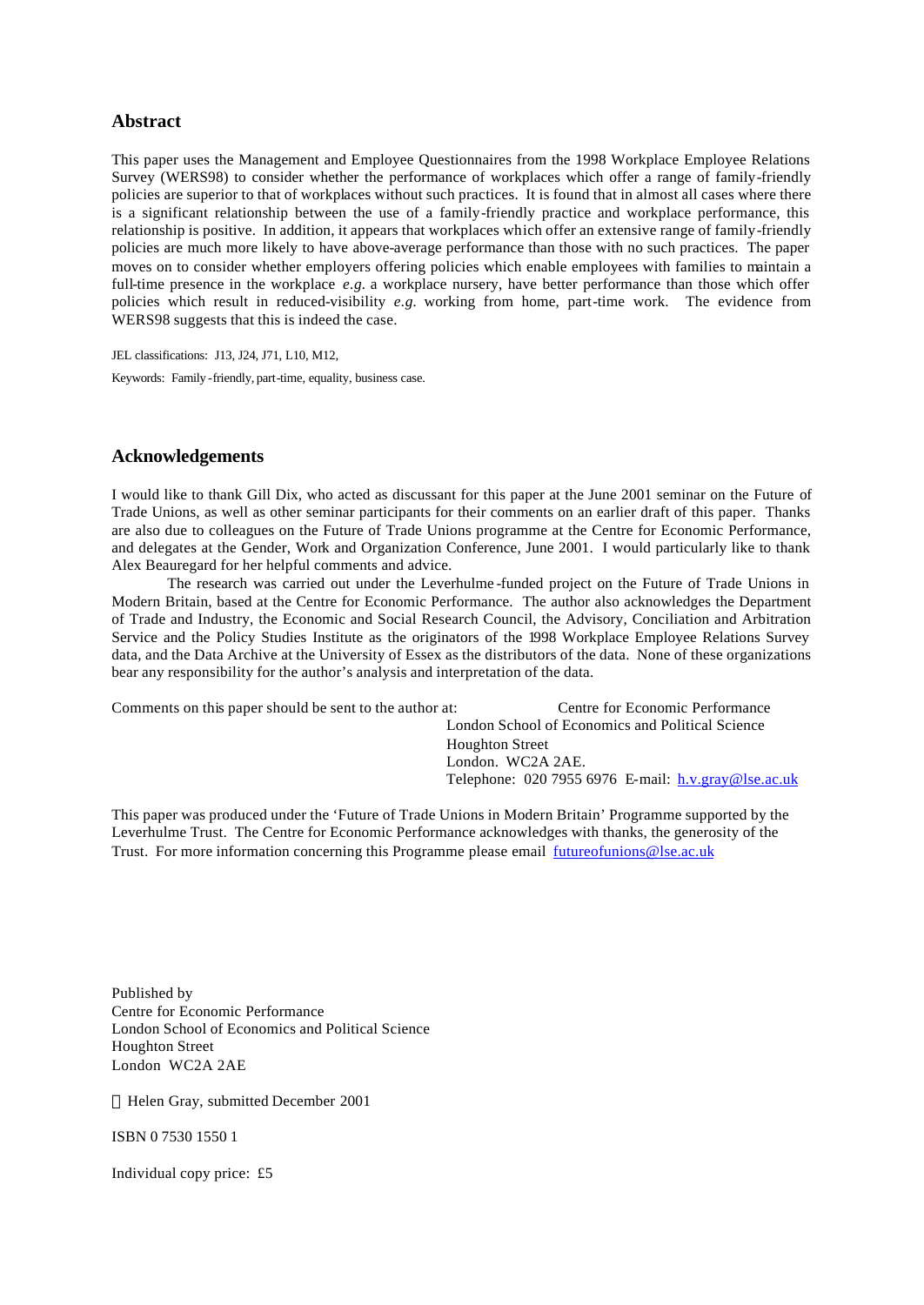# **Family-Friendly Working: What a Performance! An Analysis of the Relationship Between the Availability of Family-Friendly Policies and Establishment Performance**

# **Helen Gray**

# **May 2002**

| 1. | Introduction                     |                                                            |    |  |  |  |  |
|----|----------------------------------|------------------------------------------------------------|----|--|--|--|--|
| 2. | Theory                           |                                                            |    |  |  |  |  |
| 3. | Data                             |                                                            | 11 |  |  |  |  |
|    | 3.1                              | The dependent variables                                    | 12 |  |  |  |  |
|    | 3.2                              | The independent variables                                  | 13 |  |  |  |  |
|    | 3.3                              | The control variables                                      | 14 |  |  |  |  |
|    | Other data considerations<br>3.4 |                                                            |    |  |  |  |  |
| 4. | <b>Results and Discussion</b>    |                                                            |    |  |  |  |  |
|    | 4.1                              | Marginal effects for the Management Questionnaire          | 17 |  |  |  |  |
|    | 4.2                              | Marginal effects for the Survey of Employees Questionnaire | 19 |  |  |  |  |
|    | 4.3                              | Benchmarking                                               | 21 |  |  |  |  |
|    |                                  | 5. Conclusions                                             | 24 |  |  |  |  |
|    | Tables                           |                                                            | 26 |  |  |  |  |
|    | Appendix                         |                                                            | 36 |  |  |  |  |
|    | References                       |                                                            | 39 |  |  |  |  |

The Centre for Economic Performance is financed by the Economic and Social Research Council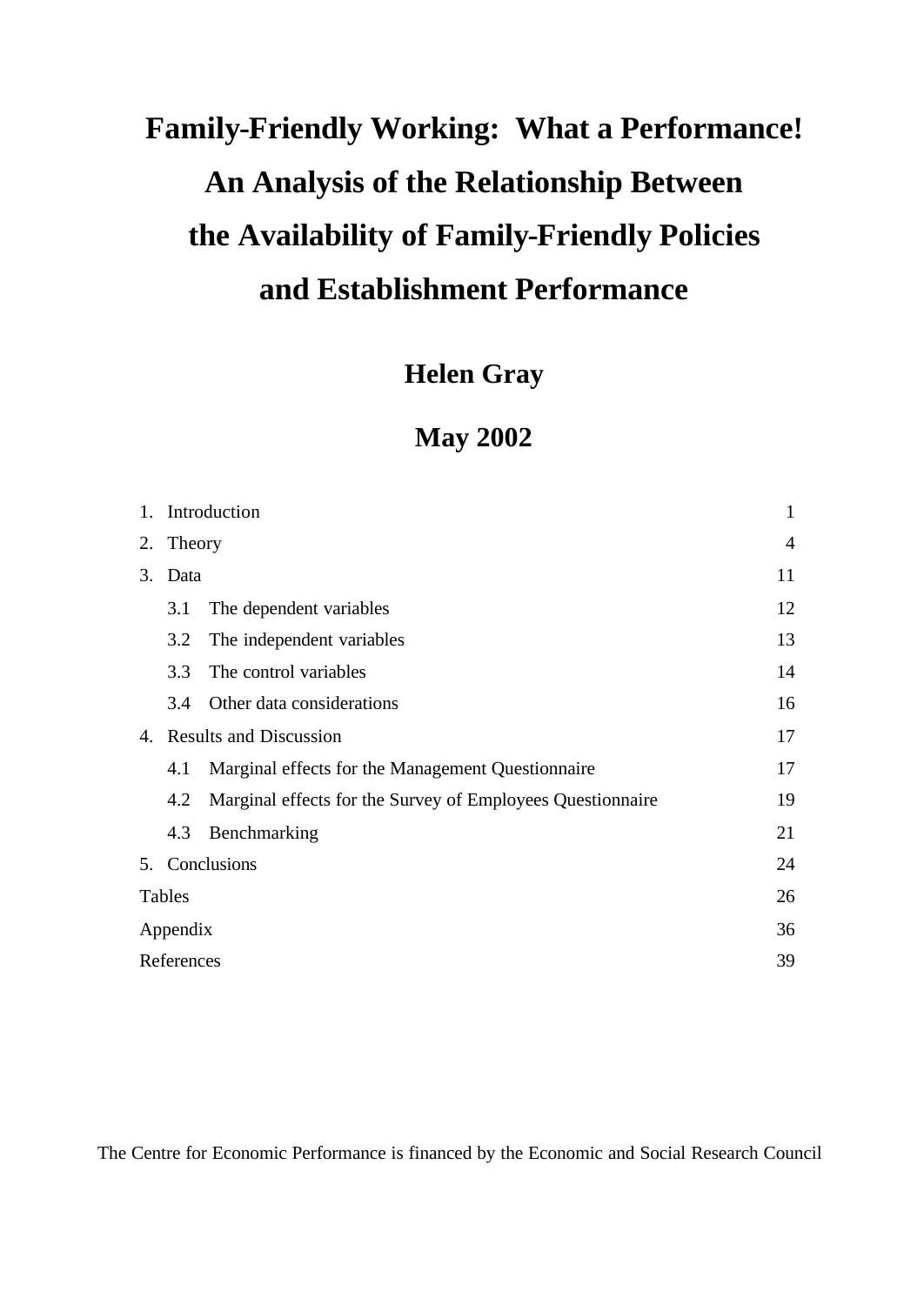#### **1. Introduction**

Girls outperformed boys at both GCSE and A-level for the first time in 2000, and this pattern was repeated in 2001 (Smithers, 2000: 9; Joint Council for General Qualifications, 2000; 2001). Although a slightly larger proportion of male undergraduates gained first class degrees in the most recent year for which data is available (2000), more first class degrees were awarded to women. Combining the proportion of undergraduates gaining first, or upper second degrees, 54 per cent of women attained a degree in the top two categories, against 47 per cent of men. At the other end of the spectrum, 18 per cent of male undergraduates received third class, or pass degrees as opposed to 13 per cent of women (Higher Education Statistics Agency, 2001).

The ability of women to outperform men in gaining academic qualifications suggests the possibility that they may also outperform men in the workplace. However, it might be expected that if women bear the main responsibility for the family, or face discrimination in the workplace, the performance benefits from having better-educated female employees would be lost. Gershuny suggests that the dual burden of paid and unpaid work for women might persuade them to leave paid work, or work shorter paid hours, so that their human capital is depleted relative to that of men. Over the longer-term, this means that women are less likely to move into better jobs (Gershuny, 1997: 141, 146). Whilst there is some evidence that men now undertake a greater share of unpaid work, the 1995 British Household Panel Survey demonstrated that where a husband and wife were both in full-time employment, the wife did nine hours a week more housework, not including time spent on childcare (Gershuny, 1997: 144, 148). For this reason, policies aimed at reducing the disadvantage that women experience in the workplace due to their responsibilities outside work, might be expected to have a positive impact on performance. However, to date there has been little research on the links between family-friendly policies and performance. Therefore, this paper seeks to address the question of whether workplaces making greater provision for those with family responsibilities do indeed experience enhanced performance.

Whilst there has been little research on whether providing a range of family-friendly policies raises workplace performance, there is some evidence to link individual practices with enhanced productivity. For example, Skinner found that employees had greater enthusiasm for their work where they were employed on a part-time basis, which might then be expected to generate higher productivity (Skinner, 1999: 430). Certainly, some part-time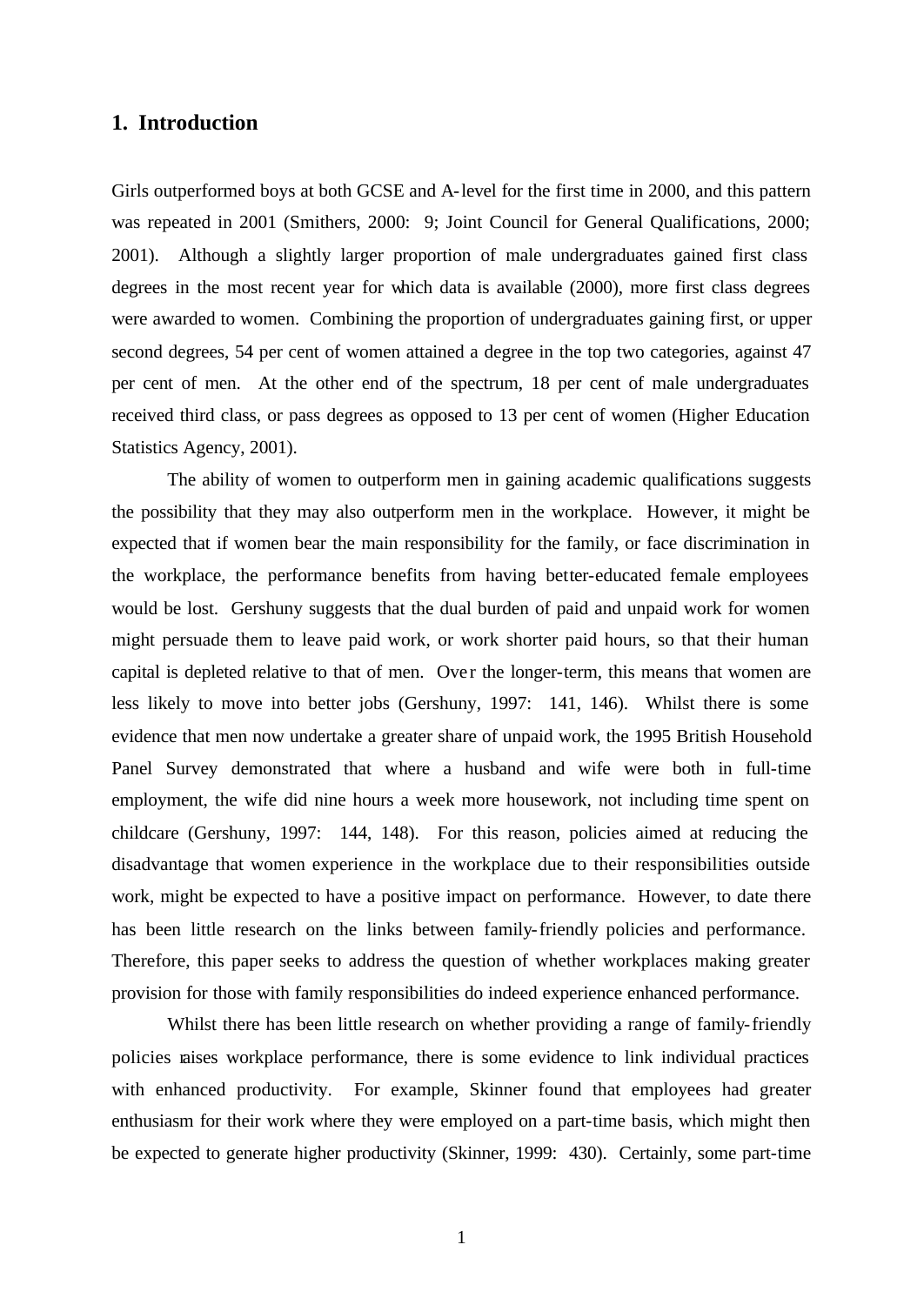workers believe that they are more productive than when they were previously working fulltime (Lewis, 1997: 16-17; Lewis and Taylor, 1996: 117). The fact that part-time employees may not require a paid break can also reduce costs for the employer (IRS, 2001b: 9). Duffy and Pupo cite evidence that part-time workers experience lower levels of stress than full-time employees, and have lower absenteeism rates (Duffy and Pupo, 1992: 154, 169). Employers of part-time workers are also able to call on the skills of a larger number of employees, and retain experienced staff who wish to reduce their hours and might otherwise seek alternative employment (Duffy and Pupo 1992: 155). Given that the average cost of labour turnover has been estimated at £3,546 per employee (October 2000), the savings made by retaining employees could be significant (Institute of Personnel and Development, 2000: 8).

The likely benefits of access to a wide range of other family-friendly policies shall be examined later, but the example of part-time working given above clearly illustrates the fact that there is already evidence that some family-friendly policies have benefits for employers. However, it might be expected that family-friendly policies would have different outcomes in workplaces with different characteristics. It may also be the case that some family-friendly policies are superior to others in terms of the benefits they produce for women. For example, in the short-term, switching from full-time to part-time employment may enable employees with families to meet their childcare commitments. However, it has been widely noted that at least some employees believe that taking up family-friendly policies may have a negative impact on their career (Lewis, 1997: 14). This finding is also supported by research by Skinner in her study of a public sector agency, where respondents felt that it was necessary to spend visible time in the job in order to win promotion (Skinner, 1999: 431-432). Certainly, in the case of reduced-hours working, Lewis found that managers made a strong link between commitment and time spent in the workplace (Lewis, 1997: 16). Given that long hours were valued by managers and thought to indicate commitment, it might be expected that part-time workers would be disadvantaged when seeking promotion. Certainly they would accumulate less experience than their full-time colleagues (Duffy and Pupo, 1992: 85). There is also evidence that part-time workers miss out on training which may take place away from the workplace and at a time when the part-time employee would not normally be working, which again, could reduce suitability for promotion (Skinner, 1999: 433; Duffy and Pupo, 1992: 174). Finally, Skinner finds that part-time employees can miss meetings held outside their working hours, so that either managers have to set aside extra time to make part-time workers aware of these communications, or they are not given the information at all (Skinner, 1999: 432-433). The negative effect of these factors on promotion prospects for part-time workers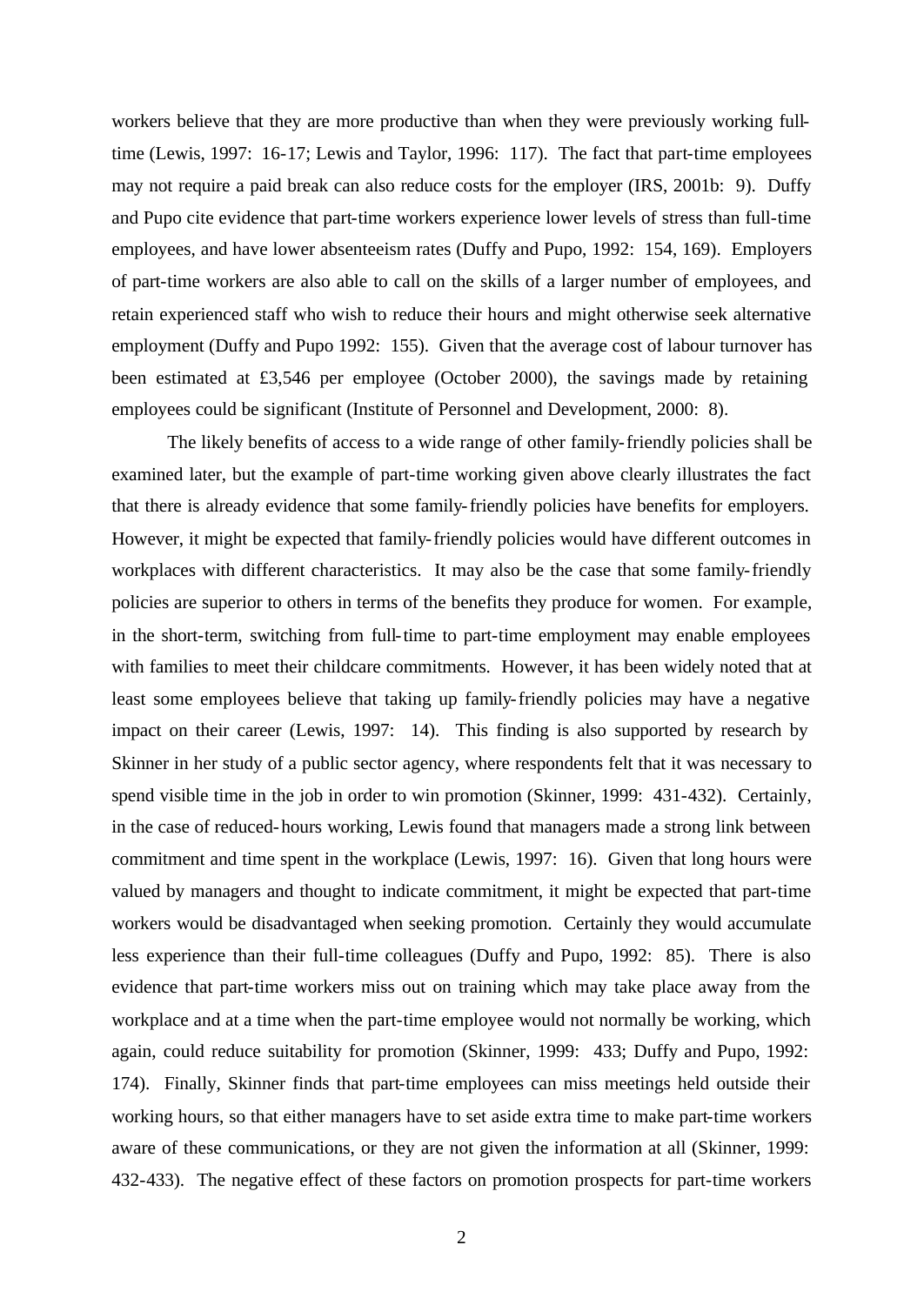could also have an adverse impact on morale, particularly where employees feel that hourfor-hour they are more productive than their full-time colleagues, a view which male, fulltime managers seem to corroborate (Lewis, 1997: 17).

It is perhaps the case that an employee who decides to work part-time may benefit from an increased ability to balance their work and home lfe that, for them personally, outweighs any disadvantages in terms of their career prospects. Indeed Levanoni and Sales suggest that part-time workers may regard convenient hours as a priority to such an extent that they are willing to accept a reduced likelihood of promotion (Levanoni and Sales, 1990: 12). Skinner also found that employees would accept some disadvantages in order to work part-time (Skinner, 1999: 436). However, it is also important to consider the likely effect of different types of family-friendly working on the employer. Continuing with the example of part-time working, if this leads to reduced promotion prospects, this could result in the employee feeling undervalued and perhaps performing less well for their employer. Having less training than full-time workers could also make part-time workers comparatively less productive, and management time spent giving part-time workers information they have missed through being unable to attend staff meetings could be costly, as could a failure to convey such information at all. In contrast, family-friendly policies which allow employees to balance their work and family-lives whilst maintaining a full-time presence in the workplace may enable them to compete for promotion with colleagues without family responsibilities on a more equal basis. This could allow the employer to maximize the potential of all workers, and the greater job-satisfaction which could result for employees might also have a positive effect on their productivity. Therefore there may be a hierarchy of family-friendly policies in that those which do most to advance the long-term career interests of employees might also lead to higher levels of performance for the employer.

The focus of this paper is whether workplaces which offer particular family-friendly benefits experience enhanced performance. The 1998 Workplace Employee Relations Survey (WERS98) (Department of Trade and Industry, 1999) provides information on the availability of various policies for non-managerial employees, namely switching from full- to part-time employment, job-sharing, homeworking, term-time-only contracts, flexitime, 4½ day weeks, paid time-off at short notice, parental leave, paternity leave and whether there is a workplace nursery or financial help with childcare. The Management Questionnaire gives data on financial performance, labour productivity, the quality of the product or service, the rates of voluntary resignations and absenteeism, whether labour costs as a proportion of total costs have risen or fallen over the previous five years, whether labour productivity has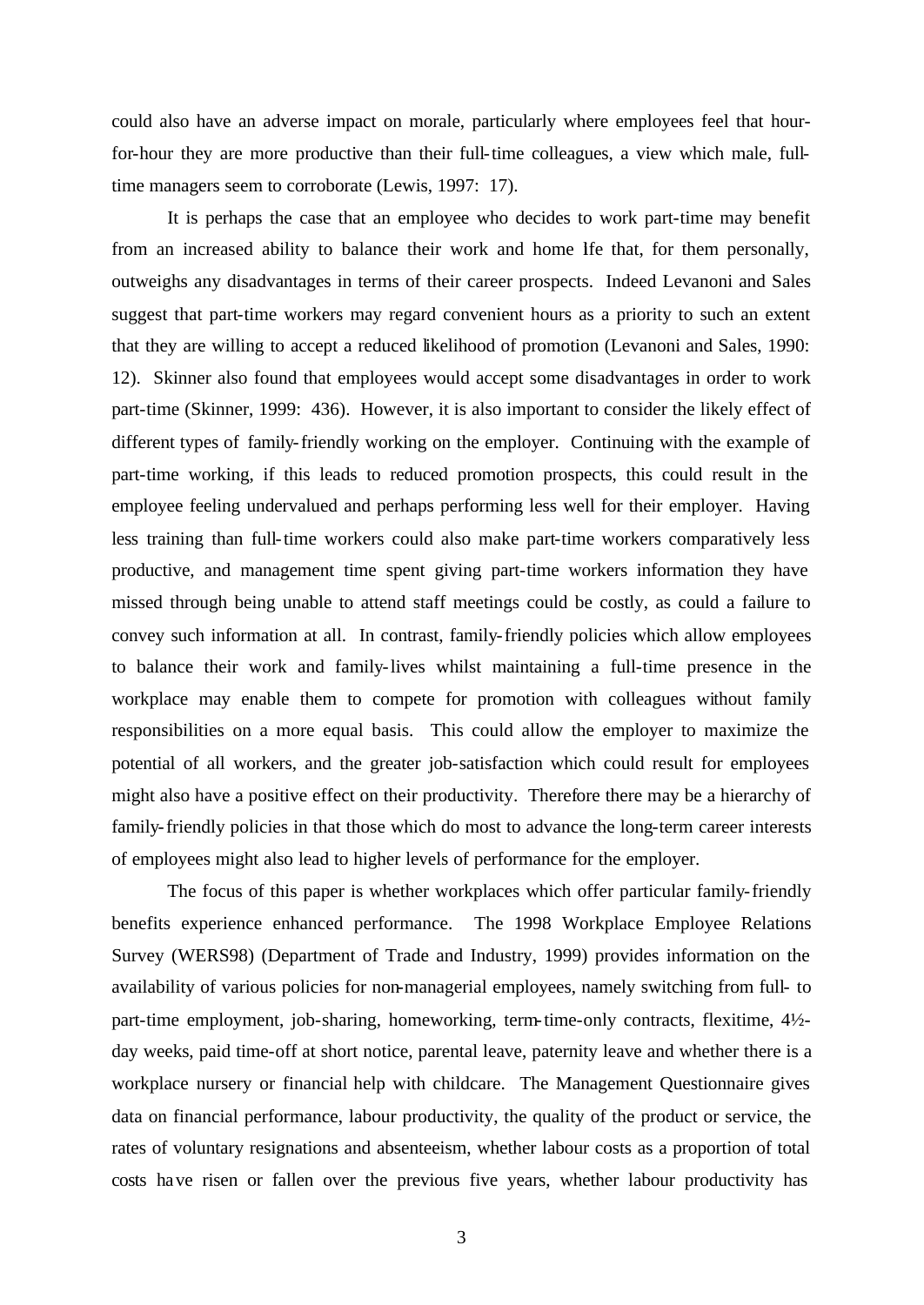changed over the same period, and whether employees work harder than five years previously. There are also a number of outcome measures in the Survey of Employees Questionnaire. These variables will be discussed in greater detail in the data section and a full listing is given in the Appendix.

The following section will outline the business case for equal opportunities and the various criticisms it has faced. The business case arguments for equal opportunities shall then be applied to the various family-friendly policies under examination so that the expected costs and benefits of these policies can be explored. The data section gives information on the dataset and variables, and explains the methods used to evaluate the link between familyfriendly policies and performance. In the results section findings from the regression analysis and benchmarking are presented and the possible explanations for such results are considered. Finally, the conclusion evaluates the extent to which this research manages to address the issue of whether there is indeed a business case for offering family-friendly policies, and the form that future research should ideally take.

#### **2. Theory**

There is already a body of existing literature which explores the range of factors likely to affect performance at the workplace level (Fernie and Metcalf, 1995; Machin and Stewart, 1996; McNabb and Whitfield, 1998) but apart from a single article by Perotin and Robinson (2000), there has been little quantitative work on the relationship between performance and equal opportunities policies, and none on the relationship with family-friendly policies. However, the likely effects of using equal opportunities policies within a workplace have been considered in the theoretical literature on the business case for equal opportunities, and similar arguments can be applied to family-friendly working practices. Where writers have attempted to use research to investigate the costs and benefits of equal opportunities and family-friendly policies, this has been based on case study work rather than quantitative data (Bevan *et al*, 1999). Whilst there is clearly a difference in my approach, which assesses the overall performance of establishments with particular family-friendly policies, rather than weighing up costs and benefits, the business case literature and previous case studies are useful in making inferences about the likely effects of the policies under examination.

The business case for equal opportunities suggests that firms adopting equal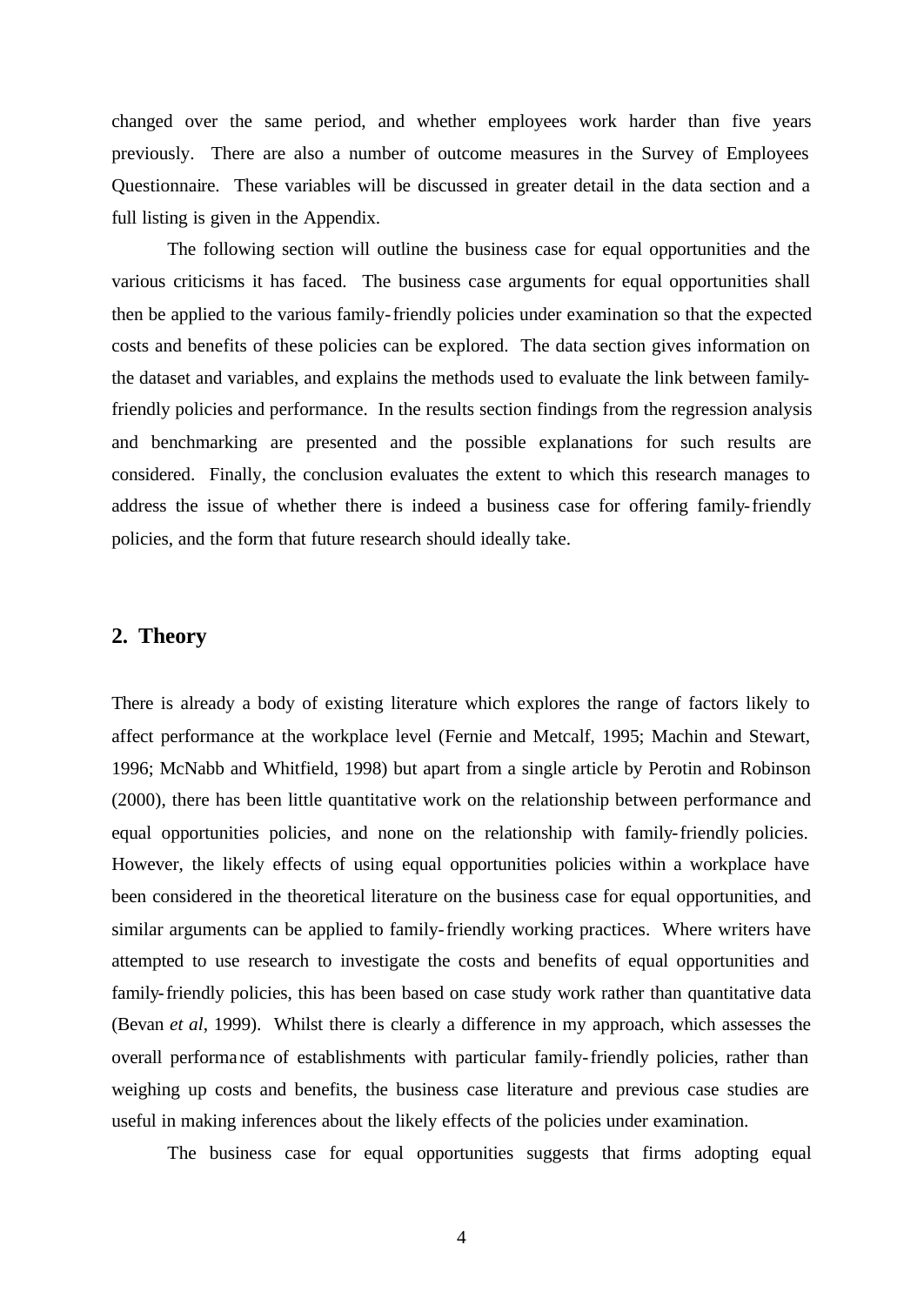opportunities and family-friendly working practices can benefit directly from the policies they implement, as they then maximize the potential of all employees (Cassell 1996: 55). Therefore it follows that equal opportunities is of interest to employers other than those who wish to make a commitment to the welfare of their employees on moral grounds, and that providing equality of opportunity in the workplace should not be regarded as a burden on business (Dickens, 1994a: 5). In addition, the business case may encourage employers to commit to the achievement of equal opportunities *outcomes*, as the link is made between benefits for the firm and actual equality of opportunity, rather than with policies which may not be fully implemented (Dickens, 1994a: 8).

The Confederation of British Industry (CBI) identifies a number of specific areas in which equal opportunities and family-friendly policies might be expected to benefit an employer. Firstly, they claim that such policies increase the labour pool, making it easier to fill vacancies and ensuring that the best possible selection and promotion decisions are made. In addition, demographic changes and high employment levels raise the costs to employers of excluding a section of the workforce (Dickens, 1994b: 262; Cassell, 1996: 55). The CBI also states that absenteeism and turnover rates are likely to be lower where employers recognise the needs of employees to balance their working life with their family responsibilities. This is because, where the conflict between work and family-life is reduced, employees may need to take less time-off work to deal with family problems. We might also expect that employees with families are unlikely to be attracted to work for employers who offer fewer such advantages (Dickens, 1994a: 10). Flexible working is thought to benefit the workplace not only by enabling the retention of employees with family-responsibilities, but also by allowing the firm to respond quickly to customer demand and ensuring more efficient use of capital. Clearly a firm offering equality of opportunity would avoid the costs of discrimination claims, both in terms of direct costs and the cost of damage to customer perceptions, but may also gain positive benefits from creating the image of treating employees fairly (Dickens, 1994b: 263, 265). In particular, if there is greater diversity in the characteristics of employees, the firm may develop a broader understanding of the needs of customers and investors (Dickens, 1994b: 264; CBI, 1996: 15-21). The Equal Opportunities Commission (EOC) has also argued that equal opportunities may result in improved employee relations if workers feel that they are treated fairly (Dickens, 1994b: 263).

A number of writers have questioned whether these business arguments have the power to produce equality of opportunity in practice. It is argued that the benefits of a particular policy vary from workplace to workplace, so adopting equal opportunities and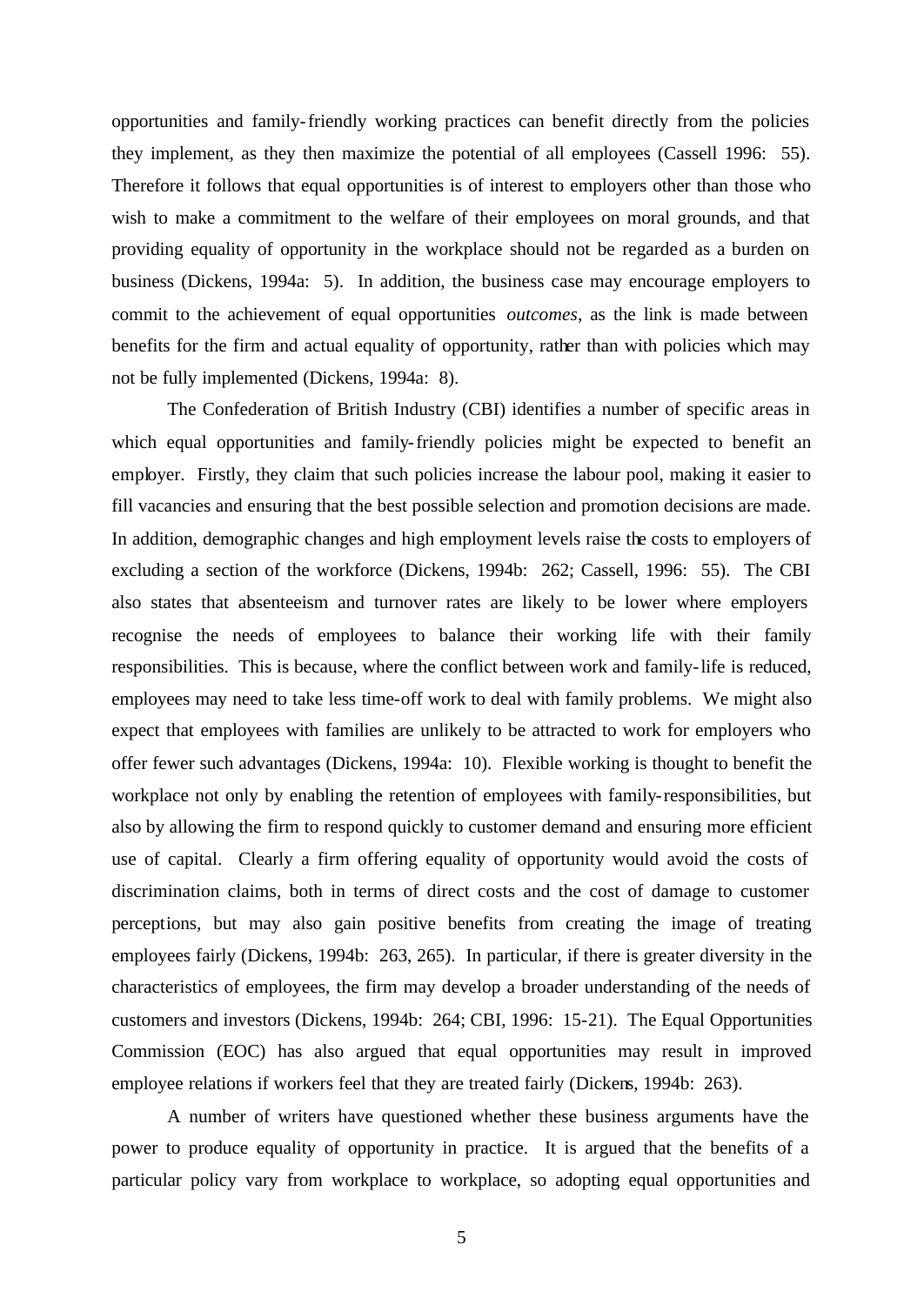family-friendly policies may be worthwhile for some establishments, but not for others (Dickens, 1994a: 11). For example, the costs of certain family-friendly policies, such as a workplace nursery may be prohibitively expensive for a workplace with few employees. In addition, it may be apparent to an employer with a large number of female employees that they can benefit from providing equal opportunities and family-friendly working, but where employees are mainly male, the benefits would perhaps be reduced (Dickens, 1994a: 12). The strategy of the employer could have an important effect on whether adopting equal opportunities is beneficial, as where the emphasis is on low-cost production, the costs of such policies may mean that they are not considered worthwhile (Liff and Cameron, 1997: 41).

However, the arguments for and against particular policies do not just depend on workplace characteristics. If the benefits of offering family-friendly and equal opportunities policies in recruitment are greater when unemployment is low, it follows that the business case arguments are weaker when unemployment is high. As employers operate in different labour markets there is reason to suspect that some employers will experience fewer benefits and have fewer incentives to offer such policies than others (Dickens, 1994a: 12). There is the added problem that firms may only consider short-term costs and benefits, whereas the actual benefits of equal opportunities and family-friendly working are likely to accrue over the long-term and may not be directly financially measurable (Dickens, 1994b: 271).

Encouraging employers to adopt equality of opportunity for the business benefits alone may not persuade them to do enough, as they may only adopt policies which are of clear benefit to them, rather than considering the interests of employees. For example, Biswas and Cassell give the example of a hotel where managers felt there was a business case for having attractive female receptionists in order to appeal to customers (Biswas and Cassell, 1996). Finally, if an employer adopts equal opportunities and family-friendly initiatives with the aim of achieving business benefits, the commitment may not exist amongst staff and managers for the policies to succeed, which could result in the firm not experiencing the predicted benefits (Dickens, 1994b: 279-280, 282). For example, top management may introduce family-friendly policies, but if employees feel that their career will suffer if they utilize the policies on offer, the benefits of having such policies will not be felt (Lewis, 1997: 14; IRS 2001a: 5). If employees without families believe that others are receiving special treatment, they may become less motivated, which raises the cost of offering family-friendly policies. This problem led Liff and Cameron to argue that it is necessary to change the culture of the organization, and perhaps train all employees to understand the needs of others, alongside introducing policies. Clearly this imposes further costs, and implies that the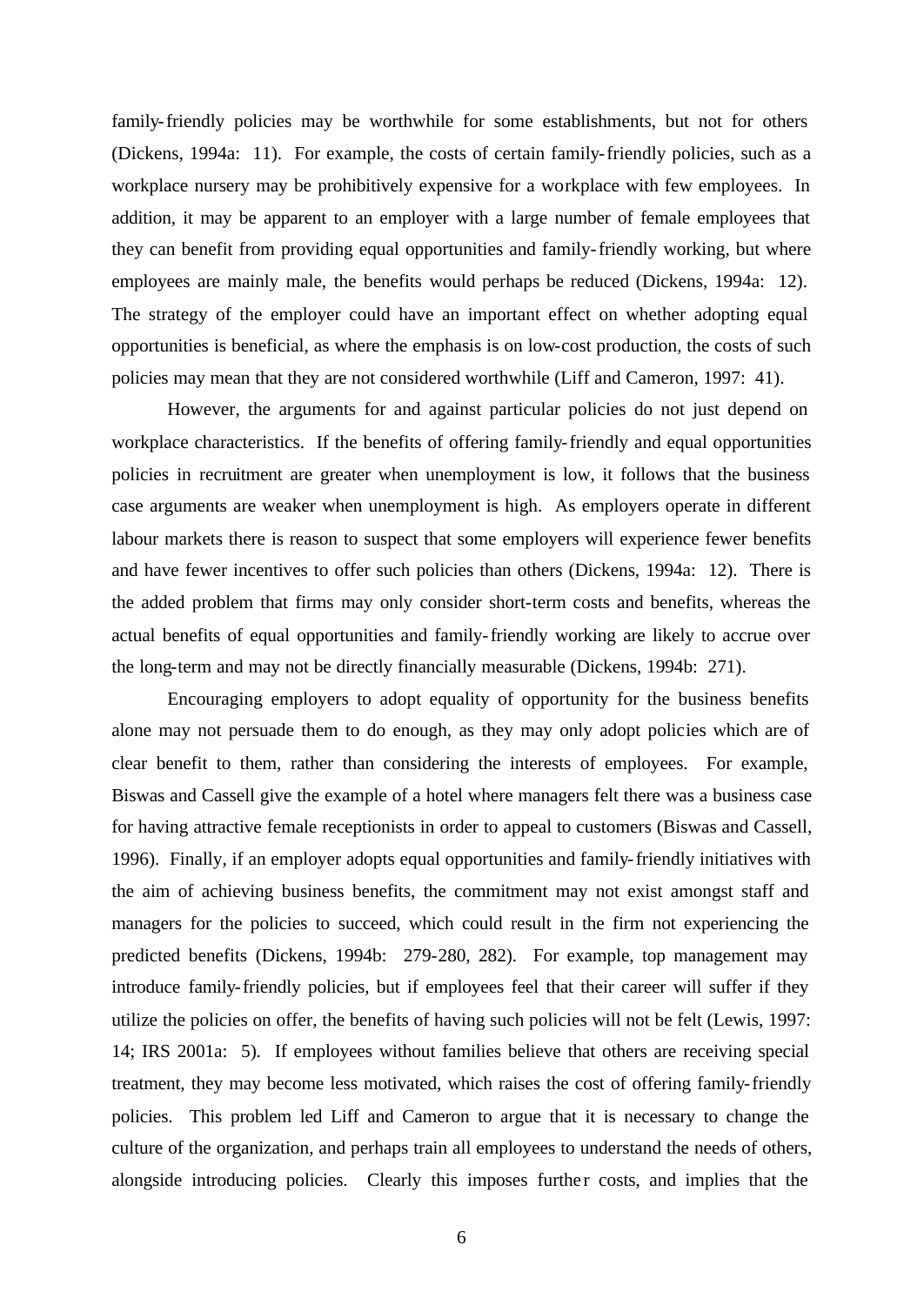business case is not strong enough to secure equal opportunities and family-friendly working on its own (Liff and Cameron, 1997: 44).

However, as I mentioned earlier, whilst there are some strong arguments against the business case, there has been little research to affirm whether the suspicions are true. Bevan *et al* (1999) have conducted case study work, but it is not easy to translate knowledge about individual workplaces facing very specific product and labour market conditions to the economy as a whole. An alternative approach is to consider whether companies with a higher number of family-friendly policies have better performance on average than those with fewer such policies. Whilst this fails to take account of the costs of particular policies, by using a range of performance measures, it is possible to consider these costs to some extent. For example, a measure of financial performance should reflect the costs of offering, or failing to offer family-friendly policies. My intention is to consider the relative performance of establishments with and without particular family-friendly policies whilst controlling for other factors likely to affect performance.

In the context of the business case, the assumption is that the family-friendly policies under examination would be expected to produce performance benefits as they allow those with childcare responsibilities greater freedom to balance their work and family lives. Certainly all policies could have benefits in terms of increased retention, both because such family-friendly policies may not be offered by other employers, and because employees may feel greater loyalty to their employer where they are facilitated in managing their family lives. By offering family-friendly policies, the employer can promote a caring image, which could increase the number of applicants for jobs. The types of working on offer may also open up the job to new applicants. For example, homeworking may allow the employment of disabled workers or others who would be unable to attend the workplace due to childcare responsibilities, or their distance from the place of employment (Baruch, 2000: 36; Riley and Weaver McCloskey, 1997: 139).

However, it is important to consider the likely costs and benefits to employers of offering each family-friendly policy individually because, as was mentioned in the introduction, it would be expected that these costs and benefits would vary from policy to policy. Employing part-time workers or job-sharers may enable the firm to draw on a wide range of talent at a much lower cost than employing the equivalent number of full-time workers. In contrast, providing a workplace nursery, financial help with childcare, flexitime or 4½-day weeks could allow employees to manage their work and family lives whilst accumulating experience comparable to that of employees without family responsibilities. In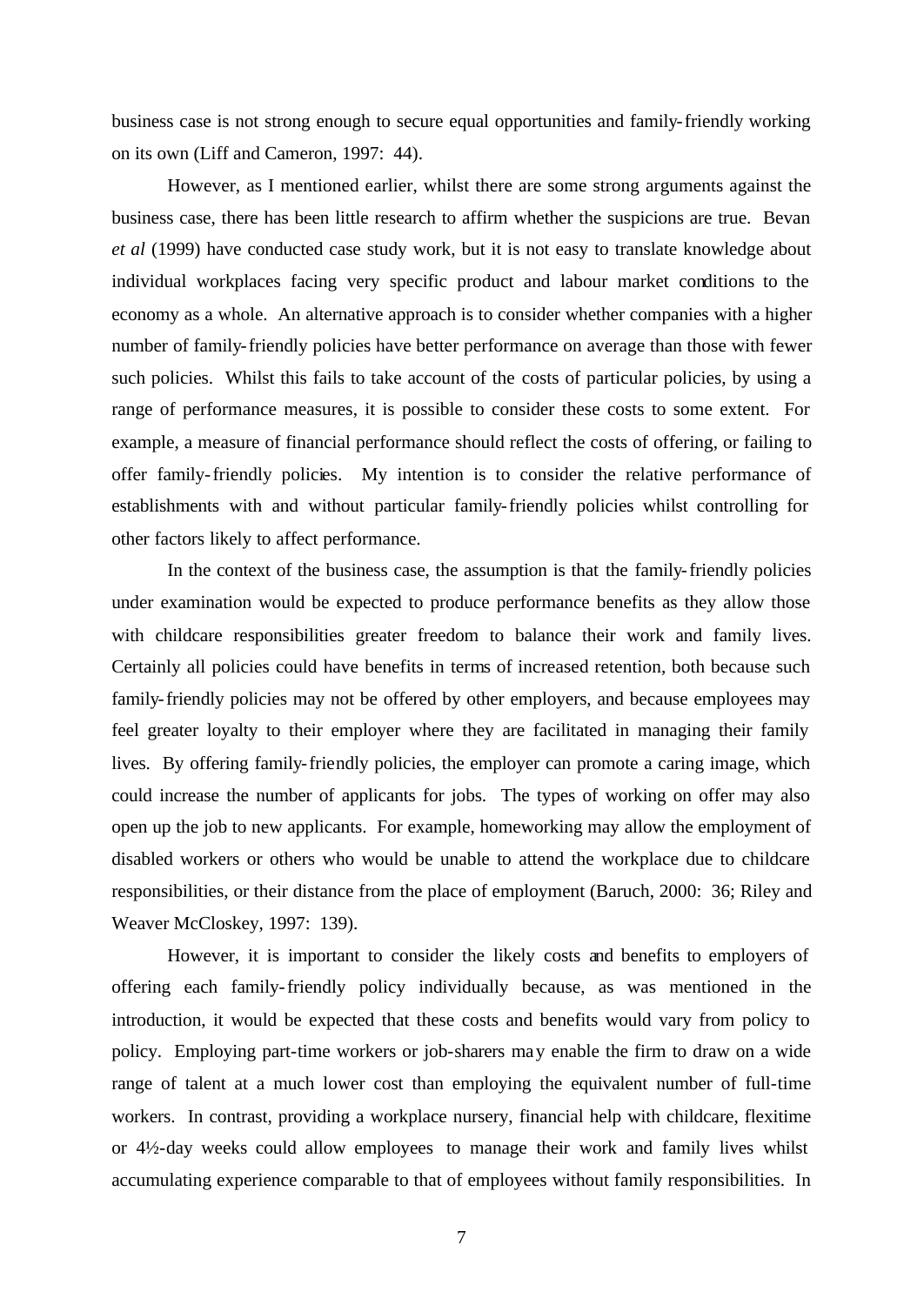addition, they may also be more able than part-time workers to attend training and staff meetings, thus ensuring that they develop their careers to the full and maximize their productivity for the employer.

There is already some evidence that where certain family-friendly policies are on offer, the productivity of employees may be enhanced. A study of 120 employees working at home for one day a week in a Fortune 500 company in the United States, found that 97 per cent of participants and their supervisors reported that productivity was raised by teleworking (Riley and Weaver McCloskey, 1997: 135-136). There is also evidence that part-time work for executives can yield performance benefits, as an Industrial Society report on job-sharing found that of a sample of 69 pairs of jobsharers, less than one in ten managers were thought to perform at the same level or worse than their full-time counterparts (IRS, 2001a: 5).

Employees with access to a workplace nursery would not experience the problem of arranging childcare, which could enhance their productivity as they would not need to spend time making childcare arrangements if their usual carer were unavailable. Access to flexitime and 4½-day weeks could also increase productivity if workers were able to arrange their time in order to meet childcare commitments. Productivity benefits could be experienced from offering financial help with childcare, as the value attached to this entitlement by employees might induce them to raise their work effort in order to increase the probability of long-term employment in the workplace. The reduced levels of stress for those able to take generous entitlements to paternity and parental leave could also result in productivity benefits if employees return to work under less pressure at home and feeling that they have received good treatment from their employer.

There may be benefits for the employer in terms of reduced absenteeism amongst employees taking up family-friendly entitlements. Dalton and Mesch found that teleworking reduces absenteeism (Dalton and Mesch, 1990). It might also be expected that absenteeism would be relatively low amongst term-time-only workers, as they would not have the problem of arranging childcare during school holidays, a difficult issue for working parents (Hilpern, 2000: 2). Similarly, employees with access to a workplace nursery would be expected to have lower absenteeism rates, and where flexitime was available, employees may decide to take flexi-leave to meet unforeseen childcare problems. The advantage of offering paid time-off at short-notice is that this may give employees the incentive to inform the employer of their absence, therefore making it easier for the employer to arrange cover than if the absence was unpaid, and as a result went unreported. Paternity or parental leave could also reduce absenteeism resulting from pressures within the family. However, there may not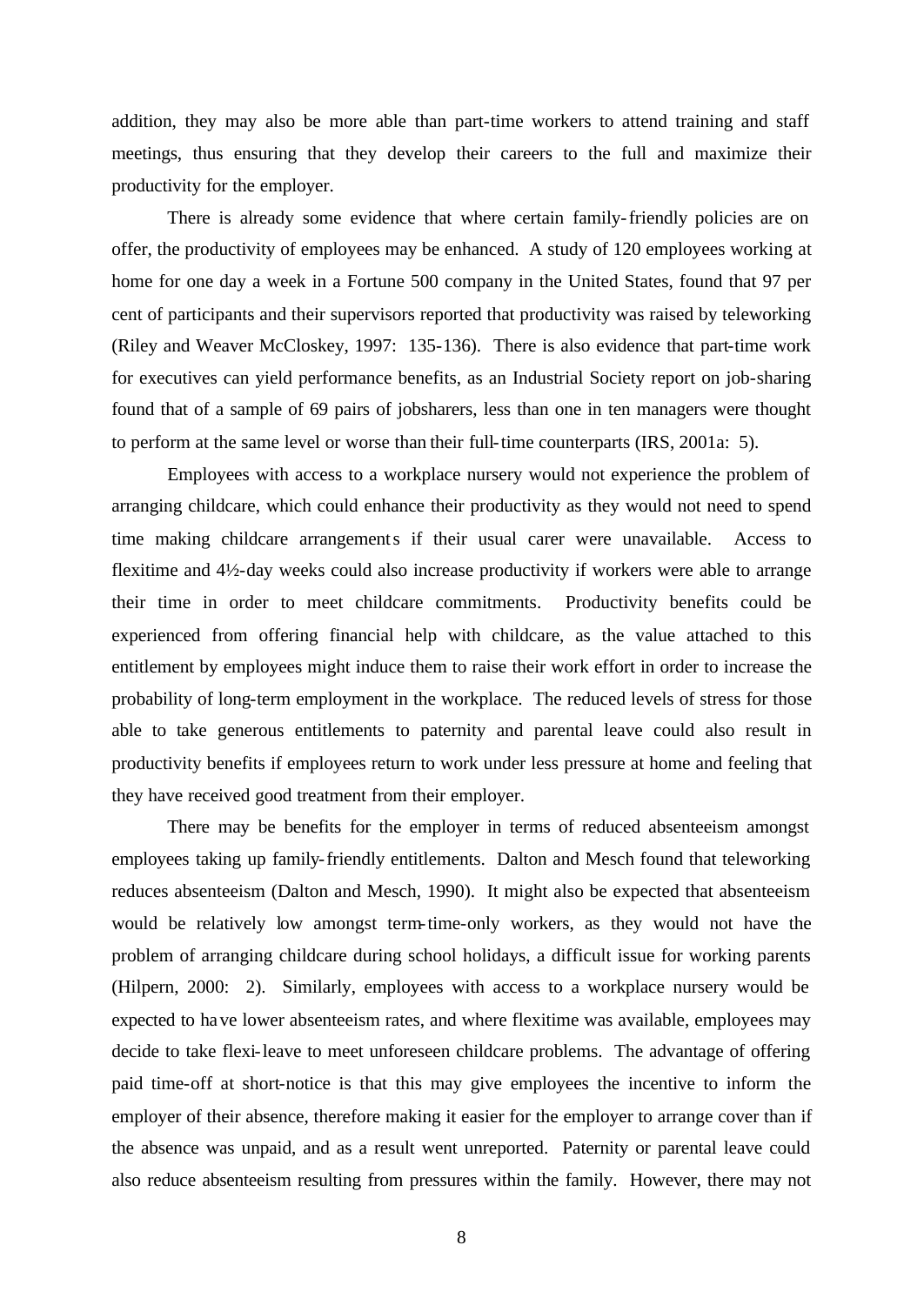be a link between the employer offering financial help with childcare and a lower absenteeism rate due to the fact that the employee would still have the problem of arranging alternative childcare if their regular source of provision were not available.

There is also a likely advantage to employers in offering family-friendly working in that employees may accept lower pay in order to have access to family-friendly policies. As was suggested earlier, this may well be the case with regard to part-time working. In addition, homeworking would seem to offer some cost savings in terms of office space where employees work from home on a permanent basis (Riley and Weaver McCloskey, 1997: 137). In the case of flexitime, access to this scheme could reduce the need for the employer to pay overtime, which could result in a significant saving.

However, there are also potential disadvantages to the family-friendly policies under examination. Many of the policies are likely to impose some costs on the workplace. For example, employees may need access to office equipment and technical support if they are to work from home (Felstead and Jewson, 1999: 36). Manager also have to sacrifice the ability to monitor the number of hours worked by homeworkers, although there is evidence that they actually have a tendency to overwork, which leads to the opposite problem of stress and job dissatisfaction (Riley and Weaver McCloskey, 1997: 139; Baruch, 2000: 40). In the case of job-sharing, costs may be incurred during the handover between the job-sharers, as time must be taken to exchange information, and information may not be fully conveyed. There are obvious costs attached to offering paid time-off at short-notice, and paternity and parental leave could be expensive, both if they are paid, and if it is necessary to employ temporary staff, or pay overtime. There could also be a cost attached to these policies in terms of the morale of other employees if they are expected to take on the work of absent colleagues, or if inefficiency and failure to meet targets loses business for the employer. Family-friendly services, and flexibility provided by the employer also have direct costs, such as the cost of staffing a workplace nursery, the start-up and monitoring costs of flexitime, and the cost of financial help with childcare.

There are further costs in terms of the morale of employees excluded from familyfriendly policies. In the case of parental or paternity leave, paid time-off at short-notice, financial help with childcare, or a workplace nursery, employees without children could feel that those with families receive special treatment, although flexitime might be equally useful to all employees (Cooper, 2000: 36). If some employees with children are excluded from certain entitlements, either because of their employment status or occupation, or in the case of a workplace nursery, because not enough places are available, this could cause resentment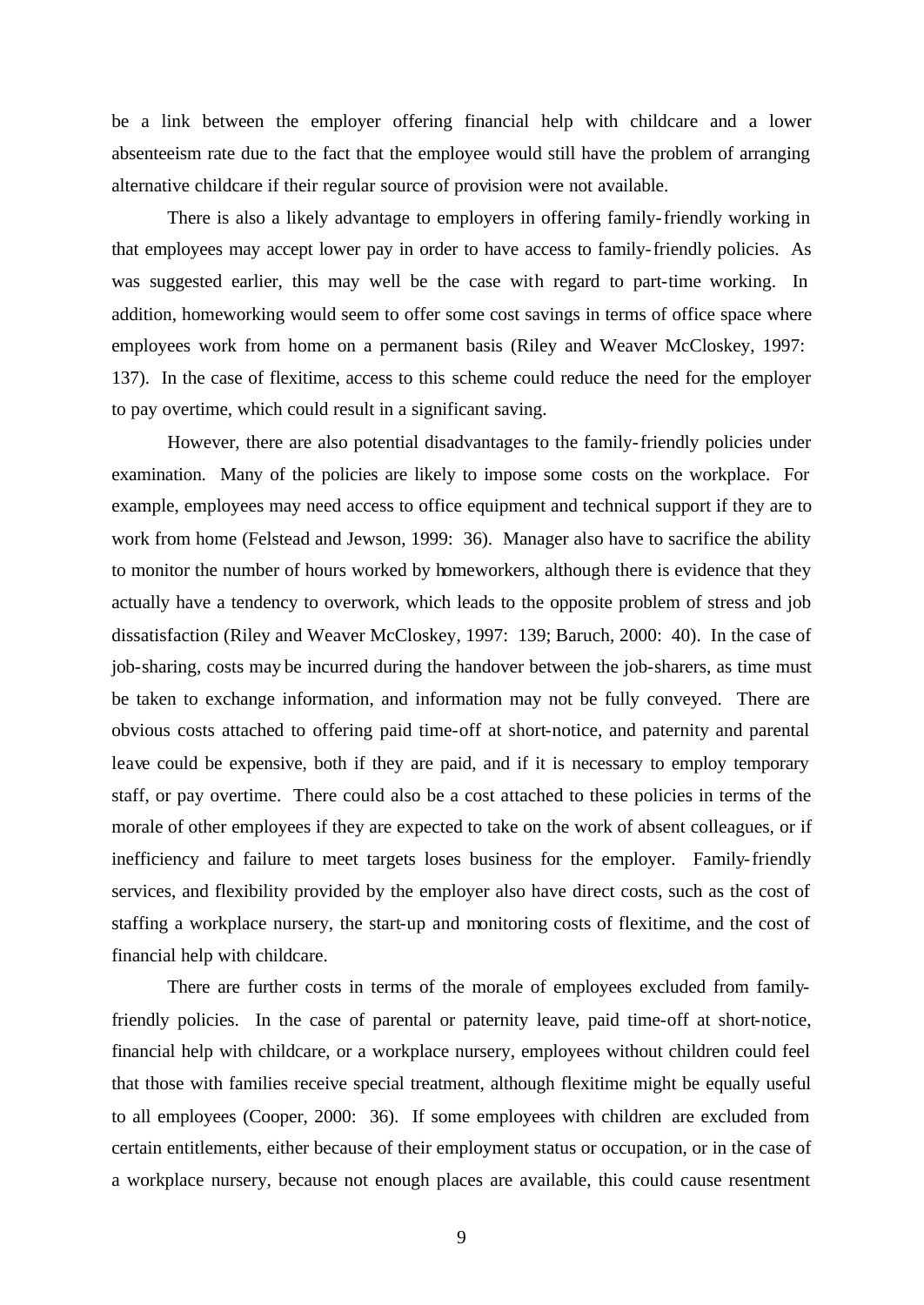and damage productivity. An additional problem with a workplace nursery is that it would only help employees with pre-school-age children, at least during term-time, whereas financial help with childcare could also provide for school-age children outside school hours, and would not suffer from the capacity limitations of a workplace nursery.

As with part-time working, family-friendly policies which reduce the amount of visible time the employee spends in the workplace could reduce promotion prospects and hence productivity for the employer. This problem may occur not just with part-time working and job-sharing, but also with term-time-only contracts and homeworking, where employees spend less time in the workplace. Certainly employees in the Riley and Weaver McCloskey study felt that their promotion prospects would suffer as a result of working at home, although this problem may be reduced if employees attended the office a few times a week (Riley and Weaver McClosky, 1997: 139). If these workers are perceived as less committed to their work because of their lower face-time in the workplace, they may feel undervalued and their productivity could be further reduced. Baruch point out that one of the problems with working from home is that employees are not involved in social interaction, and if they feel isolated, this could damage morale, and ultimately productivity (Baruch, 2000: 45; Felstead and Jewson, 1999: 35; IRS, 2001c: 5).

The accumulation of experience and training may also be lower for those on reducedhours working, although the effect of this would probably be minimized in the case of 4½ day weeks, where the employee would not work significantly fewer hours than a full-time employee. However, even for full-time employees it could be difficult to attend training away from the workplace or outside the individual's normal working hours, regardless of the family-friendly provisions available in the workplace. Flexitime and 4½-day weeks may present problems if commitment is measured in terms of visible time spent in the workplace, given that whilst these schemes allow employees to work on a full-time, or almost full-time basis, those with families may choose to work different hours to their colleagues. However, the problem of long hours being used as an indicator of commitment might be reduced where there is flexitime if it encourages the philosophy that employees working extra hours when needed are entitled to an equivalent number of hours in lieu.

10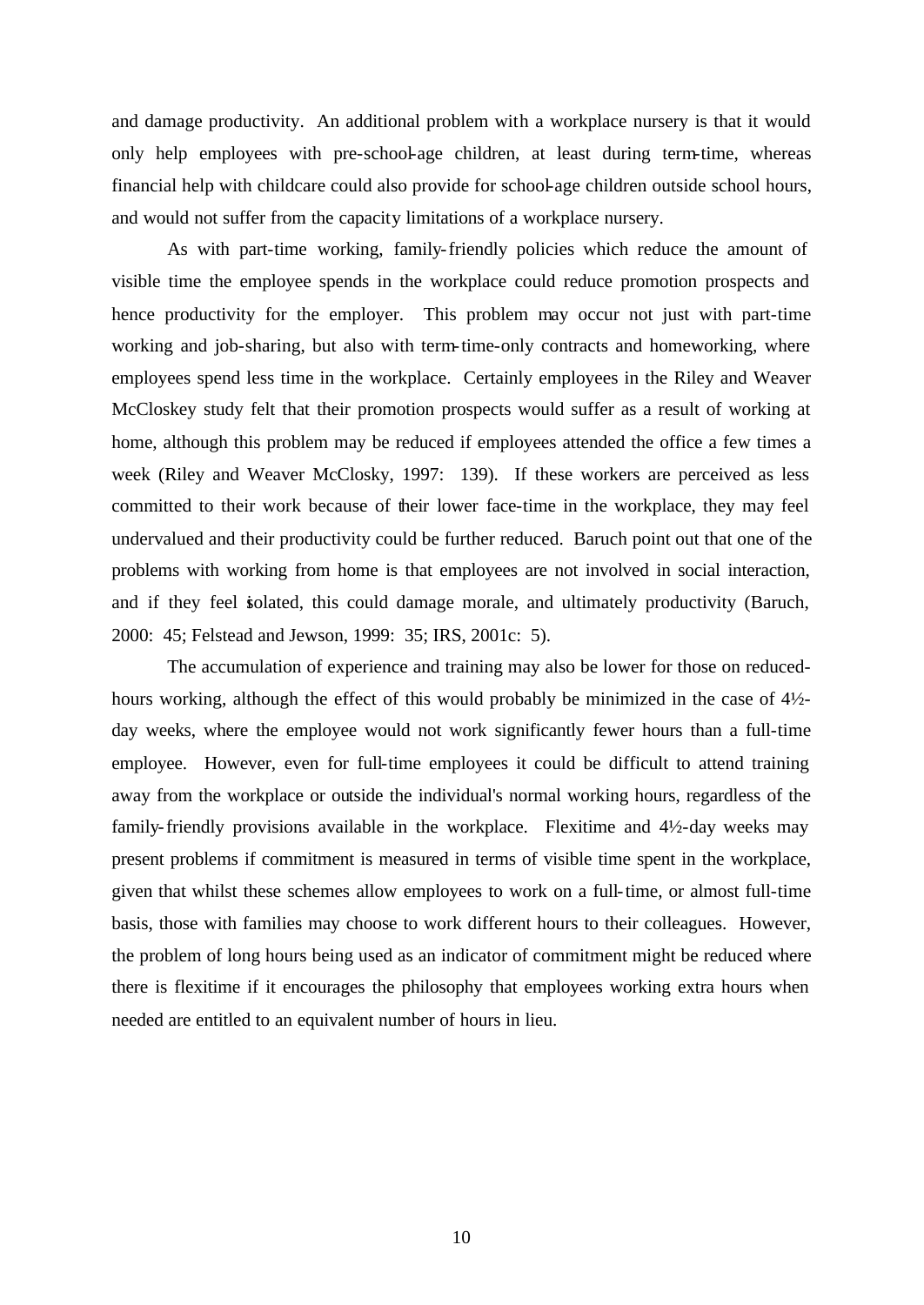#### **3. Data**

l

WERS98 contains data on 2191 workplaces with 10 or more employees, and consists of management, employee and workplace representative surveys. For the purposes of this analysis the focus is on the Management and Survey of Employees Questionnaires. 28,240 employees completed the Employee Questionnaire. By using the weights contained in the dataset, the WERS98 sample can be made representative of the population of UK workplaces<sup>1</sup>. . The survey also contains information on a wide range of workplace characteristics (Cully *et al*, 1999: 5). This means that controls can be introduced to assess whether having particular family-friendly policies is linked with enhanced performance on average, across the full range of workplace sizes, industries and other characteristics. However, one proviso is that this paper focuses on the private sector. Table 1 shows that there is a big difference between the public and private sectors in terms of the availability of family-friendly policies, with the incidence of all the policies under examination being much higher in the public sector.

In addition, the ratio of the incidence of individual policies in the public and private sectors demonstrates that there is no uniform difference in the pattern of incidence. For example, having a workplace nursery is almost six times as common in the public sector as in the private sector, whilst paid time-off for childcare is only one-and-a-half times more common in the public sector. As the two sectors seem to differ so much in the pattern of incidence, it was decided to concentrate on the private sector, due to the fact that in the economy as a whole many more people work in the private, rather than the public, sector.

The Management Questionnaire does contain some direct questions about the costs and benefits experienced by the employer as a result of employees taking up their entitlements to family-friendly policies<sup>2</sup>. Of the 62.4 per cent of employers who offered at least one family-friendly entitlement, managers in almost two-thirds of workplaces reported some take up of the policies on offer. Of these, in 72.0 per cent of establishments it was reported that these entitlements had meant no, or only minimal additional costs, with only 2.3 per cent having experienced substantial additional costs. In 84.6 per cent of workplaces the entitlements were thought cost-effective. Only 9.7 per cent of workplaces had experienced

<sup>&</sup>lt;sup>1</sup> The exceptions are the following Standard Industrial Classifications: Agriculture, hunting and forestry; Fishing; Mining and quarrying; Private households with employed persons; and Extra-territorial organisations.

 $2$  The list of family-friendly policies covered by this question are parental leave, working at or from home in normal working hours, term-time only contracts, switching from full- to part-time employment, job-sharing, a workplace nursery or nursery linked with workplace, or financial help/subsidy to parents for childcare.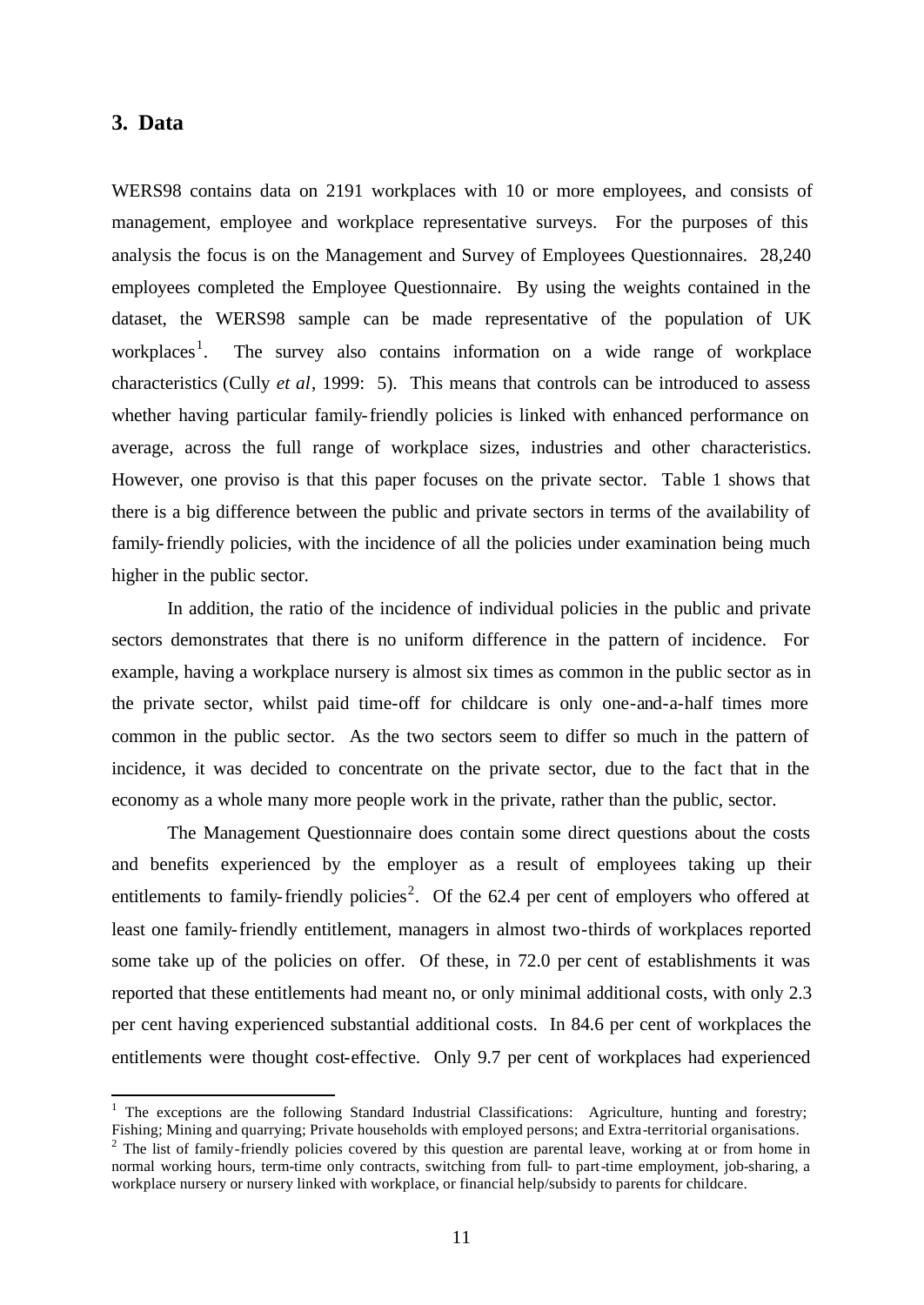no benefits from offering the family-friendly policies, whilst 53.0 per cent found staff happier as a result. In over a third of workplaces, the family-friendly policies made it easier to retain staff, and in 23.4 per cent of establishments it was thought that workplace performance had improved as a result of the policies. However, family-friendly entitlements were only considered an effective way of recruiting staff in 4.5 per cent of workplaces.

#### **3.1 The dependent variables**

Clearly, the issue of how performance is measured is a controversial one. Rather than ask for information on absolute levels of performance, such as profits, the WERS98 Management Questionnaire asks managers to rate the financial performance, labour productivity and quality of their product or service relative to the average. They are also asked whether labour productivity, and labour costs relative to other costs, have gone up or down compared with five years previously. In addition, managers report whether there has been a change in how hard employees work relative to five years ago. All these responses are measured on a fivepoint scale. The Management Questionnaire also contains data on the number of voluntary resignations over the previous year and the proportion of working days lost through sickness or unauthorised absence over the previous twelve months.

The financial performance data has been used by a number of writers (Addison and Belfield, 2000; Machin and Stewart, 1996; McNabb and Whitfield, 1998; McNabb and Whitfield, 2000). In addition, Perotin and Robinson (2000) considered the data on labour productivity, and Fernie and Metcalf (1995) used a number of performance indicators from the 1990 WIRS. In this paper it was decided to use a range of performance measures to capture the relationship between family-friendly policies and various aspects of workplace performance. Table 3 shows the degree of correlation between each of the performance measures and suggests that there are sufficient differences between the measures to justify the approach of examining each performance measure separately.

Table 2 shows the distribution of responses for the eight dependent variables from the Management Questionnaire. Clearly there is a tendency for managers to rate the performance of their workplace as above-average, but this data is still useful. Machin and Stewart find evidence to support the view that managers do assess performance reasonably accurately, as workplaces where lower levels of performance were reported in the 1984 WIRS were more likely than others to have closed down by 1990 (Machin and Stewart, 1996: 219-220). A subjective assessment of performance is easier to interpret than workplace accounts, and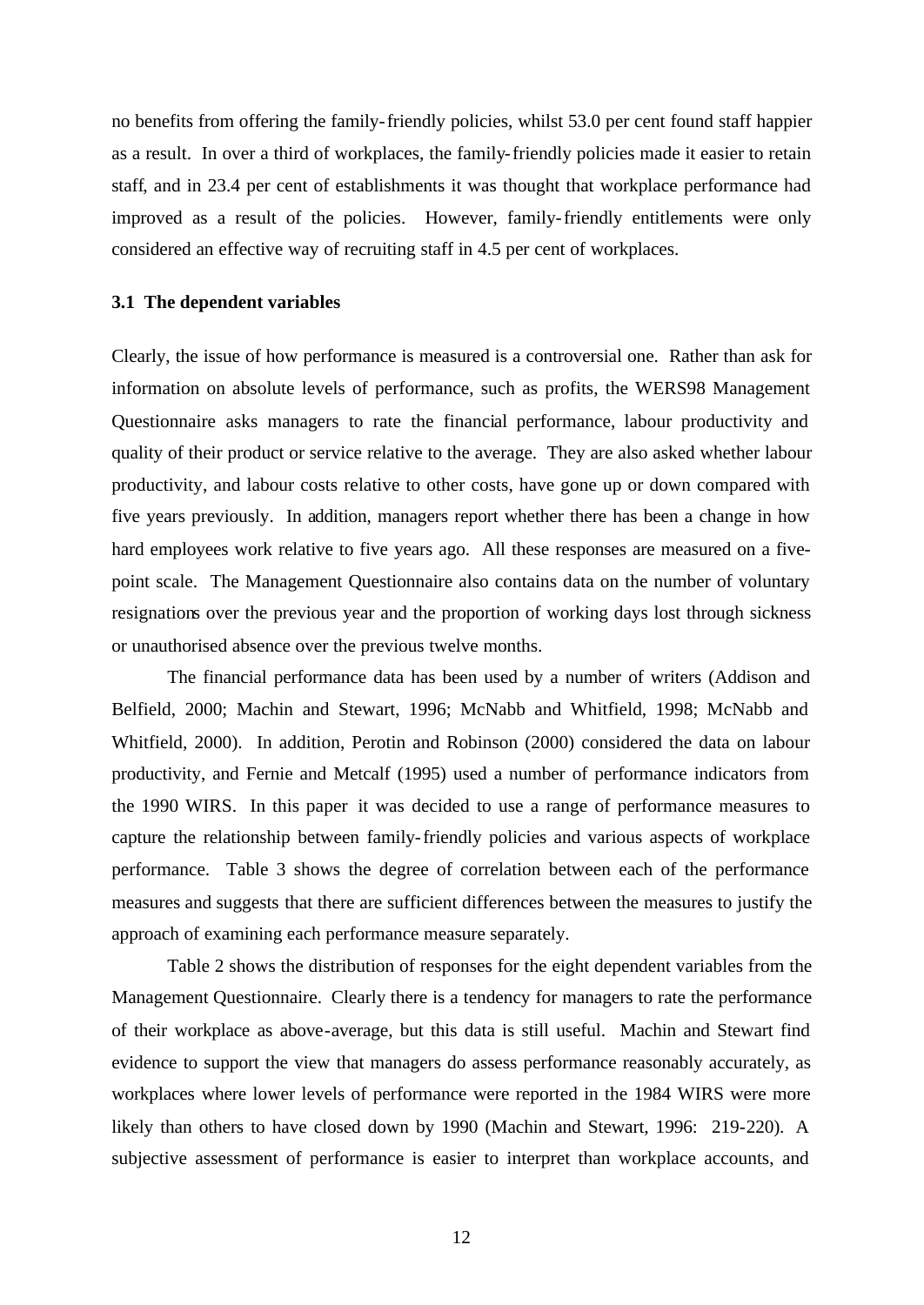Pencavel makes the point that as most workers are employed in the service sector, it is extremely difficult to find an objective measure of labour productivity that can be consistently applied across sectors (Pencavel, 2000: 45). However, as management responses are not evenly distributed between the five categories, it was decided to focus on whether the response was above-average, or average or below, thus reducing each five-point scale to just two categories, mirroring McNabb and Whitfield's approach to the financial performance data (McNabb and Whitfield, 1998). It was then possible to run probit regressions on the categorical dependent variables, and logistic weighted least squares regressions on the rate of voluntary resignations and absenteeism data.

The Survey of Employees was used to look at additional questions on the feelings of employees about their job and employer. It was decided to use the whole sample rather than just the responses of employees with children to reflect the possibility that those without children, or excluded from access to the policies, might resent others receiving special benefits. By considering all responses, it was possible to consider the relationship between the availability of family-friendly policies and the views of the whole workforce.

Employees were asked to rate, on a five point-scale, their level of satisfaction with the amount of pay they received. This question was used because it was thought that employees might be happier with their monetary rewards where the non-monetary benefits of familyfriendly working were available. Employees also stated the extent to which they shared the values of their employer, whether they felt that managers were understanding of their family responsibilities, and whether they felt loyal to, or proud to tell people that they worked for, their employer. These variables were used as indirect performance measures, based on the expectation that if employees felt that they were treated well, they would be more productive. The responses, again on a five-point scale, were reduced to either agreement with the statements, or satisfaction with particular aspects of the job, in the same way as the Management Questionnaire data, as again the responses were not evenly distributed. Table 4 shows the distribution of responses. Probit regressions were run on the collapsed scales.

#### **3.2 The independent variables**

The Management Questionnaire provides information on the types of family-friendly policies available within a workplace (see Appendix for a detailed description of the variables). However, it is not apparent whether all non-managerial employees are able to take up the policies on offer. One option is to use the data on the availability of family-friendly practices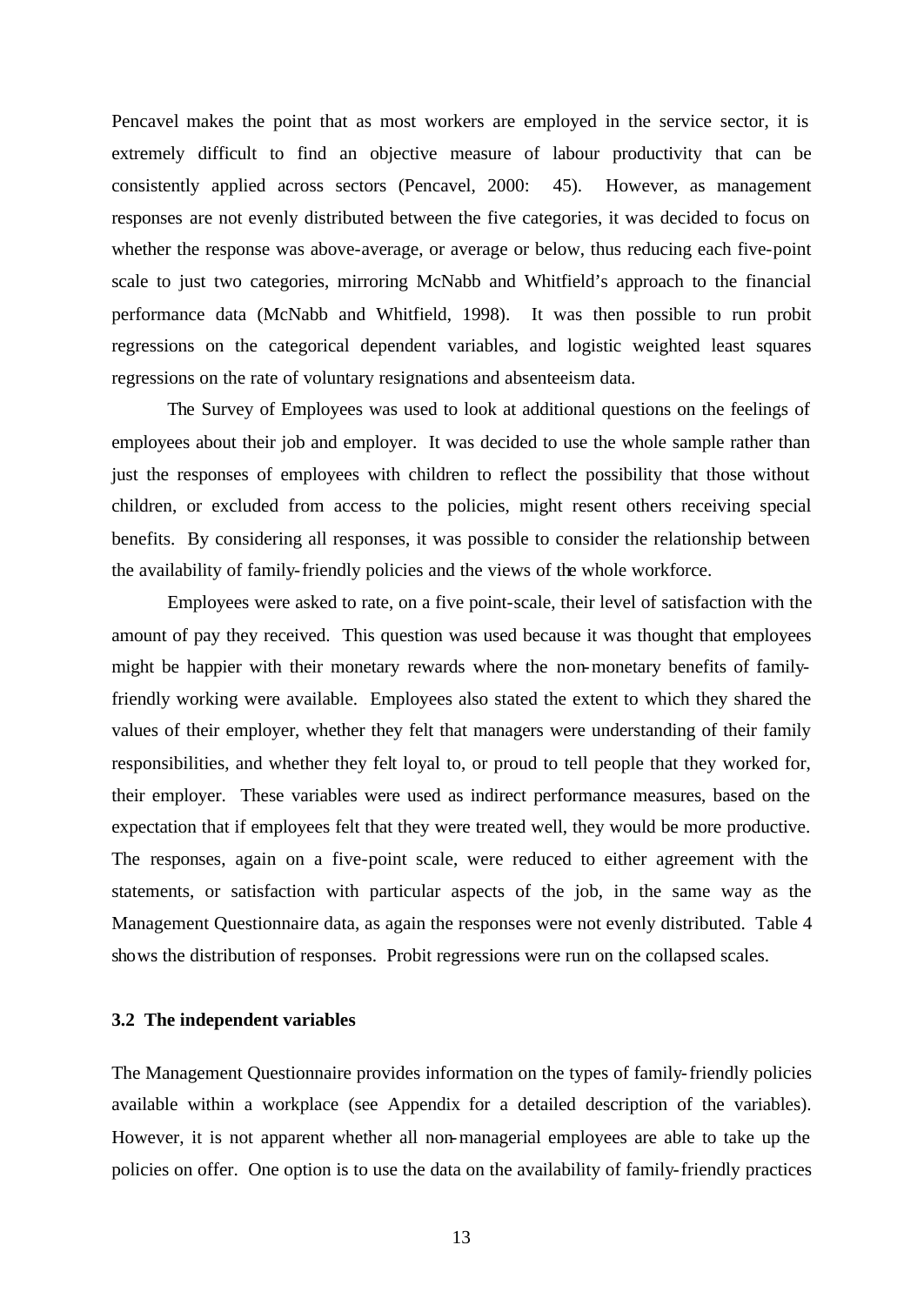from the Survey of Employees instead. However, there are two main problems with this. Firstly, the Survey of Employees contains data on a smaller range of family-friendly policies than those we have information on from the Management Questionnaire (only flexitime, jobsharing, parental leave, working from home, a workplace nursery or financial help with childcare, grouped as one category, and whether they can take paid time-off at short notice; but not term-time only contracts, switching from full- to part-time working, 4½-day weeks, or parental leave). The second problem with using the Survey of Employees is the difference in the reporting of the availability of family-friendly policies between the Employee and Management Questionnaires. The Survey of Employees data suggests less widespread availability of family-friendly practices than that reported by managers. Whilst this could suggest that family-friendly policies are not available to employees in practice, an alternative option is that perhaps employees who do not have responsibility for childcare are not aware of the policies on offer in their workplace. Indeed, Cully *et al* suggest that this may be the case (Cully *et al*, 1999: 145). Whilst the management respondent might exaggerate the number of family-friendly policies offered to make the employer seem more progressive, they should also be in a better position to know exactly which family-friendly policies are available. For this reason, data from the Management Questionnaire is used.

There is also scope for the value of the policies to employees to vary depending on the restrictions which employers place on individual policies. For example, there may be a requirement to work "core hours" where flexitime is available, and this could limit the ability of employees to use flexitime to meet childcare commitments. The generosity of financial help with childcare could also vary from workplace to workplace. However, despite the lack of detailed information on the family-friendly measures, it seems reasonable to assume that where such policies are offered employees are likely to be better able to balance their work and family lives than those in workplaces without family-friendly initiatives.

#### **3.3 The control variables**

Many factors affect workplace performance, and it is necessary to control for these influences in order to observe the relationship between family-friendly policies and performance. Table 5 demonstrates that workplaces with four or more equal opportunities policies (from a list of six) are more likely to have any of the family-friendly policies than those with one or no equal opportunities policies. As the business case literature argues that having equal opportunities policies affects performance, it is necessary to control for the existence of these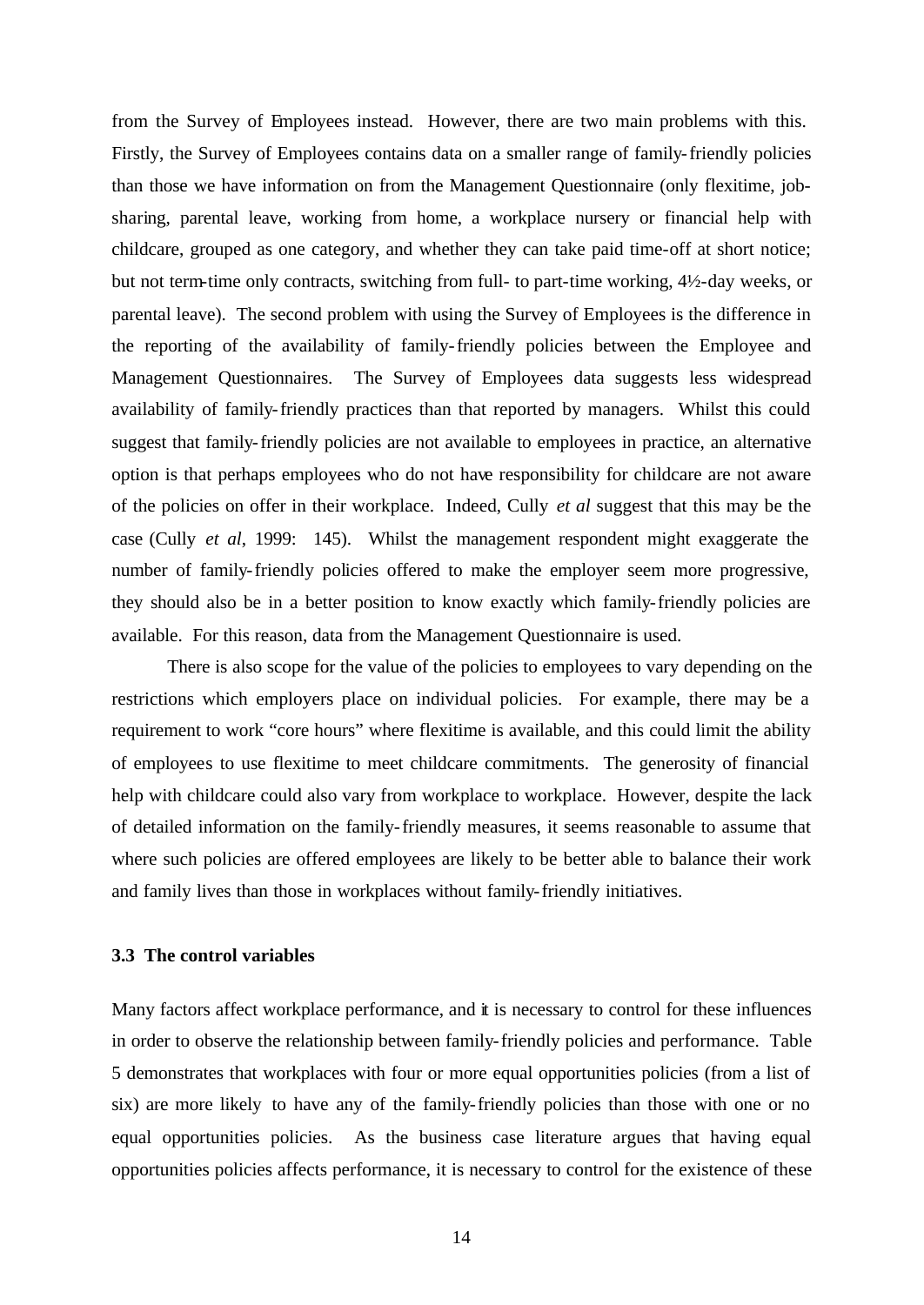policies in order to observe the effects of the family-friendly practices (see Appendix for a full description of all the variables). Machin and Stewart (1996) demonstrate the effect that trade unions can have on financial performance using WIRS3, and Fernie and Metcalf (1995) show that both the presence of a union and employee involvement practices have an affect on a range of performance measures. For the purposes of this paper I focus on whether or not a union is recognised for the purposes of negotiating pay and conditions in the workplace, and consider the relationship between human resource management (HRM) practices and performance, rather than employee involvement alone. The HRM measures used are whether most employees in the largest occupational group were trained in a job other than their own, whether there was performance pay, and whether strategic HRM, or HRM recruitment, or communication methods were used (see Appendix). These practices are not unique to HRM workplaces, but we would expect them to be more widespread in HRM workplaces.

The performance of the workplace might also be expected to depend on whether a collective dispute had taken place over the previous year and whether it was situated in a growing market. As the WERS98 Management Questionnaire only asks about the state of the product market for workplaces in the trading sector, the results in this paper only reflect the findings for this part of the economy. A control for workplaces where more than half of all employees were in the managerial, professional or technical categories was introduced, on the grounds that as these workers would probably have already demonstrated a high level of commitment in order to have achieved their position, qualifications or training, they might be more strongly motivated towards work than other employees, causing them to be more productive. Whether the workplace had attained ISO9000 was used to control for the quality of processes within the workplace. In addition, it was thought that employees who experienced greater variety in their work might perform better because of greater interest in their job, resulting in a lower quit rate and lower replacement costs for the establishment.

It might be expected that employees whose most recent pay rise was less than the average for similar workers in the locality would be less productive than those with an aboveaverage pay increase, and so there is a control for the size of the most recent pay rise. It is necessary to control for the proportion of the workforce that is female, because as Gershuny demonstrates, women still take greater responsibility for the home than men, so it would be expected that employers are more likely to experience performance effects from providing family-friendly working where a greater proportion of the workforce is female (Gershuny, 1997: 148). The performance of the workplace could also vary according to its size, as economies of scale might be experienced. Finally, it would be expected that performance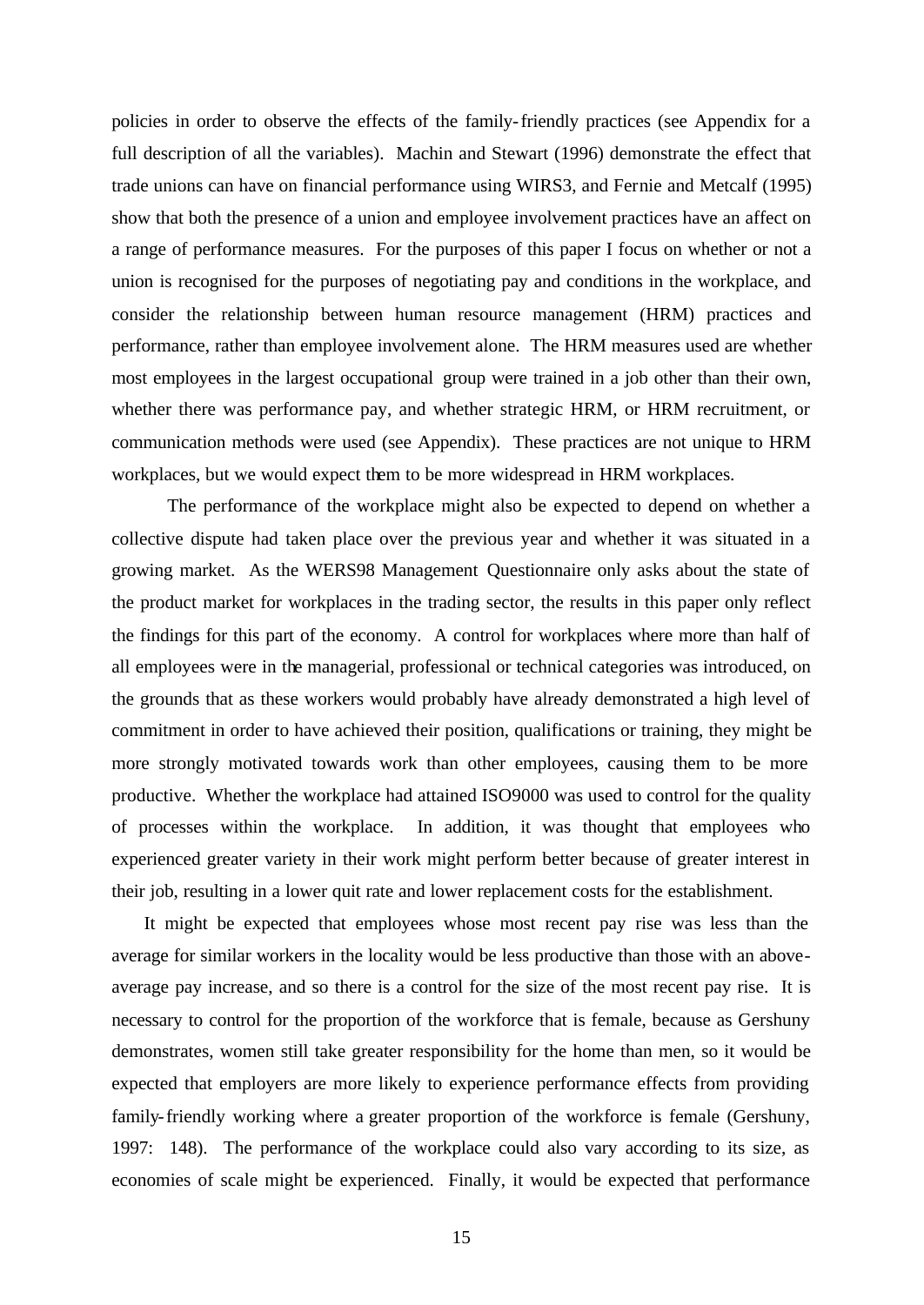would vary between industrial sectors. For example, there may be much greater potential to raise labour productivity in a capital-intensive industry than one that is labour-intensive. By controlling for each of the factors outlined above, we reduce the likelihood that the relationship observed between the availability of family-friendly policies and performance is due to a separate factor, say that perhaps larger establishments might be more likely to have above-average performance, and are also more likely to offer family-friendly policies.

#### **3.4 Other data considerations**

The fact that the WERS data is cross-sectional means that we do not know when the familyfriendly policies were introduced, and whether performance has changed in response to the policies. It is possible that workplaces with better performance are more likely to introduce family-friendly policies as they can afford to do so, meaning that better performance leads to the introduction of family-friendly policies rather than vice versa. However, there are a number of factors to bear in mind in response to this problem. Firstly, the assumption that a workplace with above-average performance is more likely to introduce new policies than one which is performing less well could be flawed. Whilst an employer with better performance is better able to afford new policies, they also have less incentive to do so. The additional resources could be invested in capital or training to produce more easily-quantifiable benefits.

The suggestion that there might be reverse causation is less convincing in relation to the data on the satisfaction of employees with the employer. Employers might choose to reward more loyal, dedicated employees with family-friendly policies, but given that familyfriendly policies might also have negative effects, such as creating dissatisfaction amongst employees unable to benefit from the policies, there are other ways of rewarding employees which might be much more attractive to the employer. For example, the employer could reward employees for loyalty through higher pay, or the provision of benefits which can be used by all staff, rather than just those with families.

Even if family-friendly policies were found to be associated with better performance because having good performance facilitates the introduction of family-friendly initiatives, it could still be argued that if family-friendly policies were detrimental to the interests of employers, over time the performance of workplaces with such policies would deteriorate. Therefore evidence that family-friendly policies are linked to above-average performance would argue against a significant disadvantage for firms offering family-friendly working.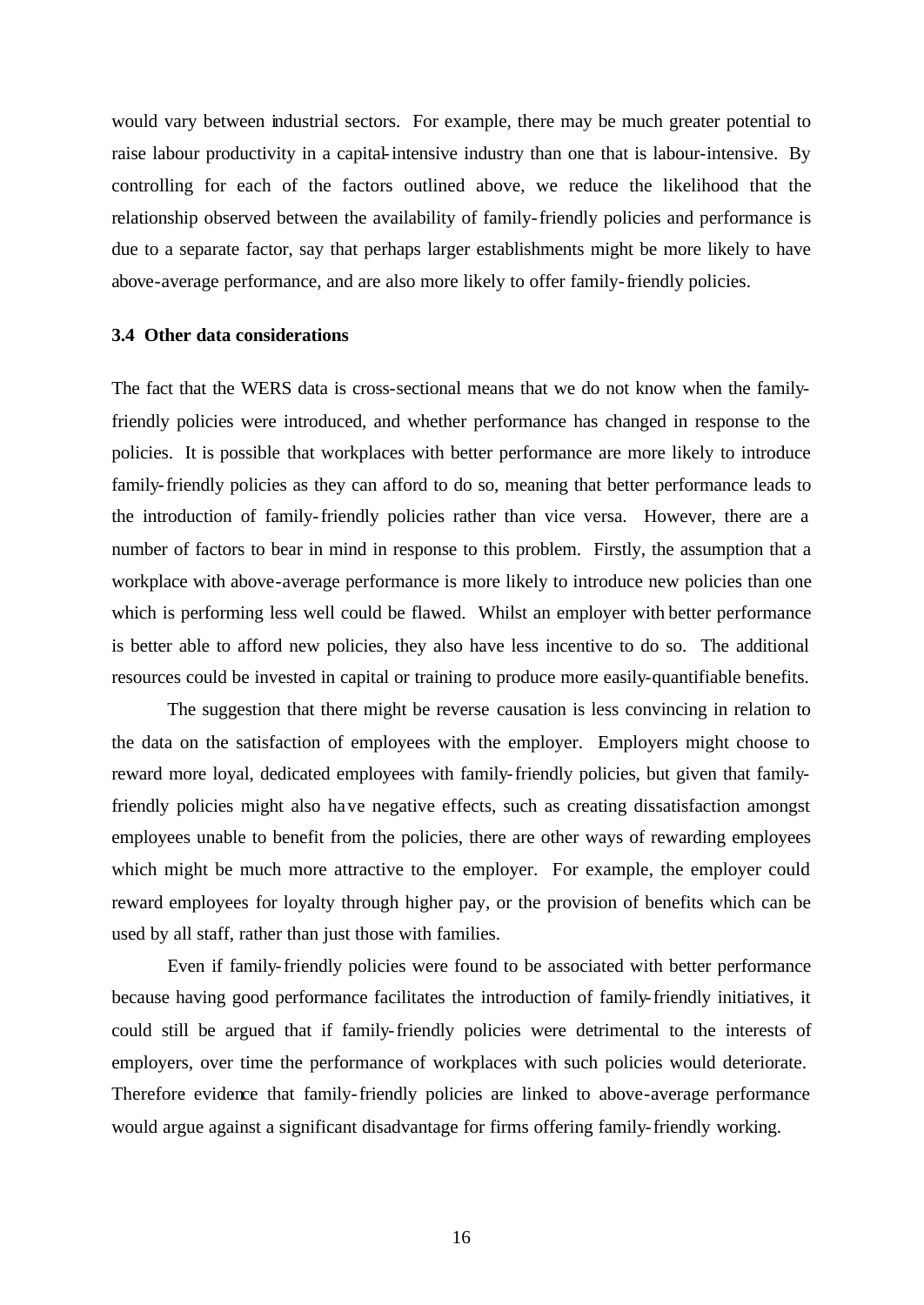#### **4. Results and Discussion**

#### **4.1 Marginal effects for the Management Questionnaire**

Table 6 reports the marginal effects of each of the independent variables - that is the proportional increase or decrease in the dependent variable due to a particular policy or workplace characteristic. The interpretation of the marginal effects reported in Table 6 is that the probability that financial performance is above-average in a workplace which offers paternity leave is 93 per cent higher than that for a workplace without such a policy. All of the family-friendly policies, apart from term-time-only contracts, have a significant relationship with at least one of the performance measures. Managers are more likely to report that labour costs as a proportion of total costs have fallen compared with five years previously where homeworking is offered. The fact that the rate of voluntary resignations has a negative relationship with homeworking perhaps gives an explanation for this, as it is likely that if the quit rate is lower where some employees are allowed to work from home, this would reduce the costs associated with hiring and perhaps training, new employees.

Switching from full- to part-time employment is positively associated with there having been an increase in labour productivity over the previous five years, but also with a 43 per cent reduction in the likelihood that financial performance is above-average. This suggests that whilst productivity has risen in workplaces with this policy on offer, overall, financial performance is more likely to be below average. This negative relationship provides some support for the argument that whilst part-time employees may have greater enthusiasm for their work than they had as full-time workers, over the longer-term the fact that they accumulate less experience and have reduced access to training may have implications for the financial performance of the workplace. Job-sharing also has a significant negative relationship with labour productivity being above-average. If employees working reduced hours are less likely to receive training and are less likely to be promoted, and as a result suffer demotivation, it is apparent why this might be the case. There may also be some loss of productivity in the handover between job-sharing partners.

There is no obvious explanation as to why labour productivity is 78 per cent less likely to be above-average in a workplace with nursery facilities. However, it is important to note that both the rate of voluntary resignations and the absenteeism rate are lower where employees have access to a workplace nursery, and this could produce significant savings for the employer, outweighing the costs of lower labour productivity. Offering financial help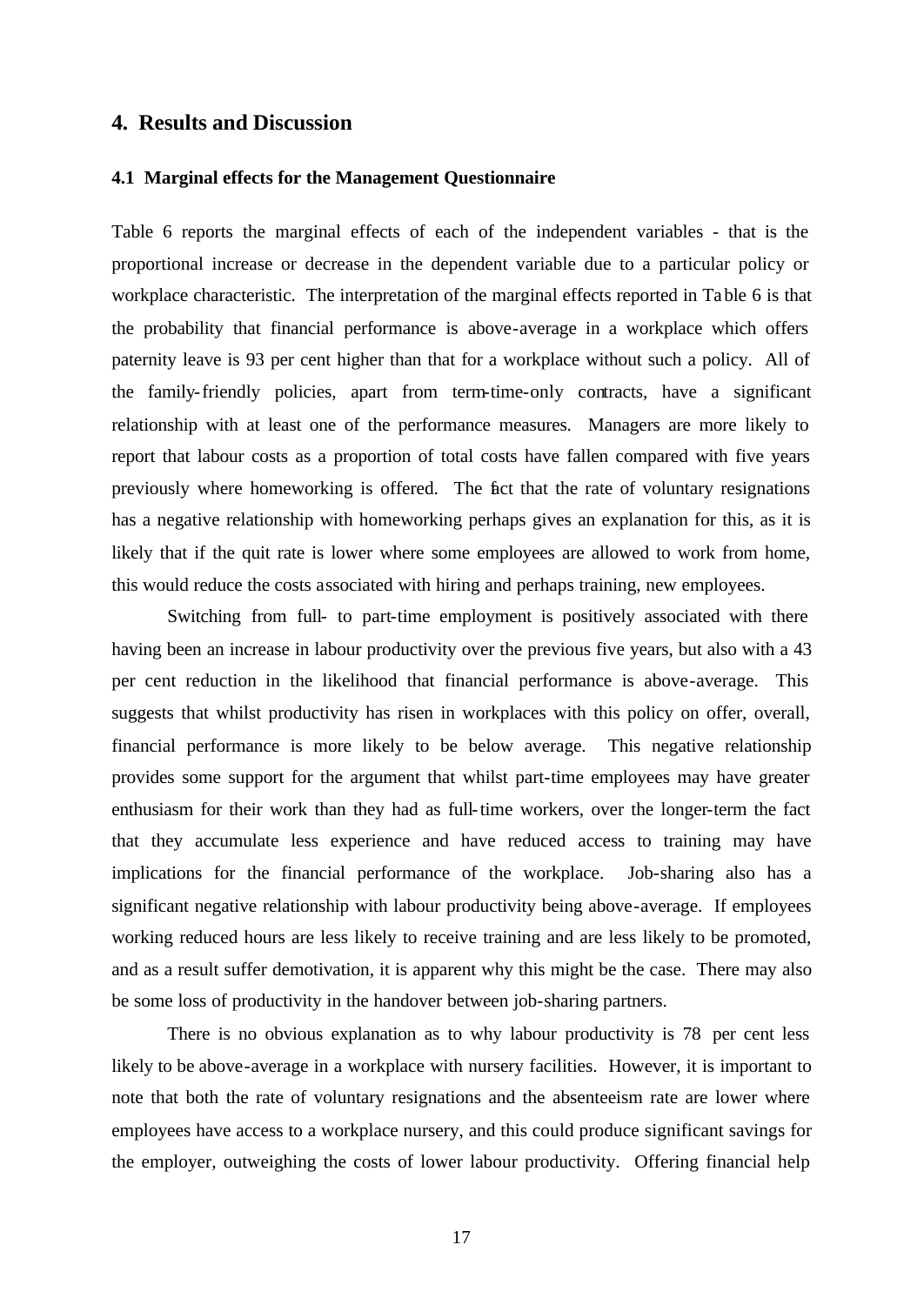with childcare seems to result in the clearest benefits to the employer, as it is associated with above-average financial performance, labour productivity, and quality, and there having been an increase in labour productivity over the previous five years. The rate of voluntary resignations is also lower where the employer offers financial help with childcare. This suggests that, as might be expected, financial help with childcare is likely to produce benefits in terms of retention and raised productivity whilst providing no evidence of significant costs.

Flexitime and 4½-day weeks are both associated with an increase in labour productivity over the previous five years, and a lower rate of voluntary resignations. Quality is more likely to be above-average where there is flexitime. Managers are 61 per cent more likely to report that employees work harder now than five years ago where employees are able to work a 4½-day week, which is consistent with the idea that employees working shorter hours may be more productive during the time they do spend at work. Offering paid time-off work at short-notice is associated with a lower absenteeism rate, which suggests that this type of leave reduces the costs of un-notified absences.

There is mixed evidence on the relationship between performance and the use of equal opportunities policies, and between workplace governance and performance, but it seems that whilst union recognition is associated with a reduced likelihood that the quality of the product or service is above-average, there is evidence of above-average performance in unionised workplaces. Labour productivity is 31 per cent more likely to have risen over the previous five years than in workplaces without union recognition, and relative labour costs are more likely to have fallen. The quit rate is also 39 per cent lower than average in workplaces with union recognition. Where the HRM variables are significant, strategic HRM, HRM recruitment methods and training in a second job are all associated with improved workplace performance. However, the performance pay variable does not have a significant relationship with any of the performance measures, and HRM communication methods are associated with managers being less likely to report that employees work harder now than five years earlier, and with a higher absenteeism rate. This suggests that overall there is no clear-cut relationship between HRM and improved performance.

The quality of a product or service is less likely to be reported as above-average where there has been a collective dispute over the previous twelve months, and it is less likely that employees are reported as working harder now than five years earlier where there has been a dispute. It does indeed seem that workplace performance is better where the employer conforms to ISO9000, as financial performance and quality are more likely to be above-average in these workplaces, although the probability that the workplace has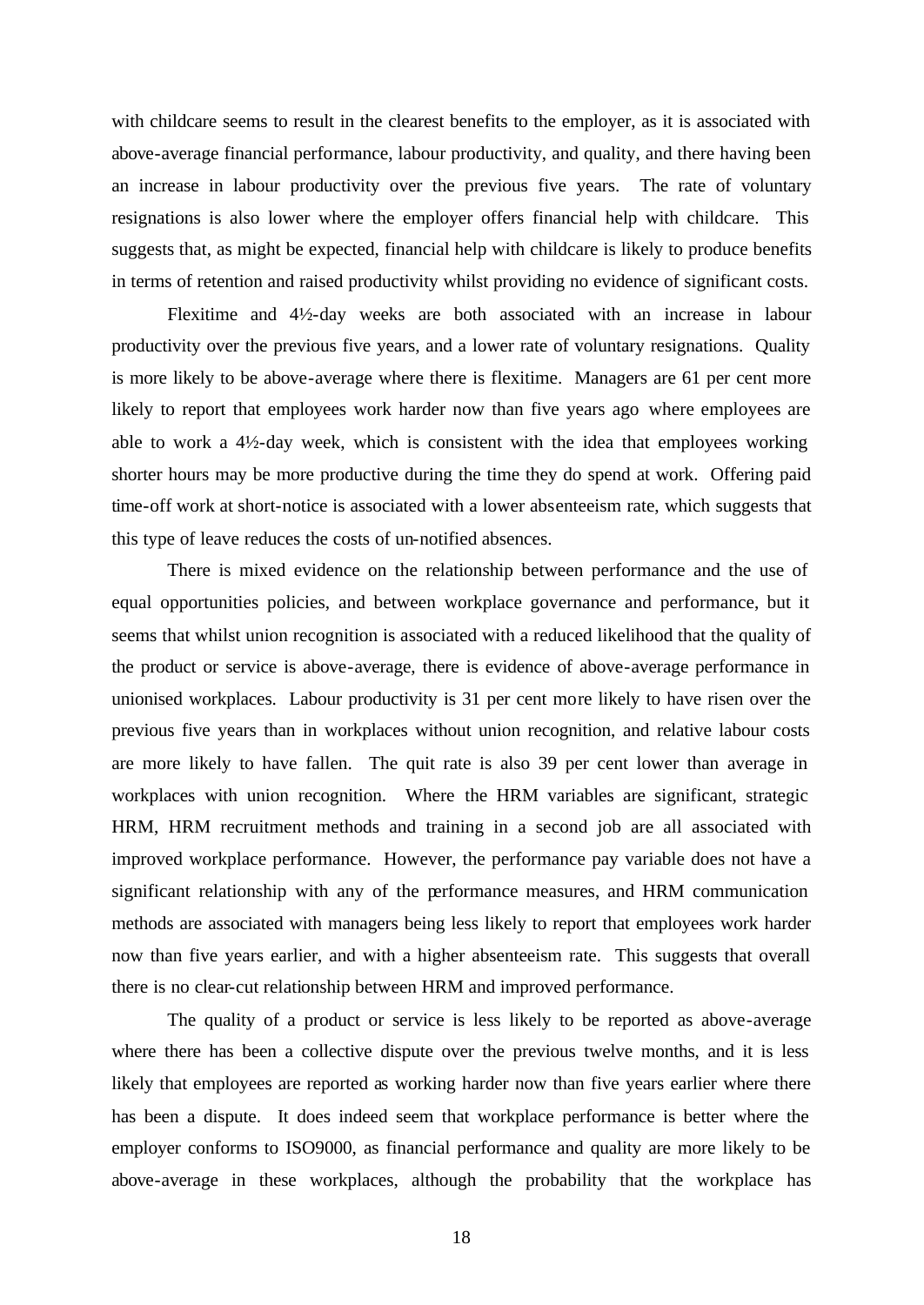experienced an increase in labour productivity over the previous five years is reduced by six per cent. Unsurprisingly, financial performance and labour productivity are more likely to be above-average where managers report that employees have a lot of variety in their work. The findings on the performance of workplaces in a growing market are also unsurprising. Financial performance is more likely to be above-average where the market is growing, and labour productivity is more likely to have increased over the previous five years, with it also being reported that employees work harder in a growing market.

There is evidence that having a more highly skilled workforce is associated with higher quality production, but there is no other significant evidence that workplaces with a more skilled workforce perform better. It also seems that newer workplaces have higher quit and absenteeism rates. The likelihood of a workplace having above-average financial performance is raised by 83 per cent where a greater proportion of the workforce is female, but there is little other evidence to link performance and gender. The probability of financial performance and labour productivity being above-average are raised by over eighty per cent where the most recent pay increase was above the average for the locality, and the workplace is more likely to have increased it's productivity over the previous five years where there has been an above-average pay rise. Finally, there is some evidence that larger workplaces have better performance than those in the 10-24 employees category.

#### **4.2 Marginal effects for the Survey of Employees Questionnaire**

Turning to Table 7, employees are more likely to be satisfied with the amount of pay they receive where there is parental leave, homeworking or a workplace nursery. They are also more likely to feel loyal to an organisation where there is homeworking or flexitime, and are more likely to report that they share the values of the organisation and that managers are understanding of family responsibilities where flexitime is available. Allowing employees to switch from full- to part-time employment is positively associated with managers being thought understanding of family responsibilities, and job-sharing is associated with employees sharing the values of the organisation; affirming that employees with families value these practices. They are also more likely to say that they are proud to tell people who they work for where there is a workplace nursery, homeworking or paid time-off at shortnotice, and share the values of the organisation where there is a workplace nursery or paid time-off at short notice. The implication is perhaps that employees are more likely to feel proud of, or loyal to, their employer where they are given some autonomy over the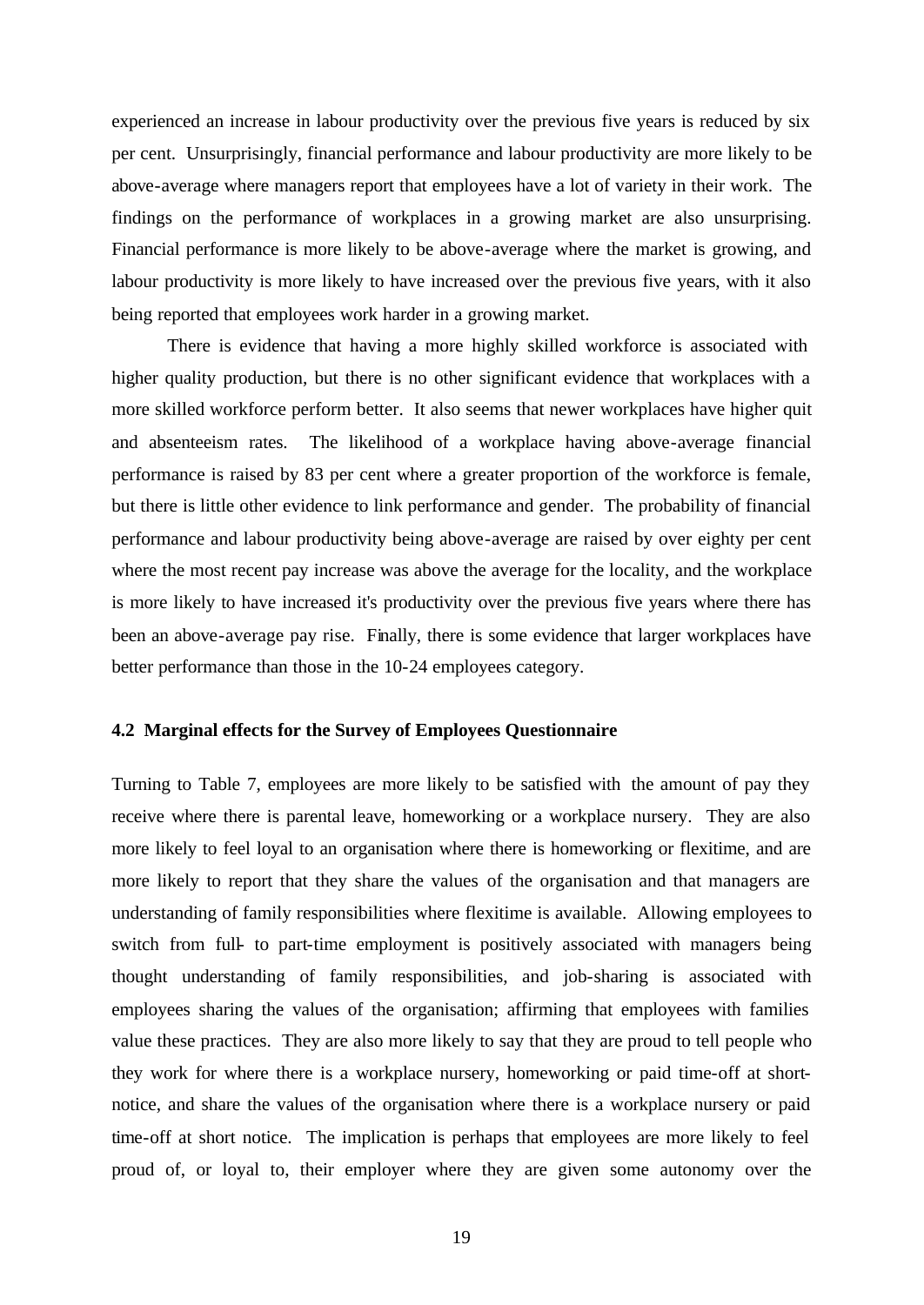organization of work through homeworking or flexitime, or where the employer offers actual family-friendly benefits, such as a workplace nursery or paid time-off at short-notice.

Employees are less likely to say that they are proud to tell people who they work for where some are employed on term-time-only contracts, and they are also less likely to report that managers are understanding of their family responsibilities and that they share the values of the organisation. This is surprising, because it might have been expected that this policy would have been designed specifically to help those with family responsibilities and so would have been taken as a demonstration of the understanding of the employer. However, it may be that employers offering such contracts are less understanding of employees with families who do not take up term-time-only contracts, or that those on term-time contracts receive less understanding from managers when they experience problems with childcare during termtime. As term-time-only working is negatively associated with attitudes towards the employer, managers may need to consider carefully the policies offered and the way in which they are implemented to ensure that they have a positive effect on the feelings of employees.

The marginal effects for the equal opportunities policies show a positive relationship between the employer reviewing selection procedures to identify discrimination and greater satisfaction with pay, increased loyalty and pride, and a greater likelihood that employees share the values of the organisation. They are also more likely to feel proud of their employer where there are special procedures to encourage applications from women returners, but employees are less likely to share the values of the organisation where promotions are monitored by gender.

Turning to workplace governance, the marginal effects suggest that union recognition is associated with a lower likelihood of employees feeling loyal to, or proud of, their employer and being less likely to share the values of the organisation. Employees in workplaces where there is union recognition are also less likely to believe that managers are understanding of family responsibilities. It could be that unionised workers are more likely than others to feel discontented with their employer as they join the union in response to their existing feelings of discontent, or that the union highlights the problems with the workplace for employees. Fernie and Gray (2002) found that workplaces with union recognition were more likely to offer family-friendly policies than workplaces without a recognized union, so the higher levels of discontent cannot be explained by fewer family-friendly policies being on offer in unionised workplaces (Fernie and Gray, 2002). It seems that HRM governance has little effect on the attitudes of employees to their employer, as only performance pay has a significant impact on any of the dependent variables, showing that managers are less likely to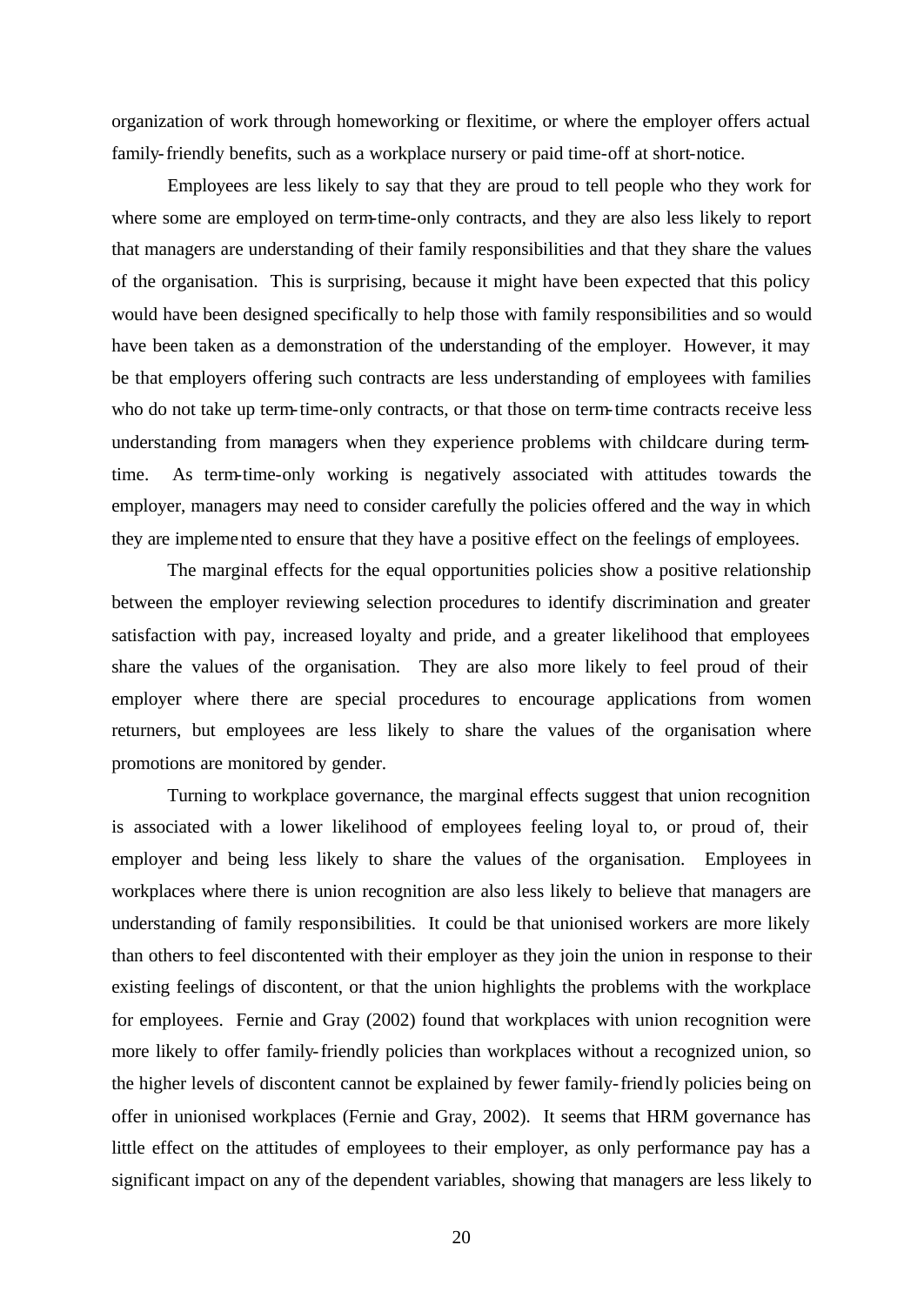be considered understanding of family responsibilities where there is performance pay. This result suggests that there may be a trade-off between the use of performance pay and the extent to which managers acknowledge the responsibilities of employees outside work.

Employees are more likely to say that they are proud to tell people who they work for where they have a lot of variety in their job, and conforming to ISO9000 is consistent with managers being more understanding of family responsibilities. This confirms evidence from the Management Questionnaire that quality and family-friendly employment are positively associated. The fact that women tend to report higher levels of job satisfaction than men is fairly well-established (Ward and Sloane, 2000: 273), but it is worth noting that whilst this relationship is quite clear in the evidence from the Survey of Employees, there is only weak evidence to link above-average performance with the employment of a greater proportion of female workers in the Management Questionnaire. This suggests that higher levels of job satisfaction are not necessarily translated into above-average performance, although if the convenience of the work is traded-off against other disadvantages, such as fewer prospects for advancement and less training, female employees could be satisfied with their work whilst not being fully utilised by their employer. The evidence that employees can be satisfied with their employment in the face of obvious disadvantage is highlighted by the fact that employees in workplaces where the most recent pay increase was less than the average for similar workers in the locality are more likely to report that they are satisfied with their pay than those given the average pay rise. Finally, it seems that employees in larger workplaces are less likely to report that managers understand their family responsibilities than those workplaces with between 10 and 24 employees, perhaps suggesting that because policies are formalised in larger workplaces to ensure procedural justice, the lack of scope for managerial discretion means that managers appear less sympathetic towards those with families.

#### **4.3 Benchmarking**

It is clear from the marginal effects that some family-friendly policies are associated with a lower likelihood that a workplace has above-average performance, whilst others are associated with a greater chance of above-average performance. Given that family-friendly policies are not all associated with better performance *per se*, the question is whether on average we can expect workplaces which offer the full range of family-friendly policies under investigation to perform better than those with no such policies. It is possible to consider this by using the regression equations to calculate the probability of a workplace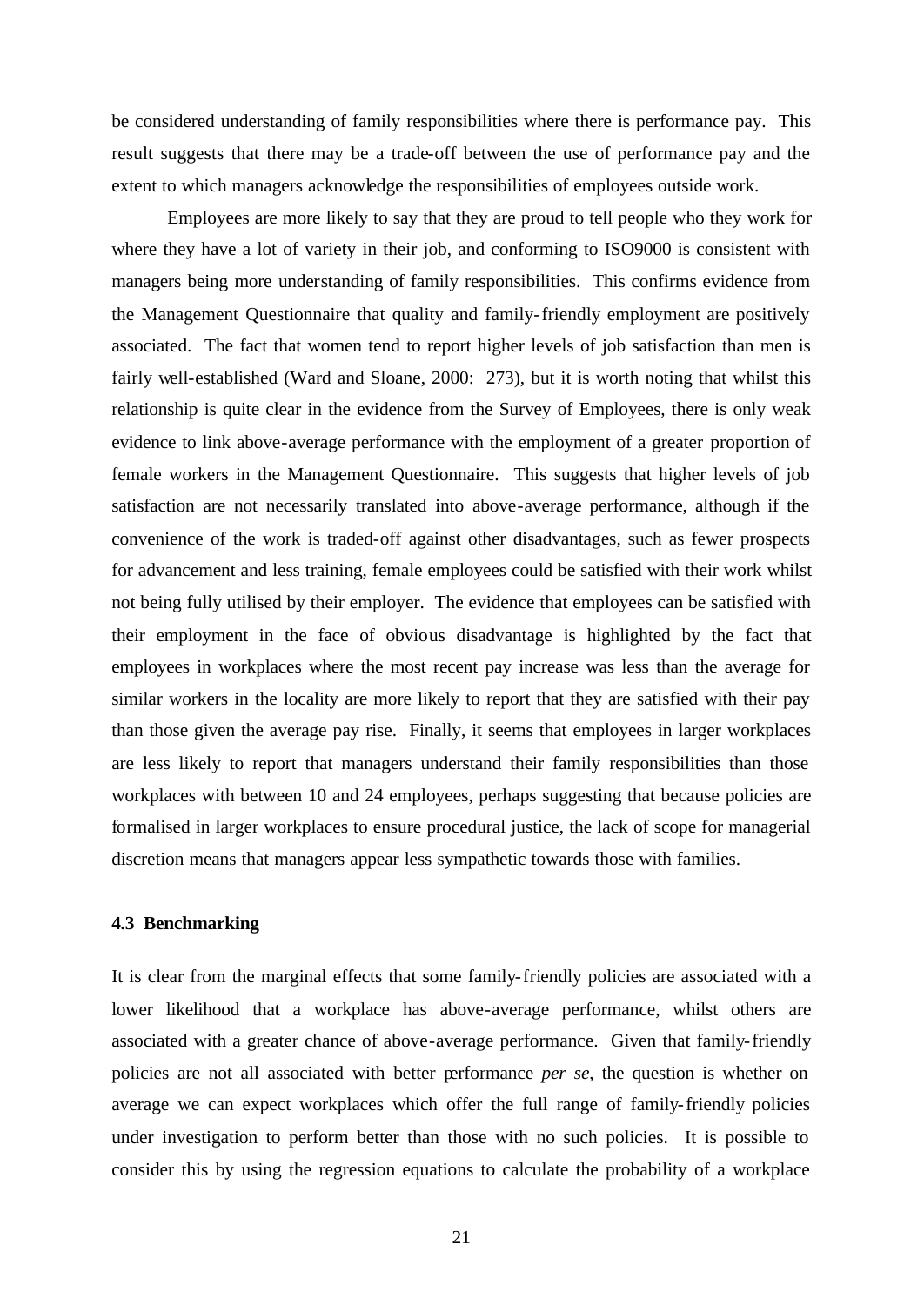having above-average performance on each of the measures, for different sets of workplace characteristics. Firstly the probability of above-average performance for the average workplace is calculated, and this can then be compared against a workplace with all the family-friendly policies, and then workplaces with no such policies. For example, Table 8 shows that 59 per cent of workplaces with typical characteristics have above-average financial performance, compared to 97 per cent of workplaces with all the family-friendly policies and only 55 per cent of workplaces with no family-friendly policies.

The results give a strong indication that workplaces which offer the full range of family-friendly policies perform better than those which do not offer any such policies, with the average workplace lying somewhere between the two extremes, although closer to the workplace with no family-friendly policies than that with the full range. The exception is that 44 per cent of workplaces which offer all the family-friendly policies have above-average labour productivity, compared with 43 per cent of workplaces without any such policies.

Benchmark workplaces for the Survey of Employees dependent variables are shown in Table 9. The results for satisfaction with pay, pride in the employer and sharing the values of the organisation follow a similar pattern to the majority of the Management Questionnaire variables, with the most family-friendly workplaces having better performance on all these measures, and the typical workplace performing only slightly better than those with no family-friendly policies at all. The exception is the loyalty measure, where the typical workplace actually performs worse than either the family-friendly or non-family-friendly workplace, although employees are more likely to feel loyal to the employer where more family-friendly policies are offered. However, it seems that employees are least likely to believe that managers are understanding of family responsibilities where a large number of family-friendly policies are on offer. This is perhaps because, as was mentioned in respect to larger workplaces, where family-friendly policies are formalised, the ability of managers to accommodate the needs of individual employees in a more informal way may be reduced, making them seem less understanding in response to individual requests from employees.

Given the evidence that workplaces with a wide range of family-friendly policies have better performance, it is necessary to consider why certain policies are negatively associated with particular performance measures. One explanation offered earlier was that because some policies result in employees being marginalized and regarded as less committed, they can ultimately result in demotivation and mean that talent is lost to the firm through higher quit rates or a failure to maximize labour productivity. This proposition can be tested by considering whether workplaces which offer family-friendly policies expected to be less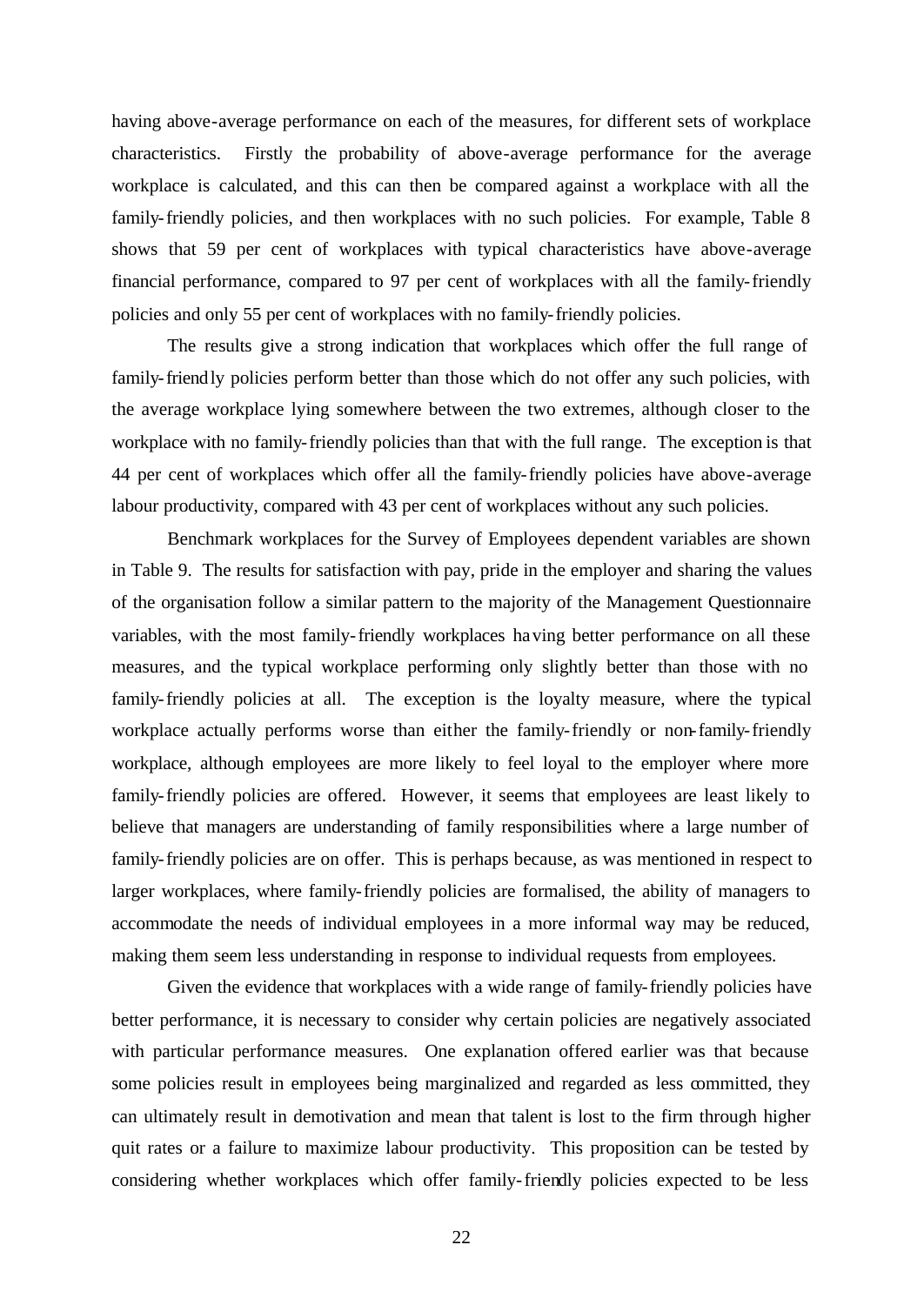damaging to the careers of employees with families are more likely to experience superior performance than those using policies which reduce workplace visibility<sup>3</sup>.

The policies thought least likely to have a negative impact on the careers of employees with families are access to a workplace nursery, financial help with childcare, flexitime and  $4\frac{1}{2}$ -day weeks<sup>4</sup>. The reasons for believing that these policies may be superior to homeworking, switching to part-time employment, job-sharing and term-time-only contracts were explained earlier, but the general hypothesis is that policies which allow employees to be seen to work full-time or almost full-time, whilst making it easier to meet caring commitments though flexible hours, or the employer taking some responsibility for childcare, do more to ensure that employees with families can compete on an equal basis with their colleagues than policies which reduce their visibility in the workplace.

As policies which do most to advance the careers of employees with family responsibilities could also do most to benefit the employer, I consider the relationship between the two sets of family-friendly policies and performance. Table 10 suggests that policies which do more to allow employees with families to maintain their presence in the workplace are associated with better performance than those which result in reducedvisibility, although the change in relative labour costs is an exception to this.

Only 14 per cent of workplaces with the greater-visibility family-friendly policies are likely to have experienced a fall in relative labour costs, compared to 21 per cent of workplaces with the reduced-visibility policies. This suggests that the greater-visibility policies impose higher labour costs on the firm. However, financial performance and labour productivity in workplaces which offer a workplace nursery, financial help with childcare, flexitime and 4½-day weeks are double that for workplaces which only offer job-sharing, switching from full- to part-time employment, homeworking and term-time-only working. The quit rate is much lower where the greater-visibility policies are on offer, and the absenteeism rate is also relatively low. This suggests that even if labour costs are more likely to rise relative to other costs where such policies are available, there are many other performance benefits for the workplace which could outweigh the increase in costs.

The benchmarking results from the Survey of Employees (Table 11) also show that employees are more likely to be satisfied with their pay and feel satisfaction with their

l

 $3$  The means for a typical workplace were used for all variables other than the eight family-friendly policies of interest. This made it possible to observe the different effects of the variables in the two different characterisations where all other workplace characteristics were held constant.<br><sup>4</sup> For ease, these policies will be referred to throughout as "greater-visibility policies", due to the fact that in

comparison to home-working, term-time -only contracts, switching from full- to part-time employment and job-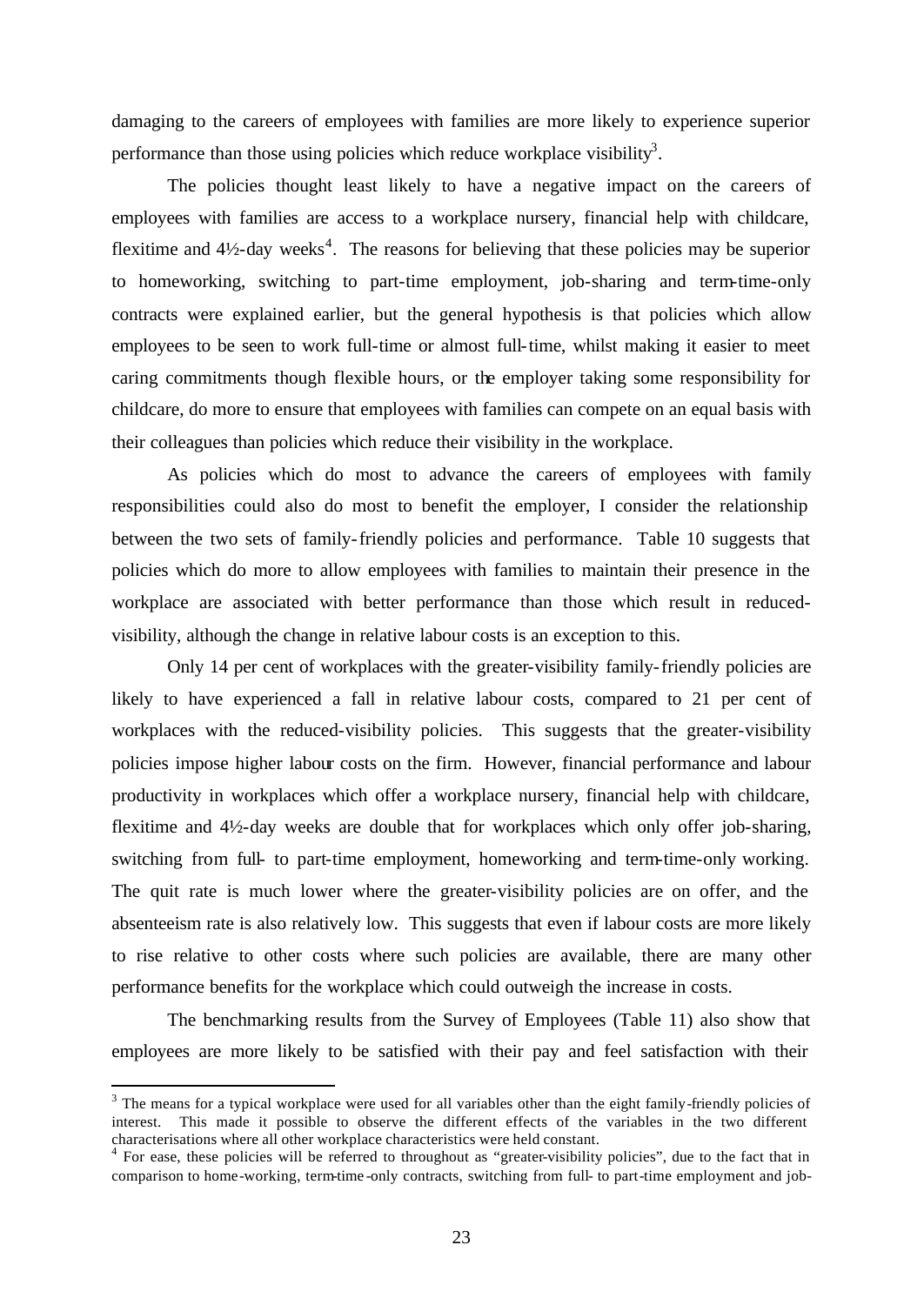employer where the family-friendly policies available are less likely to have a detrimental impact on their career. However, it seems that workers are less likely to believe that managers are understanding of family responsibilities where the greater-visibility policies are on offer. This is surprising given that part-time workers in Skinner's study complained that they were denied access to training and information, suggesting that employers offering parttime work may not demonstrate understanding of family responsibilities when deciding where and when training and meetings should be held. However, if employees work parttime or on term-time-only contracts they can be easily identified as employees with families, and as a result, consideration may be taken of their responsibilities in this respect. It may be less obvious to the employer that full-time workers have caring roles outside work, and where employees have access to a workplace nursery or financial help with childcare, there may be an expectation that they should be more flexible than part-time workers without access to such facilities. If this were the case, it is possible to see how workplaces offering the greatervisibility family-friendly policies might also find their managers less understanding of family responsibilities. This is consistent with the satisfaction which employees with access to the greater-visibility policies express on the other measures, as they could be quite satisfied by the policies on offer, whilst still being unhappy with management behaviour.

#### **5. Conclusions**

l

There is strong evidence to suggest that family-friendly policies are associated with superior, rather than inferior, performance when controlling for a wide range of workplace characteristics. Within this general pattern there are very few exceptions. These findings are born out not just by the benchmarking for workplaces with and without the full range of family-friendly policies, but also by the marginal effects of individual policies, where the vast majority of significant results show a positive relationship between the workplace offering a particular family-friendly policy and above-average performance. However, it seems that there is a distinction between policies which reduce the visibility of employees with family responsibilities, and those which enable them to maintain a full-time, or almost full-time, presence in the workplace. It seems that workplaces where the reduced-visibility policies are on offer experience lower levels of performance than workplaces where the greater-visibility

sharing, they allow employees to maintain greater visibility in the workplace.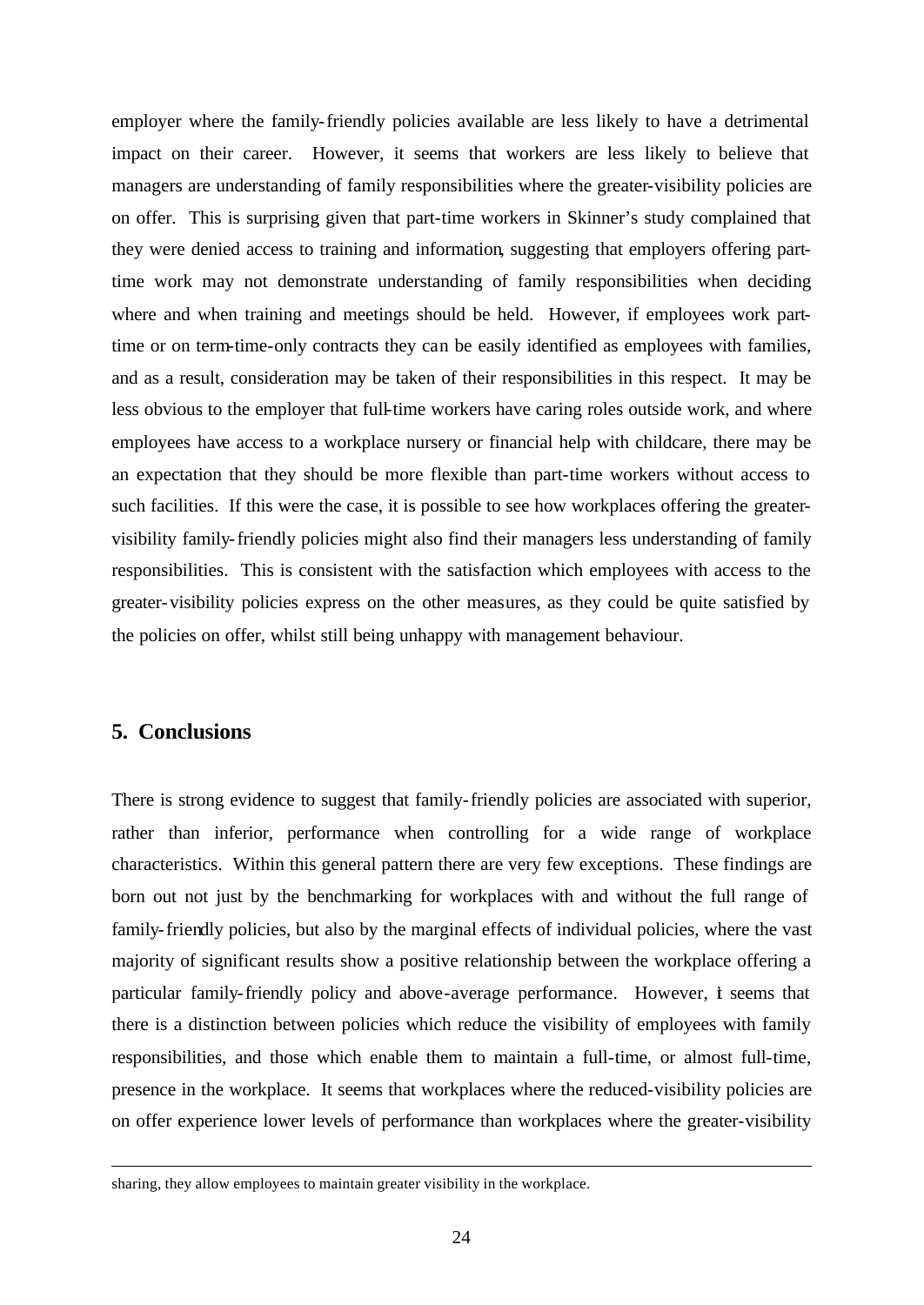family-friendly policies are available. Added to this, it seems that financial performance and labour productivity are more likely to be above-average, and the quit rate lower, in workplaces where no family-friendly policies are available, compared to those which only offer the reduced-hours or reduced-visibility practices.

The findings imply that there is a stronger business case for family-friendly policies which do not reduce the visibility of employees in the workplace than those based on shorter working hours, or employment away from the establishment. These policies have the additional benefit that they may ultimately produce greater equity, due to the fact that they are less likely to have a detrimental impact on the careers of employees with families. Clearly, the reverse side of this argument is that it is harder to make a business case for the reduced-visibility policies. However, the earlier discussion highlighted the fact that the disadvantages of reduced-visibility policies to the employer are in part due to the fact that these workers are treated as a peripheral part of the workforce, and excluded from meetings and training by virtue of their working arrangements. Problems also arise because commitment to the employer is thought directly related to the amount of time spent in the workplace. Hence, whilst WERS98 demonstrates that reduced-visibility policies are associated with inferior workplace performance, the evidence from other studies suggest that this is largely a result of the different treatment of employees who are not present in the workforce full-time. In the case of homeworking, term-time-only contracts, switching from full- to part-time employment and job-sharing, it is apparent that it is not sufficient to offer these policies in isolation. It is necessary to ensure that employees taking up these entitlements are not disadvantaged in comparison to their colleagues who maintain a full-time presence in the workplace. Were employers able to guarantee that this were the case, perhaps we might observe better performance in workplaces offering the reduced-visibility practices. For example, greater emphasis could be placed on giving all workers access to training and the same information as their full-time colleagues, whatever their working arrangements. In addition, a programme of cultural change could be used to positively re-evaluate the contribution of part-time workers. With the growth in part-time work and homeworking, and the Government's encouragement of flexible working (most recently in the Employment Bill, November 2001), it is apparent that employers cannot avoid the possibly negative effects of reduced-visibility employment by simply refusing to offer these working options (Felstead *et al*, 2000: 2). Employers therefore need to prevent the use of such practices resulting in competitive disadvantage through a failure to implement subsidiary policies which ensure that the full benefits of family-friendly employment are felt.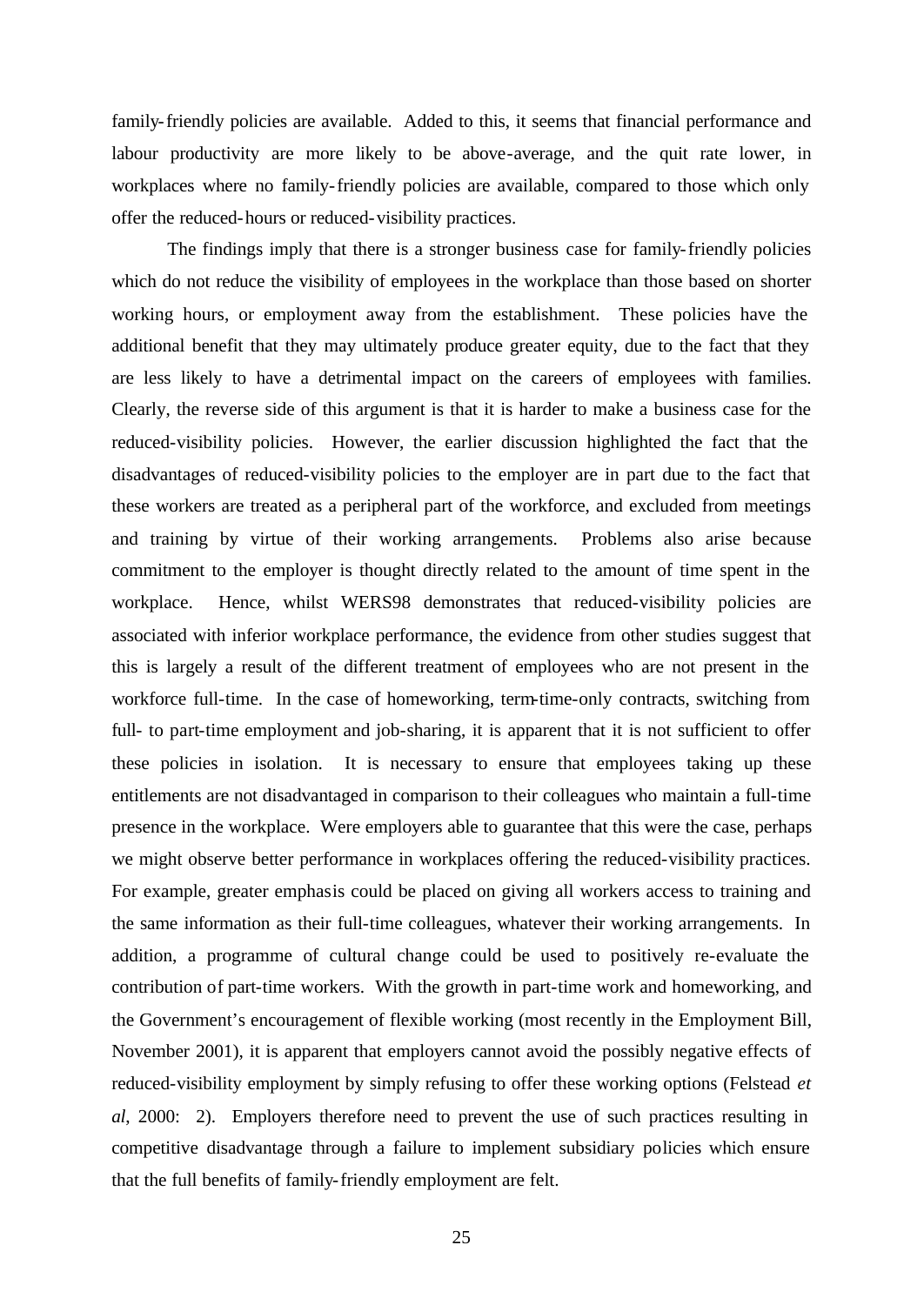# **Table 1 – Incidence of equal opportunities and family-friendly policies in the public and private sectors**

|                                              | Proportion of workplaces | Ratio of |                |
|----------------------------------------------|--------------------------|----------|----------------|
|                                              | with practice            |          | public sector  |
|                                              |                          |          | incidence to   |
|                                              |                          |          | private sector |
|                                              |                          |          | incidence      |
|                                              | Private                  | Public   |                |
|                                              | sector                   | sector   |                |
| Parental leave                               | 25.7                     | 61.1     | 2.4            |
| Working from home                            | 9.9                      | 20.9     | 2.1            |
| Term-time-only working                       | 9.3                      | 34.8     | 3.7            |
| Switching from full- to part-time employment | 39.3                     | 65.3     | 1.7            |
| Job-sharing                                  | 16.4                     | 64.6     | 3.9            |
| Workplace nursery                            | 1.5                      | 8.8      | 5.9            |
| Financial help with childcare                | 3.0                      | 6.6      | 2.2            |
| Paternity leave                              | 22.6                     | 66.7     | 3.0            |
| Paid time-off for childcare at short-notice  | 52.6                     | 78.5     | 1.5            |
| Flexitime                                    | 13.0                     | 32.4     | 2.5            |
| $4\frac{1}{2}$ -day week                     | 2.2                      | 4.2      | 1.9            |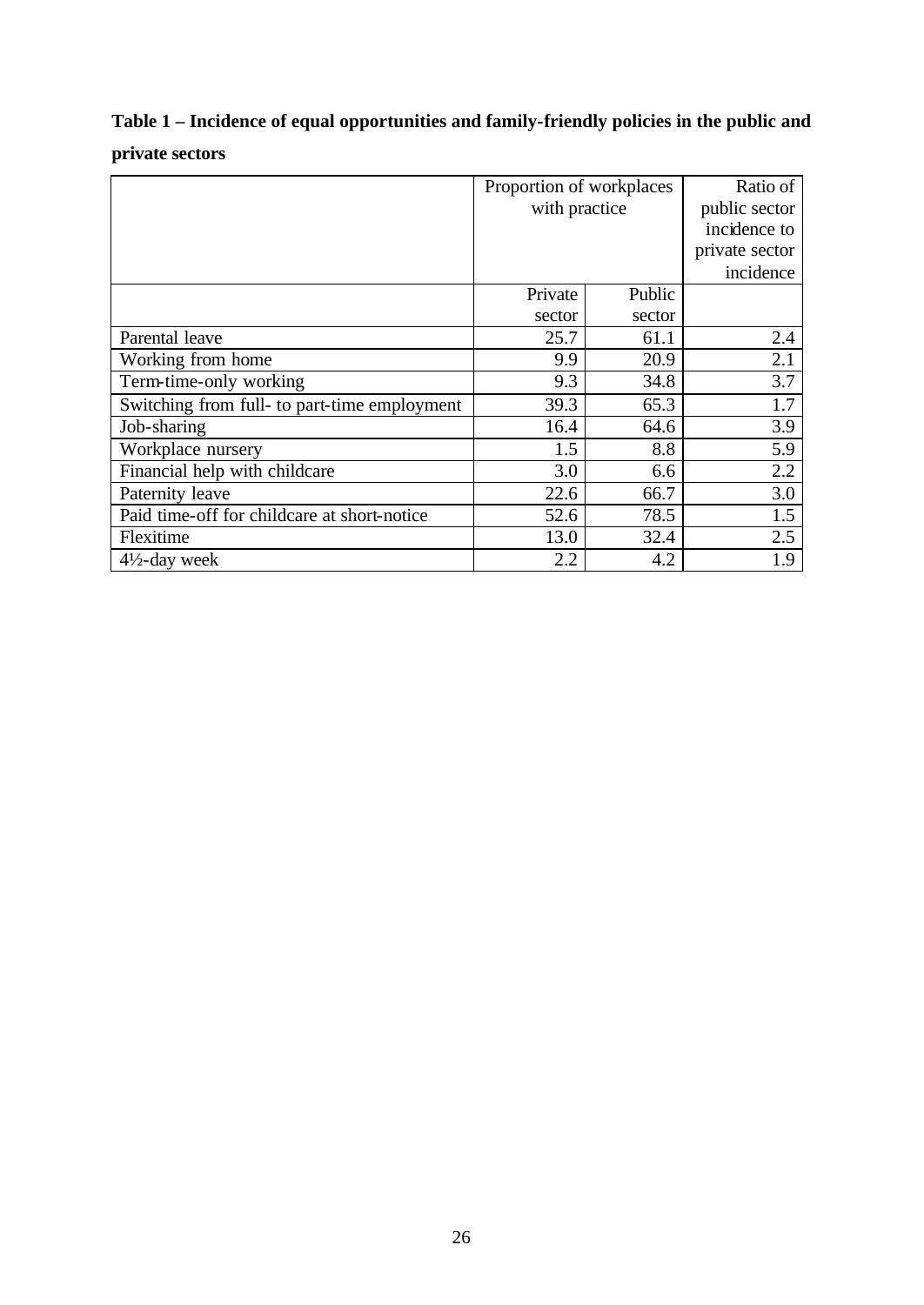|                                  | productivity<br>Labour | productivity over<br>5 years<br>Change in labour | work over 5 years<br>hard employees<br>Change in how | product or service<br>Quality of | Change in relative<br>labour costs | Rate of voluntary<br>resignations | Absenteeism rate |
|----------------------------------|------------------------|--------------------------------------------------|------------------------------------------------------|----------------------------------|------------------------------------|-----------------------------------|------------------|
| Financial                        | $0.52***$              | $0.25***$                                        | $0.14***$                                            | $0.27***$                        | $-0.08***$                         | $0.09***$                         | $0.07***$        |
| performance                      |                        |                                                  |                                                      |                                  |                                    |                                   |                  |
| Labour                           |                        | $0.25***$                                        | $0.18***$                                            | $0.35***$                        | $-0.01$                            | $0.13***$                         | $0.06**$         |
| productivity                     |                        |                                                  |                                                      |                                  |                                    |                                   |                  |
| Change in labour                 |                        |                                                  | $0.46***$                                            | $0.09***$                        | $-0.03$                            | $0.12***$                         | $0.10***$        |
| productivity                     |                        |                                                  |                                                      |                                  |                                    |                                   |                  |
| Change in how                    |                        |                                                  |                                                      | 0.01                             | 0.00                               | $0.05**$                          | $0.07***$        |
| hard employees                   |                        |                                                  |                                                      |                                  |                                    |                                   |                  |
| work over 5 years                |                        |                                                  |                                                      |                                  |                                    |                                   |                  |
| Quality of product<br>or service |                        |                                                  |                                                      |                                  | $0.06**$                           | $0.06**$                          | $0.09***$        |
| Change in relative               |                        |                                                  |                                                      |                                  |                                    | $-0.09***$                        | $-0.01$          |
| labour costs over                |                        |                                                  |                                                      |                                  |                                    |                                   |                  |
| 5 years                          |                        |                                                  |                                                      |                                  |                                    |                                   |                  |
| Rate of voluntary                |                        |                                                  |                                                      |                                  |                                    |                                   | $0.16***$        |
| resignations                     |                        |                                                  |                                                      |                                  |                                    |                                   |                  |

**Table 2 – Correlations between the Management Questionnaire performance measures<sup>5</sup>**

 5 Two-way correlations for all sectors. Significance levels calculated using Pearson Correlation Coefficients. \*\*\* significant at 0.01 level; \*\* significant at 0.05 level; \* significant at 0.10 level.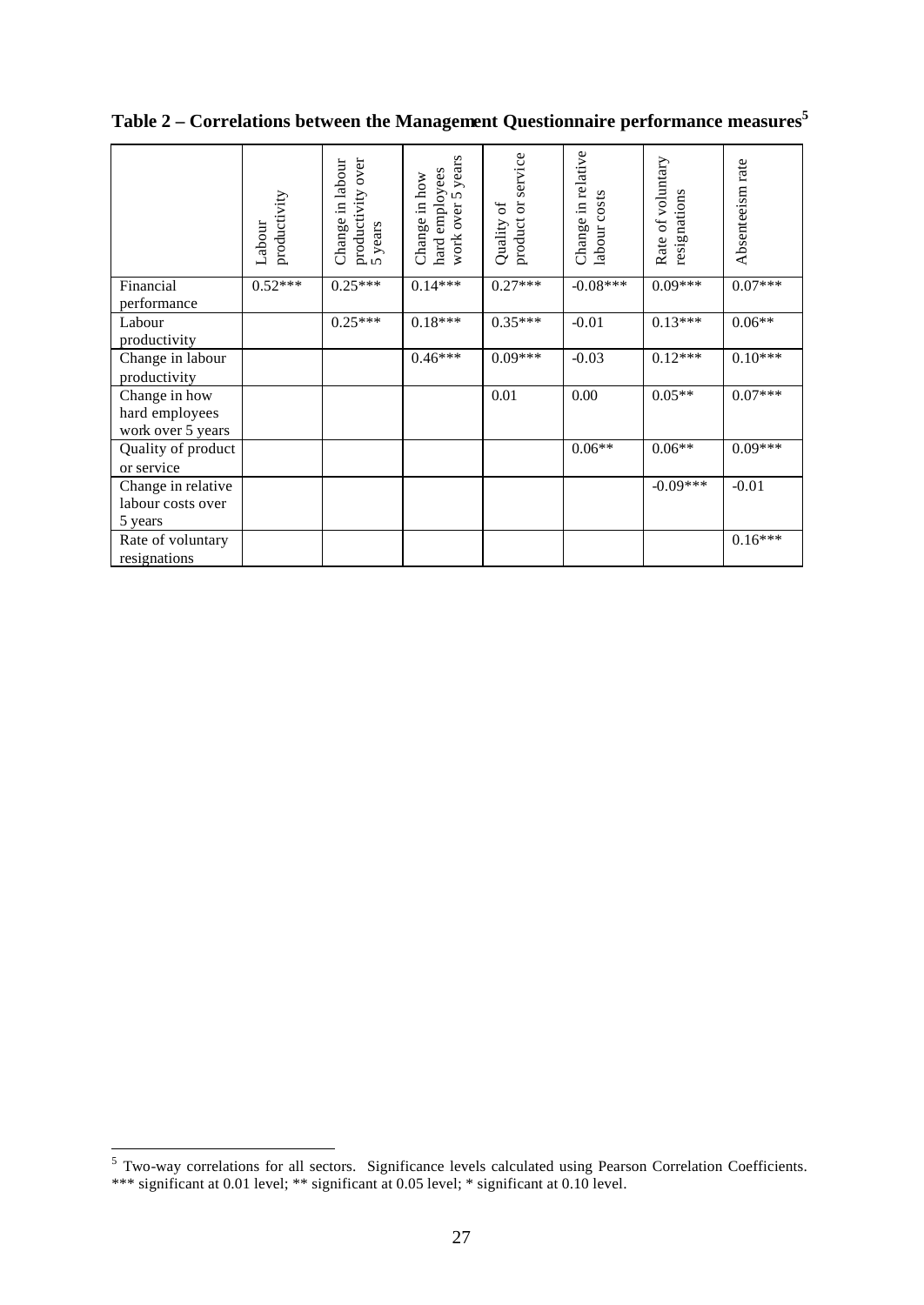|                             | All sectors – proportion of responses in each category |                    |                       |  |  |
|-----------------------------|--------------------------------------------------------|--------------------|-----------------------|--|--|
|                             | Financial                                              | Labour             | Quality of product    |  |  |
|                             | performance                                            | productivity       | or service            |  |  |
| A lot better than average   | 12.8                                                   | 10.4               | 23.1                  |  |  |
| Better than average         | 35.8                                                   | 32.7               | 47.4                  |  |  |
| About average               | 31.5                                                   | 36.1               | 19.7                  |  |  |
| Below average               | 5.7                                                    | 3.1                | 1.9                   |  |  |
| A lot below average         | 0.7                                                    | 0.5                | 0.5                   |  |  |
| No comparison possible      | 8.8                                                    | 11.4               | 5.1                   |  |  |
| Relevant data not available | 4.7                                                    | 5.8                | 2.7                   |  |  |
|                             |                                                        |                    |                       |  |  |
|                             | Change in labour                                       | Change in how      | Labour costs          |  |  |
|                             | productivity over                                      | hard people work   | relative to other     |  |  |
|                             | five years                                             | over past five     | costs compared        |  |  |
|                             |                                                        | years              | with five years       |  |  |
|                             |                                                        |                    | ago                   |  |  |
| Gone up a lot               | 38.8                                                   | 39.7               | 27.4                  |  |  |
| Gone up a little            | 37.9                                                   | 37.4               | 42.4                  |  |  |
| Stayed the same             | 18.8                                                   | 21.0               | 18.3                  |  |  |
| Gone down a little          | 3.5                                                    | 1.6                | 8.2                   |  |  |
| Gone down a lot             | 1.0                                                    | 0.4                | 3.6                   |  |  |
|                             |                                                        |                    |                       |  |  |
|                             |                                                        | All sectors – mean | <b>Standard Error</b> |  |  |
|                             |                                                        | per cent per year  |                       |  |  |
|                             |                                                        |                    |                       |  |  |
| Voluntary resignations rate |                                                        | 17.5               | 0.89                  |  |  |
| Absenteeism rate (per year) |                                                        | 4.6                | 0.38                  |  |  |

**Table 3 – Management Questionnaire descriptive statistics for dependent variables**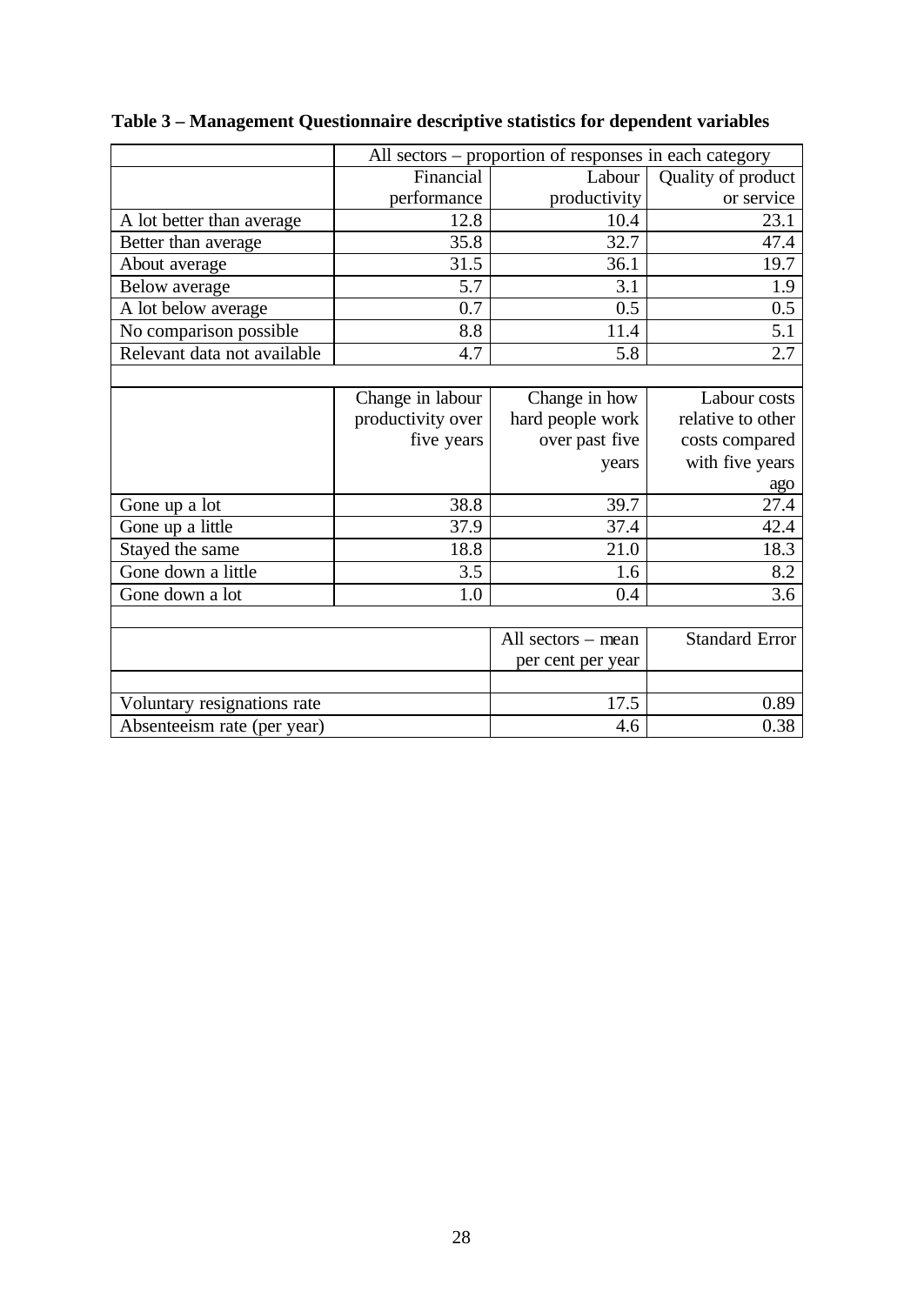|                            | All sectors – proportion of responses in each category |                               |           |                  |  |
|----------------------------|--------------------------------------------------------|-------------------------------|-----------|------------------|--|
|                            | Feel loyal to                                          | Proud to tell<br><b>Share</b> |           |                  |  |
|                            | employer                                               | people who                    | values of | understanding    |  |
|                            |                                                        | work for                      | employer  | of family        |  |
|                            |                                                        |                               |           | responsibilities |  |
| Strongly agree             | 15.7                                                   | 16.5                          | 8.3       | 8.9              |  |
| Agree                      | 50.0                                                   | 40.4                          | 43.5      | 45.9             |  |
| Neither agree nor disagree | 23.4                                                   | 31.4                          | 33.3      | 24.6             |  |
| Disagree                   | 7.5                                                    | 7.7                           | 11.5      | 13.7             |  |
| Strongly disagree          | 3.3                                                    | 3.9                           | 3.4       | 6.8              |  |
| Don't know                 | 0.0                                                    | 0.1                           | 0.0       | $0.0\,$          |  |
|                            |                                                        |                               |           |                  |  |
|                            |                                                        |                               |           | Satisfaction     |  |
|                            |                                                        |                               |           | with pay         |  |
| Very satisfied             |                                                        |                               |           | 11.4             |  |
| Satisfied                  |                                                        |                               |           | 47.4             |  |
| Neither satisfied nor      |                                                        |                               |           | 26.0             |  |
| dissatisfied               |                                                        |                               |           |                  |  |
| Dissatisfied               |                                                        |                               |           | 12.0             |  |
| Very dissatisfied          |                                                        |                               |           | 3.2              |  |
| Don't know                 |                                                        |                               |           | 0.0              |  |

### **Table 4 – Survey of Employees descriptive statistics for dependent variables**

| Table 5 – Proportion of workplaces with family-friendly policies $^6$ |  |  |  |
|-----------------------------------------------------------------------|--|--|--|
|                                                                       |  |  |  |

|                                       | Proportion of          | Proportion of          |
|---------------------------------------|------------------------|------------------------|
|                                       | workplaces with        | workplaces with        |
|                                       | family-friendly policy | family-friendly policy |
|                                       | from workplaces with   | from workplaces with   |
|                                       | four or more equal     | one or no equal        |
|                                       | opportunities policies | opportunities policies |
| Parental leave                        | 53.3                   | 20.0                   |
| Working from home                     | 21.1                   | 9.2                    |
| Term-time-only working                | 25.3                   | 7.1                    |
| Switching from full- to part-time     | 79.5                   | 30.6                   |
| employment                            |                        |                        |
| Job-sharing                           | 50.4                   | 11.0                   |
| Workplace nursery                     | 2.7                    | 1.2                    |
| Financial help with childcare         | 12.2                   | 2.6                    |
| Paternity leave                       | 53.7                   | 17.1                   |
| Paid time-off for childcare at short- | 66.7                   | 51.8                   |
| notice                                |                        |                        |
| Flexitime                             | 28.7                   | 12.8                   |
| $4\frac{1}{2}$ -day week              | 3.6                    | 1.9                    |

 6 All sectors.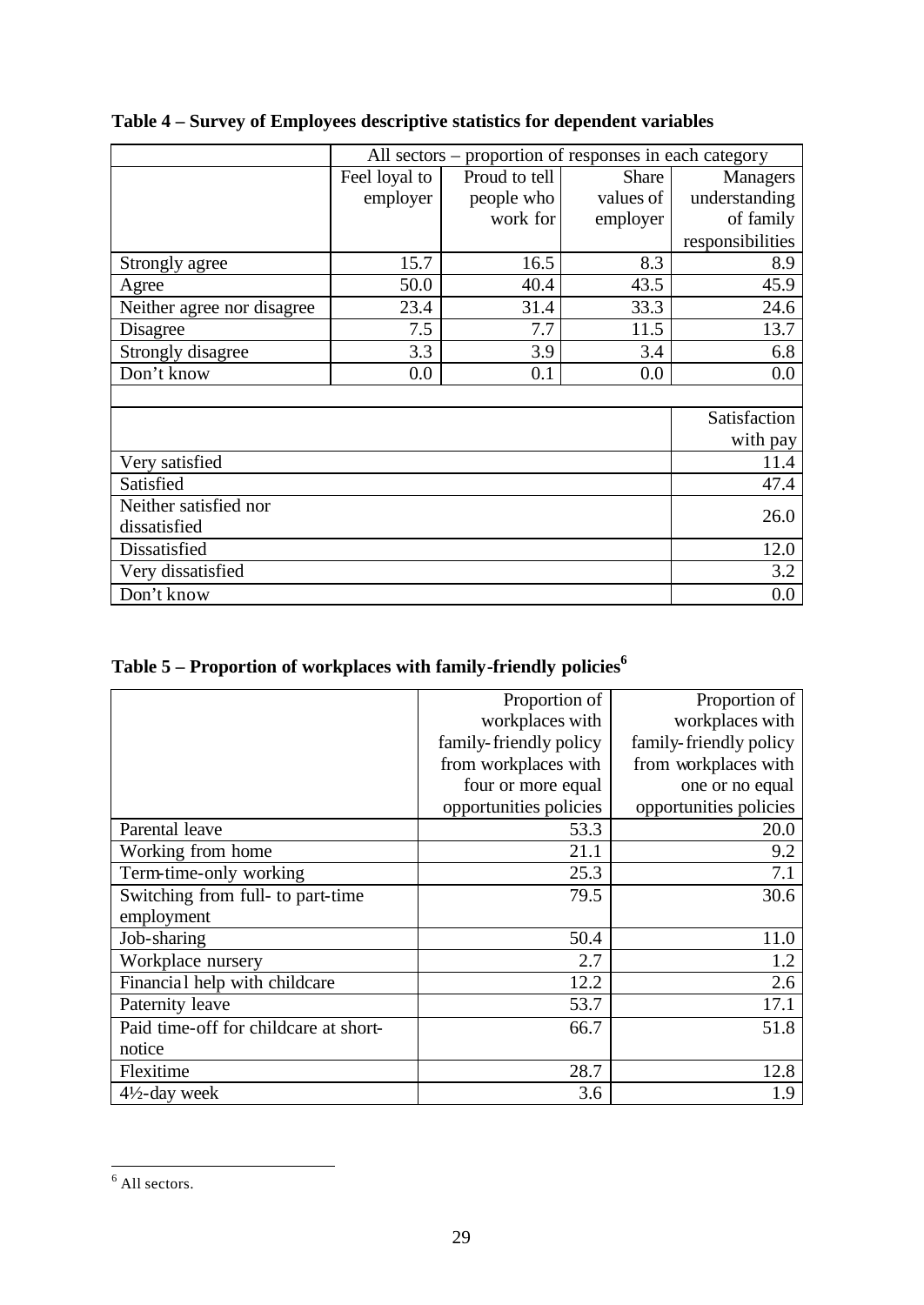|                                                                         | Financial<br>performance | Labour<br>productivity | Increase in labour<br>productivity over | Employees work<br>harder now than a | Quality above-<br>average | Relative labour<br>costs lower than 5 | Rate of voluntary<br>resignations | Absenteeism rate |
|-------------------------------------------------------------------------|--------------------------|------------------------|-----------------------------------------|-------------------------------------|---------------------------|---------------------------------------|-----------------------------------|------------------|
|                                                                         | above-average            | above-average          | previous 5 years                        | year ago                            |                           | years previously                      |                                   |                  |
| Parental leave                                                          | 59.6                     | 35.1                   | 34.7                                    | 13.5                                | $25.5*$                   | 292.1                                 | 67.3                              | 59.2             |
| Working from home                                                       | $-1.2$                   | 9.1                    | $-20.1$                                 | $-31.5$                             | 9.0                       | 198.7**                               | $-22.1**$                         | $-6.0$           |
| Term-time-only working                                                  | $-37.1$                  | $-37.2$                | $-21.3$                                 | 40.7                                | $-12.7$                   | $-6.5$                                | 32.4                              | $-11.1$          |
| Switching from full-time to part-<br>time employment                    | $-42.6**$                | 21.5                   | $26.0*$                                 | 11.9                                | 14.8                      | 5.9                                   | 7.0                               | 4.2              |
| Job-sharing                                                             | 35.9                     | $-48.7*$               | $34.7*$                                 | 30.8                                | $-16.0$                   | 105.8                                 | 14.0                              | 10.1             |
| Workplace nursery                                                       | 6.6                      | $-78.3*$               | 33.3                                    | $-36.1$                             | $-42.7$                   | 89.5                                  | $-39.3**$                         | $-81.3**$        |
| Financial help with childcare                                           | $123.3**$                | $200.1***$             | 68.1***                                 | 34.4                                | $39.6***$                 | $-7.8$                                | $-35.6*$                          | 39.5             |
| Paternity leave                                                         | 92.9***                  | 43.6                   | 5.4                                     | $-2.4$                              | $-10.4$                   | $-46.4$                               | $-5.1$                            | $-15.2$          |
| Paid time-off for childcare at<br>short-notice                          | 19.6                     | 13.1                   | 10.0                                    | 15.8                                | $-8.9$                    | 73.6                                  | $-10.1$                           | $-26.2*$         |
| Flexitime                                                               | $-2.4$                   | $-8.3$                 | $34.2*$                                 | 34.9                                | $23.2*$                   | $-2.9$                                | $-36.8***$                        | $-15.2$          |
| $4\frac{1}{2}$ -day week                                                | 14.9                     | $-27.2$                | $60.4**$                                | $61.4*$                             | $-16.3$                   | 17.5                                  | $-37.5**$                         | 27.4             |
|                                                                         |                          |                        |                                         |                                     |                           |                                       |                                   |                  |
| Equal opportunities policy on<br>gender                                 | 38.4*                    | 23.6                   | $-3.7$                                  | $-4.3$                              | $-10.1$                   | $-53.0*$                              | $-6.5$                            | 32.8             |
| Statistics collected on posts held<br>by gender                         | $-31.9$                  | $-54.6**$              | $-9.7$                                  | $-10.8$                             | 5.8                       | 20.6                                  | $-0.7$                            | 44.3             |
| Monitor promotions by gender                                            | $-30.7$                  | 60.2                   | $-57.5**$                               | 42.0                                | $-11.3$                   | 69.5                                  | $-10.7$                           | $-9.4$           |
| Review selection procedures to<br>identify discrimination               | $74.1***$                | 53.2                   | 17.8                                    | $-9.5$                              | 17.6                      | $-37.0$                               | $-0.6$                            | $-33.3**$        |
| Review pay to identify<br>discrimination                                | 6.5                      | $-18.7$                | 22.7                                    | 14.9                                | $-7.3$                    | $-14.0$                               | 10.9                              | $-18.2$          |
| Special procedures to encourage<br>applications from women<br>returners | 38.9                     | $104.2**$              | $-42.2$                                 | 6.7                                 | 12.6                      | $-81.6**$                             | 11.8                              | 25.9             |
|                                                                         |                          |                        |                                         |                                     |                           |                                       |                                   |                  |
| Union recognition                                                       | $-8.1$                   | $-18.5$                | $30.9*$                                 | 27.2                                | $-29.9**$                 | 182.8**                               | $-38.9***$                        | 11.3             |

Table 6 - Marginal effects<sup>7</sup> of workplace characteristics on performance: Management Questionnaire

Private sector only.

l

 $8$  The marginal effects are calculated by comparing the value of the dependent variable with a particular policy or characteristic, the continuous variable (in this case, the proportion of the workforce that is female) at its mean value, and all the other dummy variables set to zero, with the value of the dependent variable in the absence of the policy or characteristic *i.e.* where the continuous variable takes its mean value and all other policies or characteristics are absent. To standardize the results so that the effect of a particular policy is measured on the same scale across all dependent variables, the change relative to the value of the dependent variable when all the dummy variables are set to zero is reported (converted to a percentage).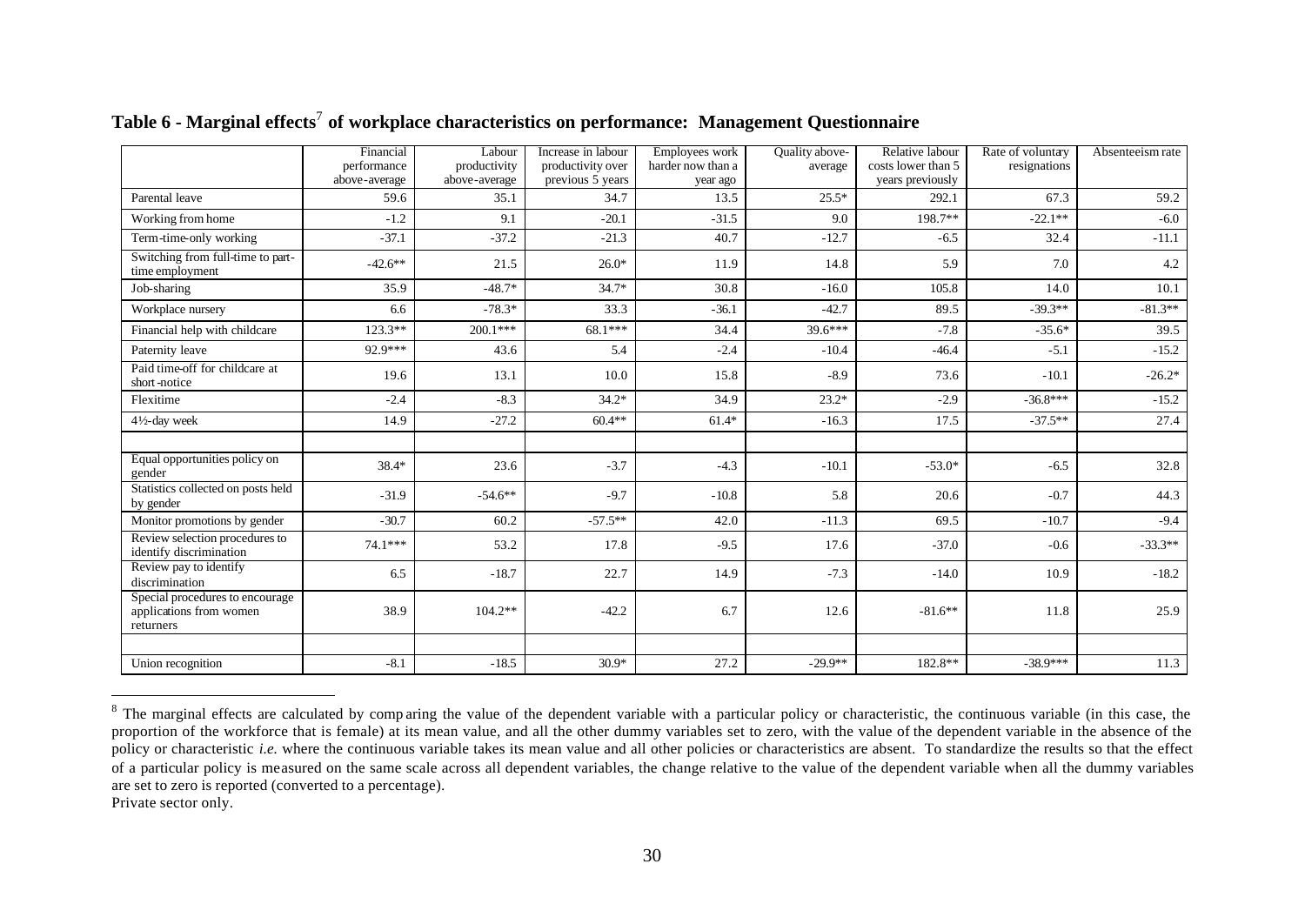|                                                                                                 | Financial<br>performance<br>above-average<br>(continued) | Labour<br>productivity<br>above-average<br>(continued) | Increase in labour<br>productivity over<br>previous 5 years<br>(continued) | Employees work<br>harder now than a<br>year ago<br>(continued) | Quality above-<br>average<br>(continued) | Relative labour<br>costs lower than 5<br>years previously<br>(continued) | Rate of voluntary<br>resignations<br>(continued) | Absenteeism rate<br>(continued) |
|-------------------------------------------------------------------------------------------------|----------------------------------------------------------|--------------------------------------------------------|----------------------------------------------------------------------------|----------------------------------------------------------------|------------------------------------------|--------------------------------------------------------------------------|--------------------------------------------------|---------------------------------|
| <b>Strategic HRM</b>                                                                            | $36.4*$                                                  | 10.4                                                   | $-2.0$                                                                     | $41.2***$                                                      | 1.0                                      | 3.9                                                                      | $-11.2$                                          | 21.6                            |
| HRM recruitment methods                                                                         | $-1.5$                                                   | 5.4                                                    | $21.7*$                                                                    | $-23.0$                                                        | $-3.8$                                   | $-40.2$                                                                  | $-15.7$                                          | $-5.5$                          |
| Most employees in largest<br>occupational group (LOG)<br>trained in job other than their<br>own | $-25.6$                                                  | 18.0                                                   | 5.2                                                                        | $39.2**$                                                       | 5.1                                      | 21.2                                                                     | $-6.4$                                           | 2.1                             |
| HRM communication methods                                                                       | $-22.9$                                                  | 2.0                                                    | $-21.6$                                                                    | $-43.3**$                                                      | $-6.8$                                   | $-44.7$                                                                  | 0.9                                              | 58.2**                          |
| Performance pay                                                                                 | 28.8                                                     | 39.9                                                   | $-15.1$                                                                    | 13.2                                                           | $-5.3$                                   | 9.3                                                                      | $-1.2$                                           | $-0.6$                          |
|                                                                                                 |                                                          |                                                        |                                                                            |                                                                |                                          |                                                                          |                                                  |                                 |
| Collective dispute over past 12<br>months                                                       | $-17.4$                                                  | $-64.6$                                                | $-47.7$                                                                    | $-59.8**$                                                      | $-42.8**$                                | 27.3                                                                     | 19.4                                             | 74.6                            |
| <b>ISO9000</b>                                                                                  | $56.1*$                                                  | 81.0                                                   | $-5.7**$                                                                   | 27.4                                                           | 29.1***                                  | 268.8                                                                    | 18.3                                             | 116.3                           |
| A lot of variety in job                                                                         | $36.9*$                                                  | 56.4**                                                 | 10.1                                                                       | 22.3                                                           | 8.2                                      | $-3.7$                                                                   | $-1.1$                                           | $-7.6$                          |
|                                                                                                 |                                                          |                                                        |                                                                            |                                                                |                                          |                                                                          |                                                  |                                 |
| Growing product market                                                                          | 68.5***                                                  | 12.8                                                   | $21.2*$                                                                    | 38.6***                                                        | $-12.6$                                  | $-42.2$                                                                  | $-7.2$                                           | 19.3                            |
| More than half the workforce<br>highly skilled                                                  | 50.3                                                     | $-1.5$                                                 | $-8.7$                                                                     | 13.3                                                           | $22.4**$                                 | $-48.0$                                                                  | 0.9                                              | 19.5                            |
| Workplace less than 10 years old                                                                | 14.9                                                     | $-1.9$                                                 | $-21.5$                                                                    | 3.2                                                            | $-10.5$                                  | $-22.7$                                                                  | $36.4***$                                        | 45.5**                          |
| Proportion of workforce female                                                                  | $82.8*$                                                  | $-12.9$                                                | $-11.2$                                                                    | 4.6                                                            | $-23.4$                                  | 150.8                                                                    | $-21.6$                                          | 28.5                            |
| Pay compared with similar<br>workers in locality: cf average                                    |                                                          |                                                        |                                                                            |                                                                |                                          |                                                                          |                                                  |                                 |
| Below average                                                                                   | $-43.5$                                                  | $-38.3$                                                | 5.4                                                                        | 15.3                                                           | $-0.6$                                   | $-32.8$                                                                  | 19.9                                             | 34.4                            |
| Above average                                                                                   | 82.9***                                                  | $81.7***$                                              | $25.8*$                                                                    | $-8.4$                                                         | 4.3                                      | $-38.0$                                                                  | $-13.2$                                          | $4.2\,$                         |
| Size of workplace: cf 10-24<br>employees                                                        |                                                          |                                                        |                                                                            |                                                                |                                          |                                                                          |                                                  |                                 |
| 25-49 employees                                                                                 | 29.4                                                     | 19.3                                                   | $-10.7$                                                                    | 18.0                                                           | $0.8\,$                                  | 237.4**                                                                  | $-30.6***$                                       | 1.1                             |
| 50-99                                                                                           | $96.0*$                                                  | 132.2*                                                 | $-0.6$                                                                     | 19.3                                                           | $-56.1$                                  | 567.5***                                                                 | $-93.9$                                          | $-49.7$                         |
| 100-199                                                                                         | $-21.6$                                                  | 7.8                                                    | 9.8                                                                        | 0.6                                                            | 6.2                                      | $205.9**$                                                                | $-17.1$                                          | 13.4                            |
| 200-499                                                                                         | $-5.0$                                                   | 34.7                                                   | $36.2*$                                                                    | $-4.8$                                                         | 14.7                                     | 369.2***                                                                 | $-19.1$                                          | 16.7                            |
| $500+$                                                                                          | 4.6                                                      | 24.1                                                   | 27.8                                                                       | 15.2                                                           | $-8.9$                                   | 672.9***                                                                 | $-2.1$                                           | 32.9                            |
| Constant                                                                                        | Yes                                                      | Yes                                                    | Yes                                                                        | Yes                                                            | Yes                                      | Yes                                                                      | Yes                                              | Yes                             |
| Industry dummies                                                                                | Yes                                                      | Yes                                                    | Yes                                                                        | Yes                                                            | Yes                                      | Yes                                                                      | Yes                                              | Yes                             |
| Number of observations                                                                          | 717                                                      | 703                                                    | 707                                                                        | 715                                                            | 743                                      | 711                                                                      | 712                                              | 661                             |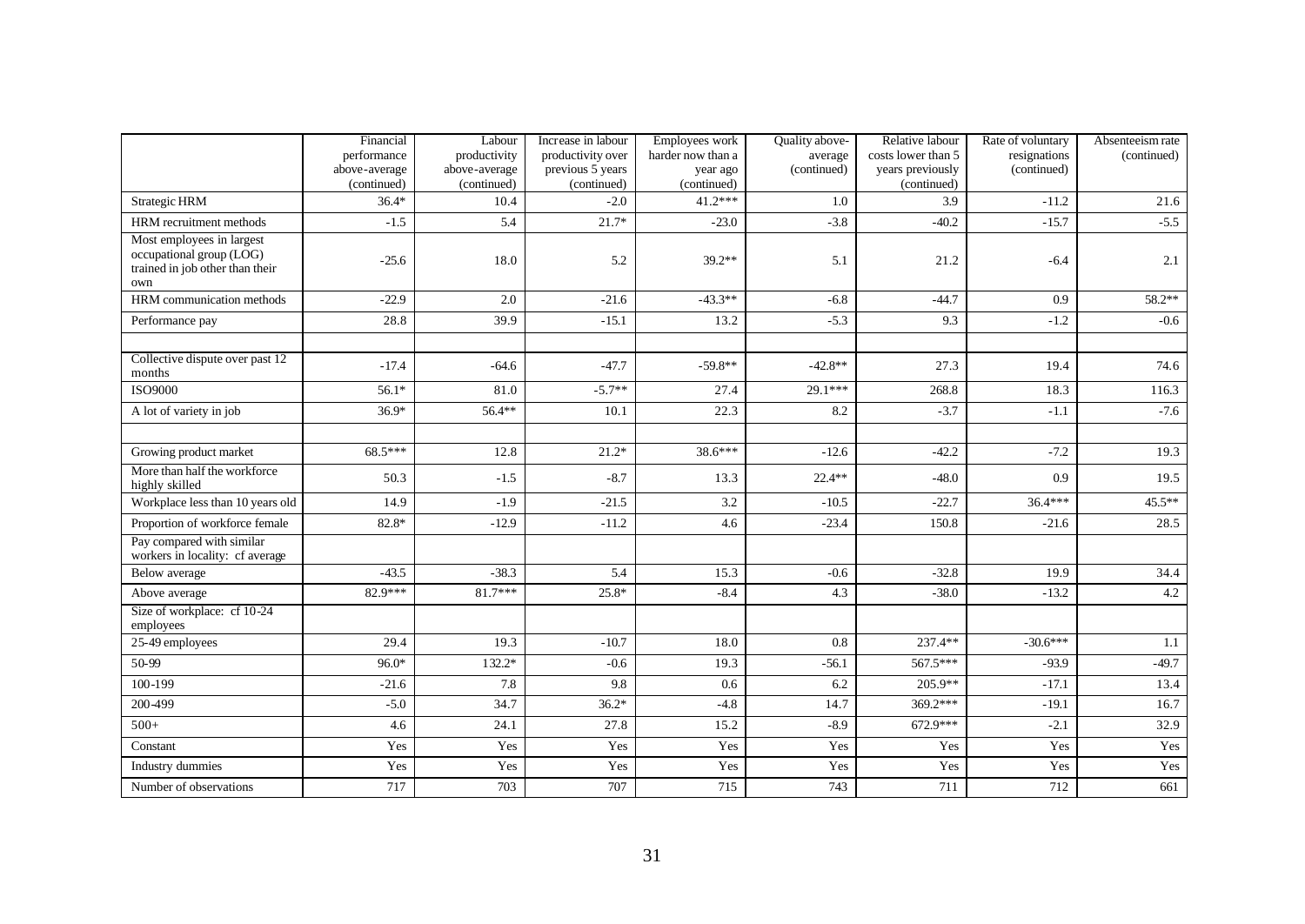|                                                                         | Satisfied with pay | Loyal     | Proud      | Managers understanding of<br>family responsibilities | Employee shares values of<br>organisation |
|-------------------------------------------------------------------------|--------------------|-----------|------------|------------------------------------------------------|-------------------------------------------|
| Parental leave                                                          | $20.0***$          | $-4.3$    | $-4.7$     | $-4.1$                                               | $-15.0$                                   |
| Working from home                                                       | $14.8**$           | $5.4*$    | $9.0*$     | 3.3                                                  | 5.5                                       |
| Term-time-only working                                                  | $-10.5$            | 1.1       | $-10.4*$   | $-10.3*$                                             | $-12.4*$                                  |
| Switching from full-time to<br>part-time employment                     | $-6.4$             | $-0.2$    | $-5.7$     | $5.9*$                                               | 0.6                                       |
| Job sharing                                                             | $-1.5$             | $-4.7$    | 0.4        | 2.4                                                  | $8.4*$                                    |
| Workplace nursery                                                       | $22.5*$            | 7.2       | $33.1**$   | $-2.0$                                               | $18.3*$                                   |
| Financial help with childcare                                           | $-12.1$            | $-1.4$    | $-0.9$     | $-7.9$                                               | $-4.2$                                    |
| Paternity leave                                                         | $-2.4$             | 2.0       | 2.1        | 0.5                                                  | 2.3                                       |
| Paid time-off for childcare at<br>short-notice                          | 6.8                | 2.0       | $6.3*$     | 3.0                                                  | $7.8*$                                    |
| Flexitime                                                               | 4.3                | $7.6**$   | 8.5        | $11.1***$                                            | $12.9**$                                  |
| $4\frac{1}{2}$ -day week                                                | $-7.4$             | $-5.8$    | $-4.6$     | $-5.2$                                               | $-12.7$                                   |
|                                                                         |                    |           |            |                                                      |                                           |
| Equal opportunities policy on<br>gender                                 | $-8.3$             | $-2.1$    | 1.5        | $-2.3$                                               | 3.2                                       |
| Statistics collected on posts<br>held by gender                         | $-3.9$             | $-0.7$    | $-2.7$     | 5.5                                                  | 6.0                                       |
| Monitor promotions by gender                                            | 4.7                | $-2.5$    | 2.0        | 1.1                                                  | $-10.9*$                                  |
| Review selection procedures to<br>identify discrimination               | $24.0***$          | $5.0*$    | $7.7*$     | 2.3                                                  | 9.7*                                      |
| Review pay to identify<br>discrimination                                | 1.3                | $-2.0$    | 0.9        | 0.8                                                  | 6.2                                       |
| Special procedures to<br>encourage applications from<br>women returners | $-0.9$             | 0.9       | $11.5*$    | 4.7                                                  | 8.7                                       |
|                                                                         |                    |           |            |                                                      |                                           |
| Union recognition                                                       | $-1.4$             | $-7.4***$ | $-13.9***$ | $-8.7***$                                            | $-14.3***$                                |

**Table 7 – Marginal effects of workplace characteristics on employee responses: Dependent variables from the Survey of Employees<sup>8</sup>**

<sup>&</sup>lt;sup>8</sup> Private sector only.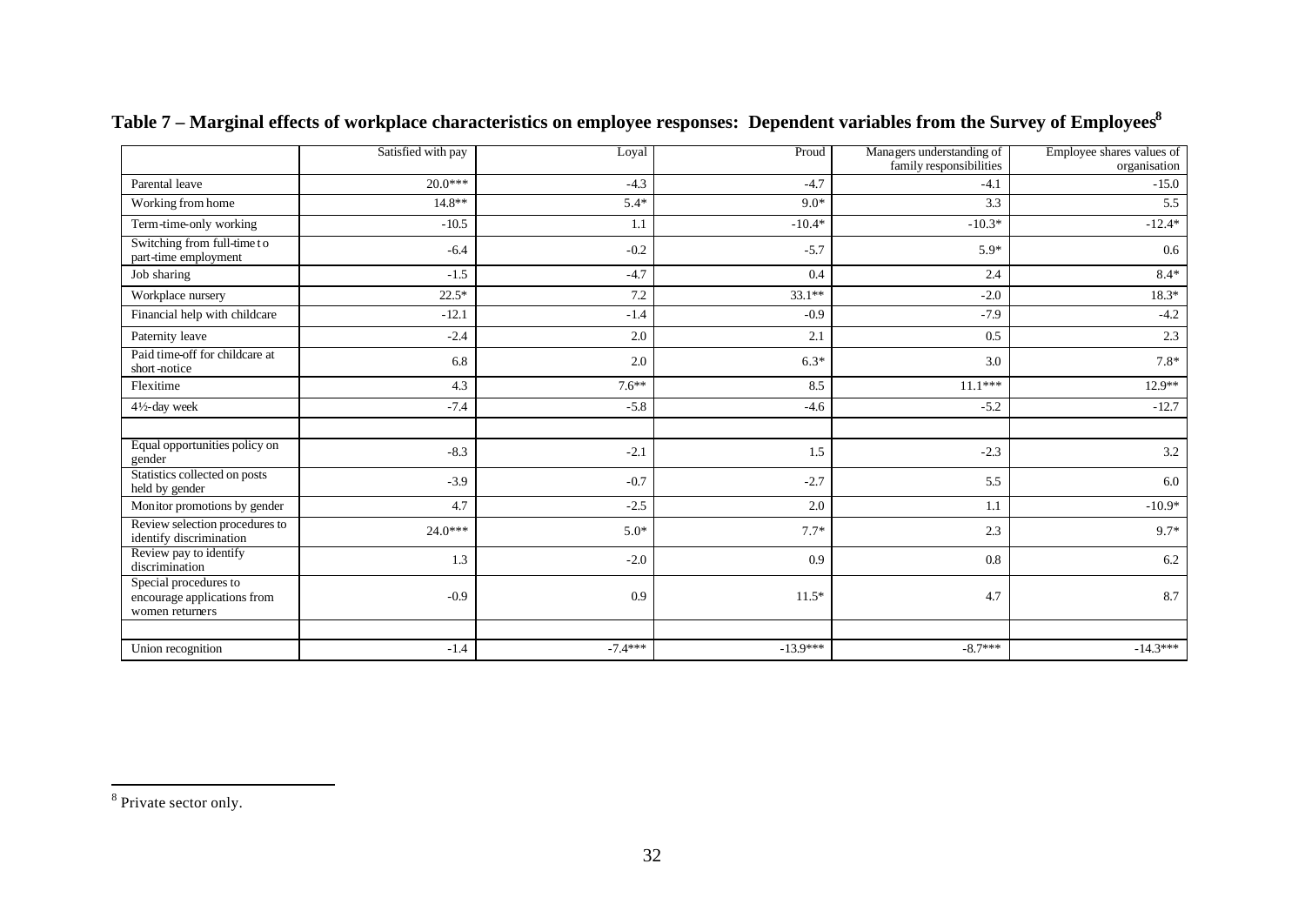|                                                                 | Satisfied with pay (continued) | Loyal (continued) | Proud (continued) | Managers understanding of<br>family responsibilities<br>(continued) | Employee shares values of<br>organisation (continued) |
|-----------------------------------------------------------------|--------------------------------|-------------------|-------------------|---------------------------------------------------------------------|-------------------------------------------------------|
| Strategic HRM                                                   | $-2.2$                         | 2.4               | $-0.7$            | 2.1                                                                 | 1.4                                                   |
| HRM recruitment methods                                         | $-6.1$                         | $-0.1$            | 1.7               | $-2.9$                                                              | $-0.5$                                                |
| Most employees in LOG<br>trained in job other than their<br>own | 7.8                            | $-0.9$            | $-0.2$            | 5.1                                                                 | 1.7                                                   |
| HRM communication methods                                       | $-4.2$                         | 1.7               | 5.4               | $-0.6$                                                              | 6.1                                                   |
| Performance pay                                                 | 2.9                            | $-1.2$            | $-2.2$            | $-9.3***$                                                           | $0.0\,$                                               |
|                                                                 |                                |                   |                   |                                                                     |                                                       |
| Collective dispute over past 12<br>months                       | $-2.5$                         | $-1.4$            | $-5.8$            | $-15.9***$                                                          | $-7.9$                                                |
| <b>ISO9000</b>                                                  | 0.7                            | $-0.5$            | 1.8               | $5.5*$                                                              | 3.9                                                   |
| A lot of variety in job                                         | $-3.9$                         | 2.6               | $8.8**$           | 0.9                                                                 | 6.1                                                   |
|                                                                 |                                |                   |                   |                                                                     |                                                       |
| Growing product market                                          | 7.3                            | 2.3               | 3.9               | 2.2                                                                 | 6.1                                                   |
| More than half the workforce<br>highly skilled                  | 3.4                            | 2.1               | 7.1               | $-6.0$                                                              | 6.9                                                   |
| Workplace less than 10 years<br>old                             | 3.0                            | $-1.8$            | $-4.0$            | $-19.8$                                                             | 2.8                                                   |
| Proportion of workforce female                                  | $45.1***$                      | $9.4*$            | $16.3*$           | $15.8**$                                                            | 4.7                                                   |
| Pay compared with similar<br>workers in locality: cf average    |                                |                   |                   |                                                                     |                                                       |
| Below average                                                   | $11.6**$                       | 0.9               | $7.6**$           | $-2.0$                                                              | 4.9                                                   |
| Above average                                                   | $-14.8*$                       | $-0.9$            | 1.0               | $-1.2$                                                              | $-0.4$                                                |
| Size of workplace: cf 10-24<br>employees                        |                                |                   |                   |                                                                     |                                                       |
| $25-49$                                                         | 6.4                            | $-5.7$            | $-2.5$            | $-5.9$                                                              | $-7.4$                                                |
| 50-99                                                           | 83.0                           | $-28.1$           | 3.3               | $-20.5*$                                                            | 17.4                                                  |
| 100-199                                                         | 0.8                            | $-4.9$            | 0.5               | $-10.3$                                                             | $-8.8$                                                |
| 200-499                                                         | $-4.8$                         | $-4.7$            | $-0.5$            | $-20.4***$                                                          | $-18.7**$                                             |
| $500+$                                                          | 13.8                           | $-7.4$            | 0.1               | $-21.7***$                                                          | $-13.1$                                               |
| Constant                                                        | Yes                            | Yes               | Yes               | Yes                                                                 | Yes                                                   |
| Industry dummies                                                | Yes                            | Yes               | Yes               | Yes                                                                 | Yes                                                   |
| Number of observations                                          | 9394                           | 9265              | 9310              | 9064                                                                | 8886                                                  |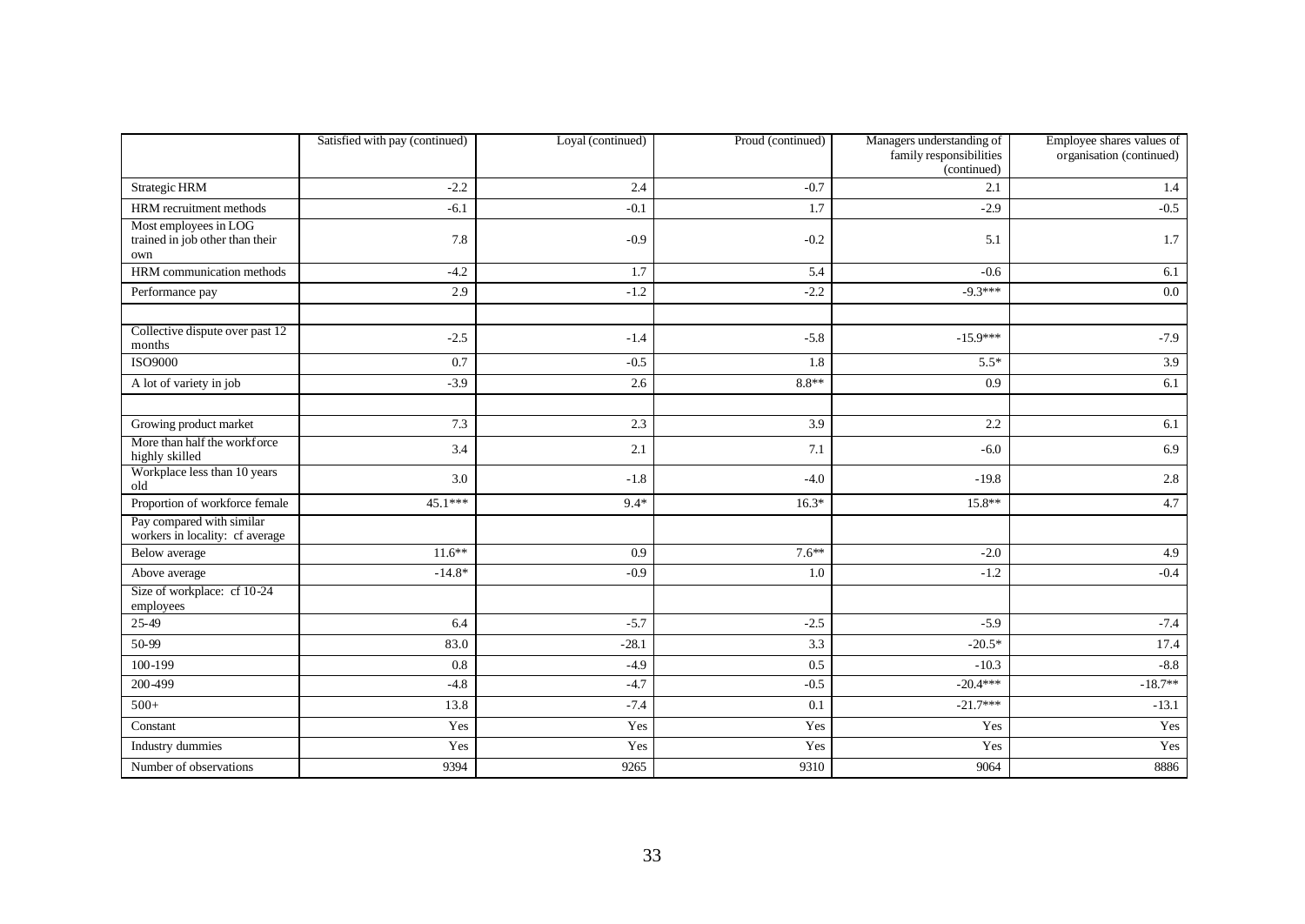**Table 8 – Benchmarking for workplaces with all, or no family-friendly policies -**

#### **Management Questionnaire**

|                                 | Typical   | All family-           | No family-             |
|---------------------------------|-----------|-----------------------|------------------------|
|                                 | workplace | friendly              | friendly               |
|                                 |           | policies <sup>9</sup> | policies <sup>10</sup> |
| Financial performance           | 0.59      | 0.97                  | 0.55                   |
| Labour productivity             | 0.47      | 0.44                  | 0.43                   |
| Increase in labour productivity | 0.81      | 1.00                  | 0.68                   |
| Employees work harder than 5    | 0.80      | 1.00                  | 0.69                   |
| years ago                       |           |                       |                        |
| Quality of product or service   | 0.82      | 0.99                  | 0.74                   |
| Relative labour costs fallen    | 0.05      | 0.26                  | 0.04                   |
| Quit rate                       | 15.0      | 1.9                   | 17.1                   |
| Absenteeism rate                | 2.6       | 0.7                   | 2.5                    |

| Table 9 – Benchmarking for workplaces with all, or no family-friendly policies – Survey |  |
|-----------------------------------------------------------------------------------------|--|
| of Employees                                                                            |  |

|                               | Typical   | All family-       | No family-        |
|-------------------------------|-----------|-------------------|-------------------|
|                               | workplace | friendly policies | friendly policies |
| Satisfied with pay            | 0.35      | 0.47              | 0.31              |
| Loyal                         | 0.65      | 0.69              | 0.67              |
| Proud to tell people who work | 0.56      | 0.73              | 0.54              |
| for                           |           |                   |                   |
| Managers understanding of     | 0.52      | 0.45              | 0.52              |
| family responsibilities       |           |                   |                   |
| Share values of organisation  | 0.48      | 0.56              | 0.45              |

<sup>&</sup>lt;sup>9</sup> All other variables at weighted means for workplace with six or more family-friendly policies from the list of 11. The means for workplaces with six or more family-friendly practices were used as a proxy for a highly family-friendly workplace.

<sup>&</sup>lt;sup>10</sup> Variables at weighted means for workplace with no family-friendly policies.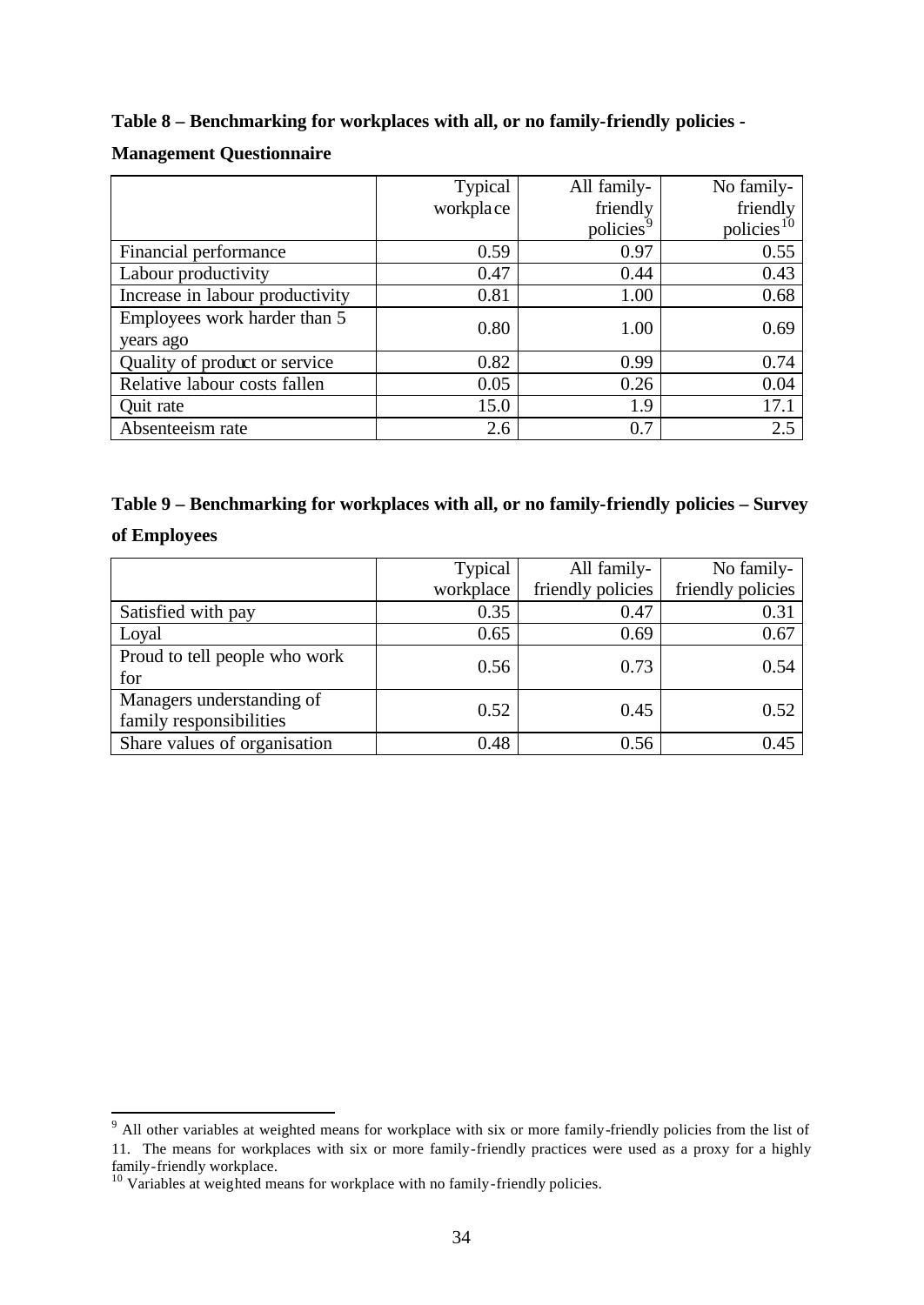|  |                                 |  |  | Table 10 - Benchmarking by likely career impact of family-friendly policies – |  |
|--|---------------------------------|--|--|-------------------------------------------------------------------------------|--|
|  | <b>Management Questionnaire</b> |  |  |                                                                               |  |

|                                 | Greater-visibility family- | Reduced-visibility family- |
|---------------------------------|----------------------------|----------------------------|
|                                 | friendly policies only     | friendly policies only     |
| Financial performance           | 0.95                       | 0.45                       |
| Labour productivity             | 0.49                       | 0.26                       |
| Increase in labour productivity | 1.00                       | 0.83                       |
| Employees work harder than 5    | 0.98                       | 0.90                       |
| years ago                       |                            |                            |
| Quality of product or service   | 0.98                       | 0.76                       |
| Relative labour costs fallen    | 0.14                       | 0.21                       |
| Quit rate                       | 1.46                       | 19.9                       |
| Absenteeism rate                | 1.1                        | 2.2                        |

# **Table 11 – Benchmarking by likely career impact of family-friendly policies – Survey of**

### **Employees**

|                               | Greater-visibility family- | Reduced-visibility family- |
|-------------------------------|----------------------------|----------------------------|
|                               | friendly policies only     | friendly policies only     |
| Satisfied with pay            | 0.38                       | 0.34                       |
| Loyal                         | 0.70                       | 0.66                       |
| Proud to tell people who work | 0.74                       | 0.53                       |
| for                           |                            |                            |
| Managers understanding of     | 0.47                       | 0.50                       |
| family responsibilities       |                            |                            |
| Share values of organisation  | 0.52                       | 0.48                       |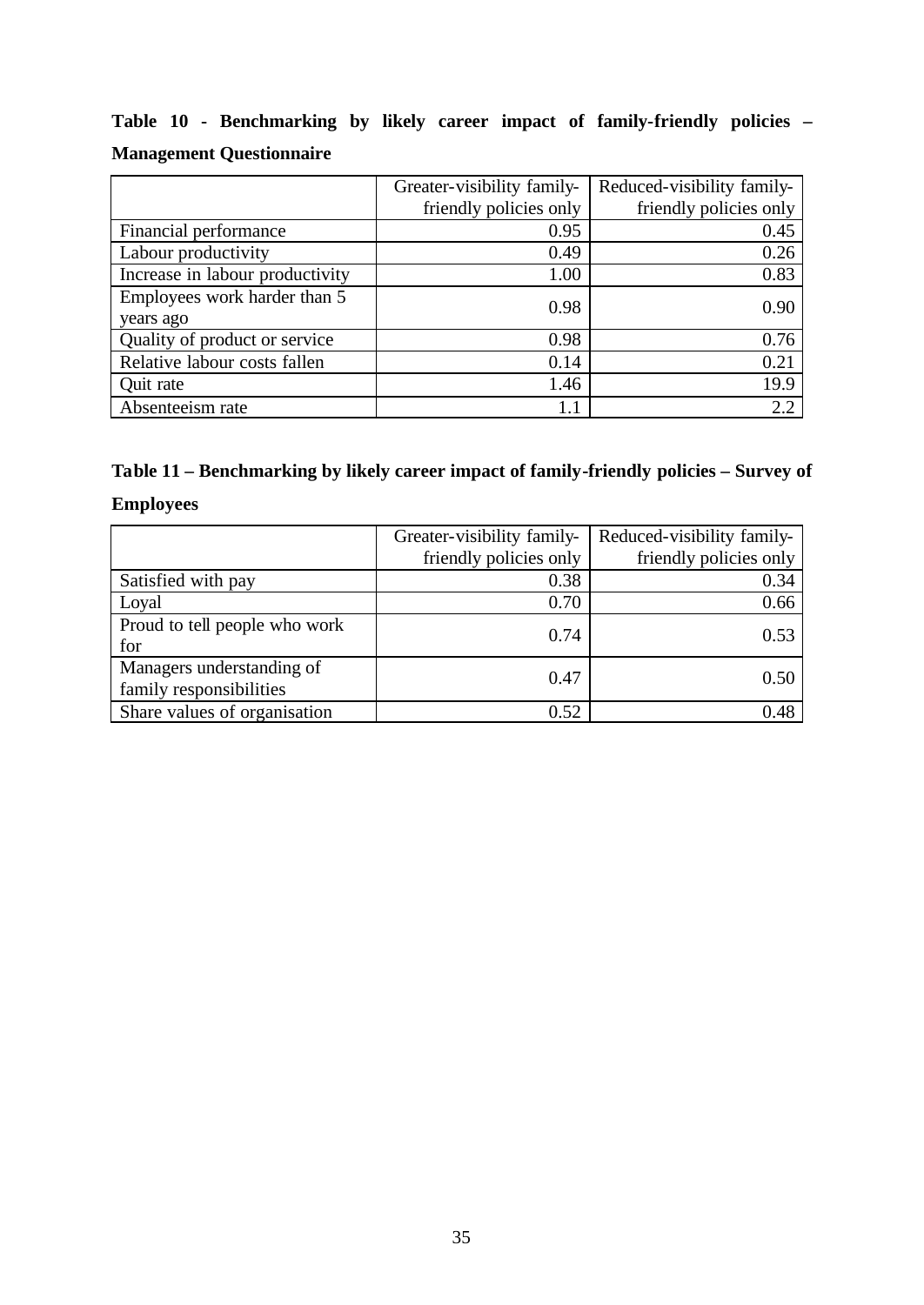## **Appendix**

### **A.1 Dependent variables**

| <b>Management</b>          | <b>Variable Description</b>                                                                                   |
|----------------------------|---------------------------------------------------------------------------------------------------------------|
| Questionnaire              |                                                                                                               |
| Financial performance      | Assessment of workplace financial performance relative to average for establishments in same industry         |
| Labour productivity        | Assessment of labour productivity relative to average for establishments in same industry                     |
| Quality                    | Assessment of quality of product or service relative to average for establishments in same industry           |
| Change in labour           | Whether labour productivity has risen or fallen compared with five years ago                                  |
| productivity               |                                                                                                               |
| Change in how hard         | Whether there has been a change in how hard people work compared with five years ago.                         |
| people work                |                                                                                                               |
| Change in labour costs     | Whether relative to all other costs, labour costs have increased or decreased compared with five years ago    |
| as a proportion of total   |                                                                                                               |
| costs                      |                                                                                                               |
| Rate of voluntary          | Number of permanent employees (full- and part-time) who left or resigned voluntarily over the last twelve     |
| resignations               | months as a proportion of the current workforce                                                               |
| Absenteeism rate           | Proportion of working days lost through employee sickness or absence over the past year (excluding authorized |
|                            | leave of absence, employees away on secondment or courses and days lost through industrial action).           |
|                            |                                                                                                               |
| <b>Survey of Employees</b> |                                                                                                               |
| Satisfaction with pay      | Assessment of how satisfied the employee is with the amount of pay they receive                               |
| Feel loyal to employer     | Level of agreement with the statement "I feel loyal to my organization"                                       |
| Proud to tell people       | Level of agreement with the statement "I am proud to tell people who I work for"                              |
| who work for               |                                                                                                               |
| <b>Managers</b>            | Level of agreement with the statement "Managers here are understanding about employees having to meet family  |
| understanding of family    | responsibilities"                                                                                             |
| responsibilities           |                                                                                                               |
| Share values of            | Level of agreement with the statement "I share many of the values of my organization"                         |
| employer                   |                                                                                                               |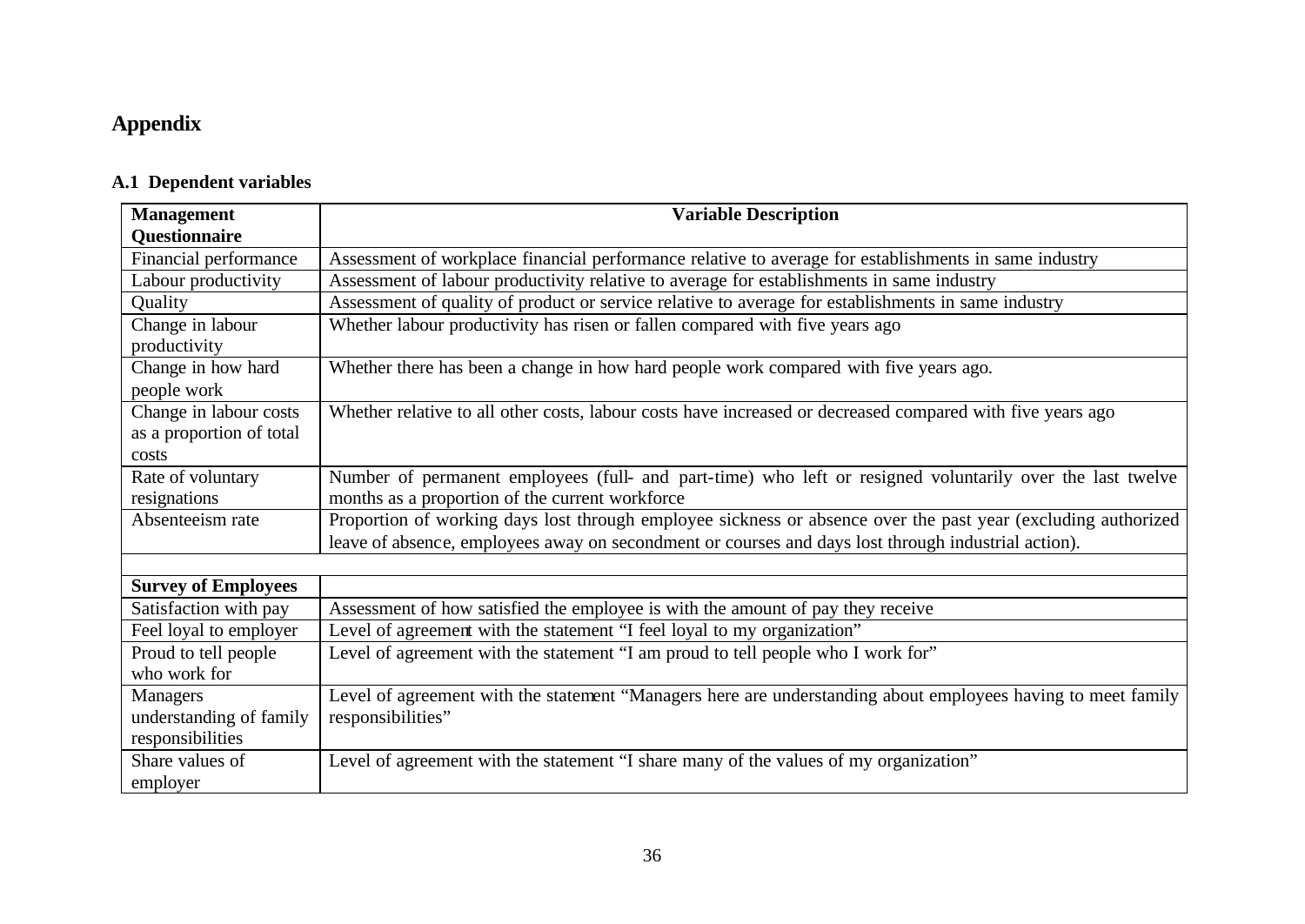| Parental leave            | Whether any non-managerial employees are entitled to parental leave                                                  |
|---------------------------|----------------------------------------------------------------------------------------------------------------------|
| Working from home         | Whether any non-managerial employees are entitled to work at or from home in normal working hours                    |
| Term-time-only            | Whether any non-managerial employees are entitled to term-time-only contracts                                        |
| working                   |                                                                                                                      |
| Switching from full- to   | Whether any non-managerial employees are entitled to switch from full-time to part-time employment                   |
| part-time employment      |                                                                                                                      |
| Job-sharing               | Whether any non-managerial employees are entitled to job sharing schemes                                             |
| Workplace nursery         | Whether any non-managerial employees are entitled to use a workplace nursery or nursery linked with the<br>workplace |
| Financial help with       | Whether any non-managerial employees are entitled to financial help/subsidy to parents for childcare                 |
| childcare                 |                                                                                                                      |
| Paternity leave           | Written policy giving male employees entitlement to specific period of leave when their children are born.           |
| Paid time-off for         | If an employee needed to take a day off at short notice, they would generally take this time off as sick leave,      |
| childcare at short-notice | special paid leave or as annual leave.                                                                               |
| Flexitime                 | Flexitime for any non-managerial employees in the workplace                                                          |
| $4\frac{1}{2}$ -day week  | 9-day fortnight or 4½ day week for any non-managerial employees in the workplace                                     |
| Equal opportunities       | Formal written policy on equal opportunities or managing diversity which specifically addresses equality of          |
| policy on gender          | treatment on the grounds of gender                                                                                   |
| Statistics collected on   | Statistics are collected on the posts held by men and women                                                          |
| posts held by gender      |                                                                                                                      |
| Monitor promotions by     | Promotions are monitored by gender, ethnicity etc.                                                                   |
| gender                    |                                                                                                                      |
| Review selection          | Selection and other procedures are reviewed to identify indirect discrimination                                      |
| procedures to identify    |                                                                                                                      |
| discrimination            |                                                                                                                      |
| Review pay to identify    | The relative pay rates of different groups are reviewed                                                              |
| discrimination            |                                                                                                                      |
| Special procedures to     | When filling vacancies, special procedures are used to encourage applications from women returning to work           |
| encourage applications    | after having children                                                                                                |
| from women returners      |                                                                                                                      |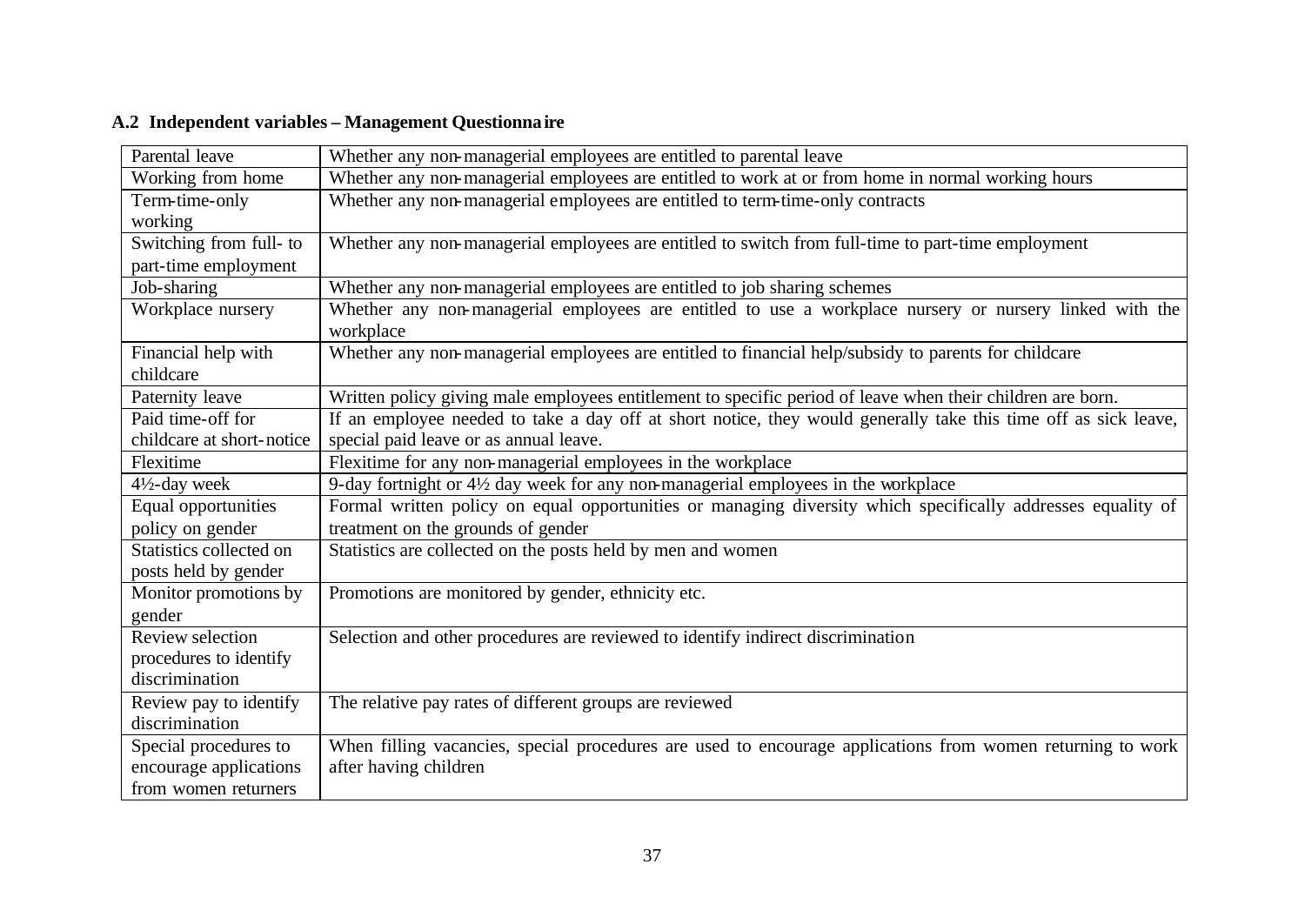| Union recognition       | At least one union recognized by management for negotiating pay and conditions for any section of the workforce    |
|-------------------------|--------------------------------------------------------------------------------------------------------------------|
| <b>Strategic HRM</b>    | Formal strategic plan which covers employee development and forecasts staffing requirements, with someone          |
|                         | responsible for employee relations involved in preparation of the plan                                             |
| <b>HRM</b> recruitment  | Use of personality or performance tests in recruitment, or recruitment based on skills, qualifications, experience |
| methods                 | or motivation but not references, availability, recommendation by another employee, or age                         |
| Most employees in       | 60 per cent or more of the largest occupational group formally trained to be able to do jobs other than their own  |
| LOG trained in job      |                                                                                                                    |
| other than their own    |                                                                                                                    |
| HRM communication       | Consultative committee of managers and employees which discusses a range of issues; quality circles; and regular   |
| methods                 | briefings for some of the workforce.                                                                               |
| Performance pay         | Individual or group performance pay, profit-related pay, deferred profit-sharing, or employee share ownership.     |
| Collective dispute over | Whether there was a collective dispute with any group of workers over pay or conditions over the past 12 months    |
| past 12 months          |                                                                                                                    |
| <b>ISO9000</b>          | Workplace has attained either BS5750 or ISO9000                                                                    |
| A lot of variety in job | Rating of the extent to which individual employees in the largest occupational group have variety in their work    |
| Growing product         | Market for main product or service is currently growing                                                            |
| market                  |                                                                                                                    |
| More than half the      | More than 50 per cent of workforce in the managerial, professional or technical occupations                        |
| workforce highly        |                                                                                                                    |
| skilled                 |                                                                                                                    |
| Workplace less than 10  | Age of workplace less than 10 years old                                                                            |
| years old               |                                                                                                                    |
| Proportion of workforce | Number of female employees in workforce as proportion of total workforce                                           |
| female                  |                                                                                                                    |
| Pay compared with       | Size of most recent pay increase compared with similar workers in the locality                                     |
| similar workers in      |                                                                                                                    |
| locality                |                                                                                                                    |
| Size of workplace       | Number of employees                                                                                                |
| Industry dummies        | Major group industrial sector                                                                                      |

### **A.2 Independent variables – Management Questionnaire (continued)**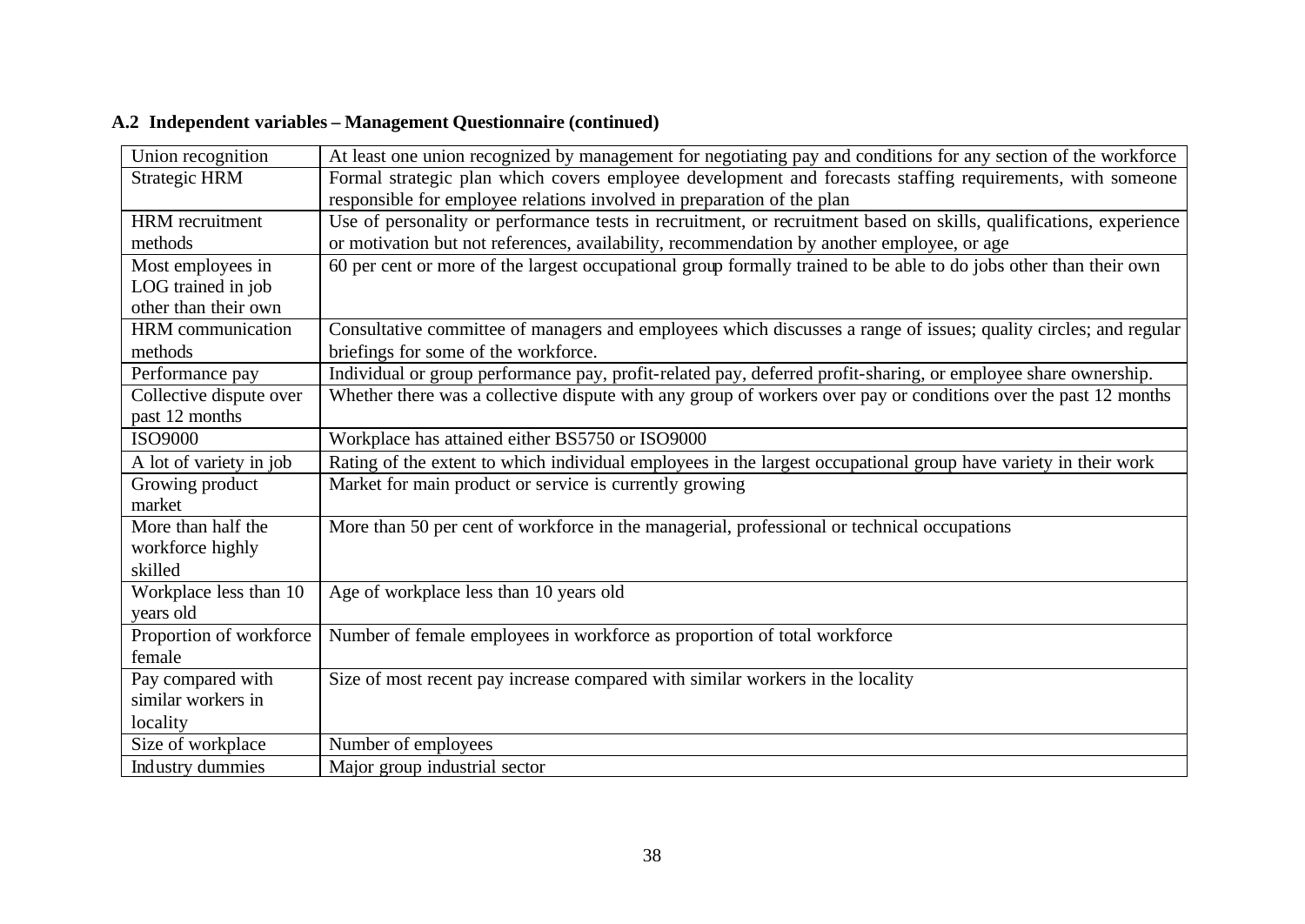#### **References**

- Addison, J. T. and Belfield, C. R. (2000), 'The Impact of Financial Participation and Employee Involvement on Financial Performance: a Re-estimation using the 1998 WERS', Scottish Journal of Political Economy*,* 47(5) pp. 571-583.
- Baruch, Y. (2000), 'Teleworking: Benefits and Pitfalls as Perceived by Professionals and Managers', New Technology, Work and Employment, 15(1) pp. 34-49.
- Bevan, S., Dench, S., Tamkin, P. and Cummings, J. (1999), *Family-Friendly Employment: The Business Case*, Department for Education and Employment Research Report 136.
- Biswas, R. and Cassell, C. M. (1996), 'Strategic HRM and the Gendered Division of Labour in the Hotel Industry: a Case Study', Personnel Review, 25(2) pp. 19-34.
- Cassell, C. (1996), 'A Fatal Attraction? Strategic HRM and the Business Case for Women's Progression at Work', Personnel Review, 25(5) pp. 51-66.
- Confederation of British Industry (1996), *A Winning Strategy The Business Case for Equal Opportunities*, Confederation of British Industry: London.
- Cooper, C. (2000), 'Choose Life', People Management, 11 May 2000, pp. 35-36.
- Cully, M., Woodland, S., O'Reilly, A. and Dix, G. (1999), *Britain at Work*, Routledge: London.
- Dalton, D. R. and Mesch, D. J. (1990), 'The Impact of Flexible Scheduling on Employee Attendance', Administrative Science Quarterly, 35, pp. 370-387.
- Department of Trade and Industry (1999), *Workplace Employee Relations Survey: Cross-Section, 1998 [computer file]*, Fourth Edition, The Data Archive [distributor], 22 December 1999, SN: p. 3955, Colchester.
- Dickens, L. (1994a), 'The Business Case for Women's Equality: Is the Carrot Better than the Stick?', Employee Relations, 16(8) pp. 5-18.
- Dickens, L. (1994b), 'Wasted Resources? Equal Opportunities in Employment', in Sisson, K. (1994), *Personnel Management: a Comprehensive Guide to Theory and Practice in Britain*, Blackwell: Oxford.
- Duffy, A. and Pupo, N. (1992), 'The Part-Time Experience: the Work Connection', in *Part-Time Paradox: Connecting Gender, Work, and Family*, McClelland and Stewart Inc.: Toronto.
- Felstead, A. and Jewson, N. (1999), 'Domestic Product', People Management, 16 December 1999, pp. 34-36.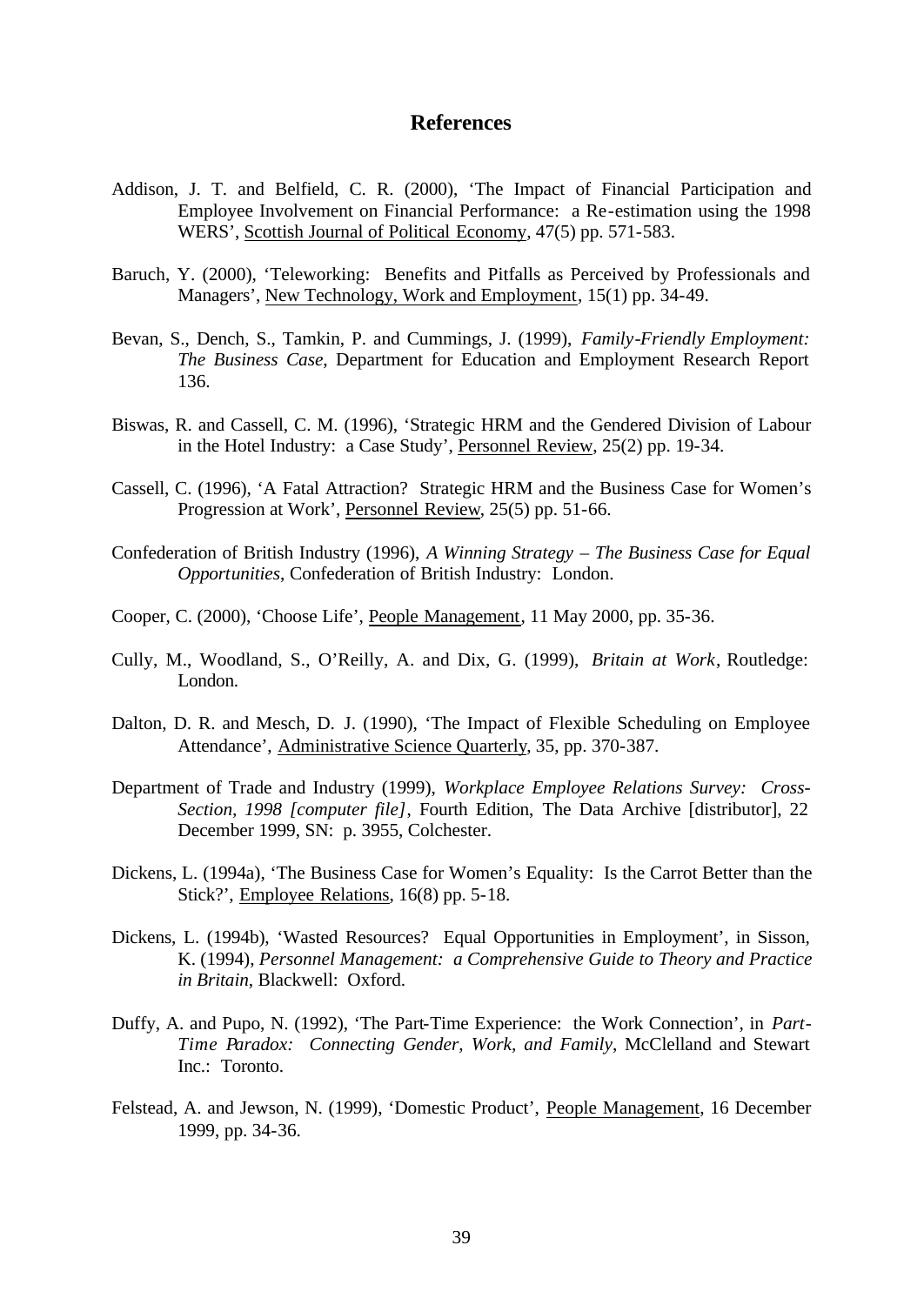- Felstead, A., Jewson, N., Phizacklea, A. and Walters, S. (2000), *A Statistical Portrait of Working at Home in the UK: Evidence from the Labour Force Survey*, ESRC 'Future of Work', Working Paper No. 4.
- Fernie, S. and Gray, H. (2002), 'It's a Family Affair: The Effect of Union Recognition and HRM on the Provision of Equal Opportunities in the UK', Centre for Economic Performance Discussion Paper No. 525.
- Fernie, S. and Metcalf, D. (1995), 'Participation, Contingent Pay, Representation and Workplace Performance: Evidence from Great Britain', British Journal of Industrial Relations, 33(3) pp. 379-415.
- Gershuny, J. (1997), 'Sexual Divisions and the Distribution of Work in the Household', in Dench, G. (1997), *Rewriting the Sexual Contract*, London: Institute of Community Studies.
- Higher Education Statistics Agency (2001), *Qualifications Obtained by and Examination Results of Higher Education Students at Higher Education Institutions in the United Kingdom for the Academic Year 1999/2000*, 9 January 2001.
- Hilpern, K. (2000), 'Office Hours: School Holiday Headache', The Guardian, 24 July 2000, pp. 2.
- Industrial Relations Services (2001a), 'Job-sharing for Managers Delivers an "Unequivocal Performance Dividend"', IRS Employment Trends, 722: p. 5.
- Industrial Relations Services (2001b), 'Part-Time Workers: In from the Periphery', IRS Employment Trends, 725: pp. 4-10.
- Industrial Relations Services (2001c), 'Teleworking: New Research Reveals the Downside', IRS Employment Trends, 722: p. 5.
- Institute of Personnel and Development (2000), 'Staff Turnover Costs Rise by 10.5 per cent', People Management, 26 October 2000, pp. 8.
- Joint Council for General Qualifications (2000), *National Provisional A-Level Results June 2000*.
	- (2001), *National Provisional A-Level Results June 2001*.
	- (2000), *National Provisional GCSE (Full Course) Results June 2000*.
	- (2001), *National Provisional GCSE (Full Course) Results June 2001*.
- Levanoni, E. and Sales, C. (1990), 'Difference in Job Attitudes Between Full-Time and Part-Time Canadian Employees', Journal of Social Psychology, 130(2) pp. 231-237.
- Lewis, S. (1997), 'Family Friendly Employment and Policies: a Route to Changing Organizational Culture or Playing About at the Margins?', Gender, Work and Organization, 4(1) pp. 13-23.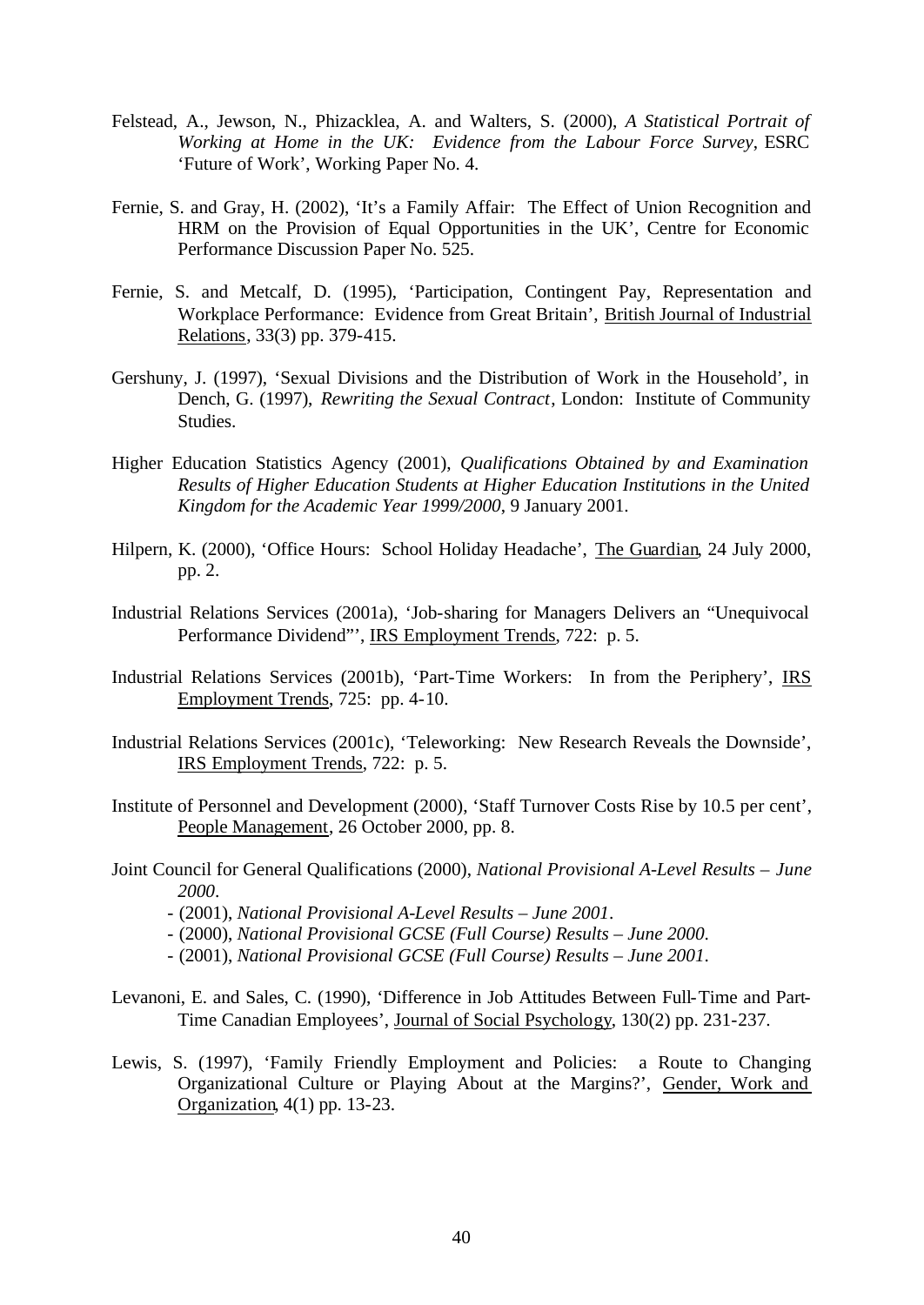- Lewis, S. and Taylor, K. (1996), 'Evaluating the Impact of Family-Friendly Employer Policies: a Case Study', in S. Lewis, and J. Lewis, (eds.), *The Work-Family Challenge: Rethinking Employment*, Sage Publications: London.
- Liff, S. and Cameron, I. (1997), 'Changing Equality Cultures to Move Beyond "Women's Problems"', Gender, Work and Organization, 4(1) pp. 35-46.
- Machin, S. and Stewart, M. (1996), 'Trade Unions and Financial Performance', Oxford Economic Papers, 48: pp. 213-241.
- McNabb, R. and Whitfield, K. (1998), 'The Impact of Financial Participation and Employee Involvement on Financial Performance', Scottish Journal of Political Economy, 45(2) pp. 171-187.
- McNabb, R. and Whitfield, K. (2000), 'The Impact of Financial Participation and Employee Involvement on Financial Performance: a Re-Estimation using the 1998 WERS: a Reply', Scottish Journal of Political Economy, 47(5) pp. 584-590.
- Pencavel, J. (2000), 'The Surprising Retreat of Union Britain', University of Stanford.
- Perotin, V. and Robinson, A. (2000), 'Employee Participation and Equal Opportunities Practices: Productivity Effect and Potential Complementarities', British Journal of Industrial Relations, 38(4) pp. 557-583.
- Riley, F. and Weaver McCloskey, D. (1997), 'Telecommuting as a Response to Helping People Balance Work and Family', in S. Parasuraman, and J. H. Greenhaus, *Integrating Work and Family: Challenges and Choices for a Changing World*, Quorum: London.
- Skinner, D. (1999), 'The Reality of Equal Opportunities: The Expectations and Experiences of Part-Time Staff and their Managers', Personnel Review, 28(5) pp. 425-438.
- Smithers, R. (2000), 'Girls Take Top Grades in Most Subjects', The Guardian, 24 August 2000, pp. 9.
- Ward, M. E. and Sloane, P. J. (2000), 'Non-Pecuniary Advantages versus Pecuniary Disadvantages; Job Satisfaction Among Male and Female Academics in Scottish Universities', Scottish Journal of Political Economy, 47(3) pp. 273-303.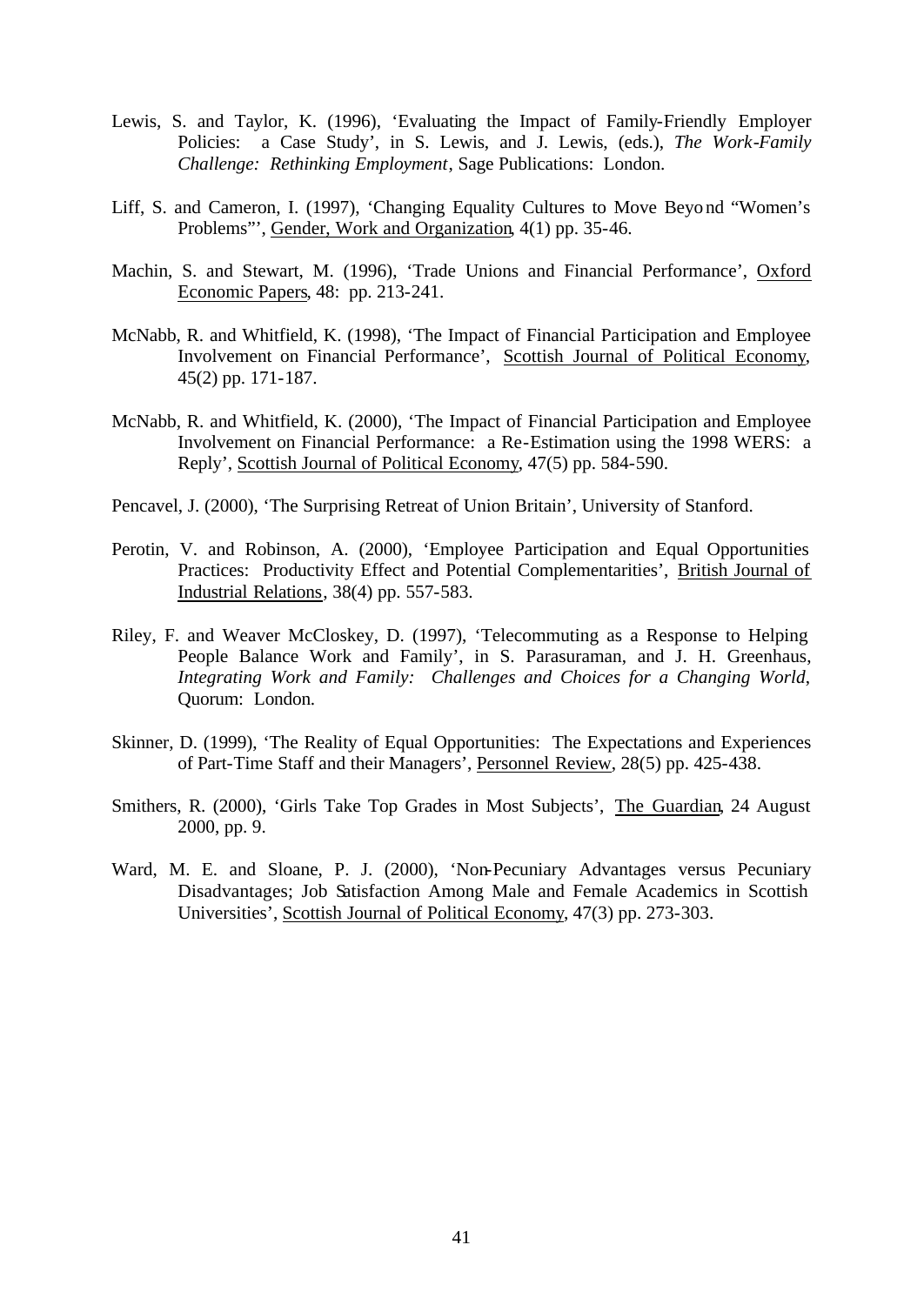### **CENTRE FOR ECONOMIC PERFORMANCE Recent Discussion Papers**

| 528 | E. Mueller<br>A. Spitz                            | Managerial Ownership and Firm Performance in German<br>Small and Medium-Sized Enterprises                                                   |
|-----|---------------------------------------------------|---------------------------------------------------------------------------------------------------------------------------------------------|
| 527 | D. Acemoglu<br>J-S. Pischke                       | Minimum Wages and On-the-Job Training                                                                                                       |
| 526 | J. Schmitt<br>J. Wadsworth                        | Give PC's a Chance: Personal Computer Ownership and<br>the Digital Divide in the United States and Great Britain                            |
| 525 | S. Fernie<br>H. Gray                              | It's a Family Affair: the Effect of Union Recognition and<br>Human Resource Management on the Provision of Equal<br>Opportunities in the UK |
| 524 | N. Crafts<br>A. J. Venables                       | Globalization in History: a Geographical Perspective                                                                                        |
| 523 | E. E. Meade<br>D. Nathan Sheets                   | Regional Influences on US Monetary Policy: Some<br><b>Implications for Europe</b>                                                           |
| 522 | D. Quah                                           | Technology Dissemination and Economic Growth: Some<br>Lessons for the New Economy                                                           |
| 521 | D. Quah                                           | <b>Spatial Agglomeration Dynamics</b>                                                                                                       |
| 520 | C. A. Pissarides                                  | Company Start-Up Costs and Employment                                                                                                       |
| 519 | D. T. Mortensen<br>C. A. Pissarides               | Taxes, Subsidies and Equilibrium Labor Market Outcomes                                                                                      |
| 518 | D. Clark<br>R. Fahr                               | The Promise of Workplace Training for Non-College<br>Bound Youth: Theory and Evidence from Germany                                          |
| 517 | J. Blanden<br>A. Goodman<br>P. Gregg<br>S. Machin | Change in Intergenerational Mobility in Britain                                                                                             |
| 516 | A. Chevalier<br>T. K. Viitanen                    | The Long-Run Labour Market Consequences of Teenage<br>Motherhood in Britain                                                                 |
| 515 | A. Bryson<br>R. Gomez<br>M. Gunderson<br>N. Meltz | Youth Adult Differences in the Demand for Unionisation:<br>Are American, British and Canadian Workers That<br>Different?                    |